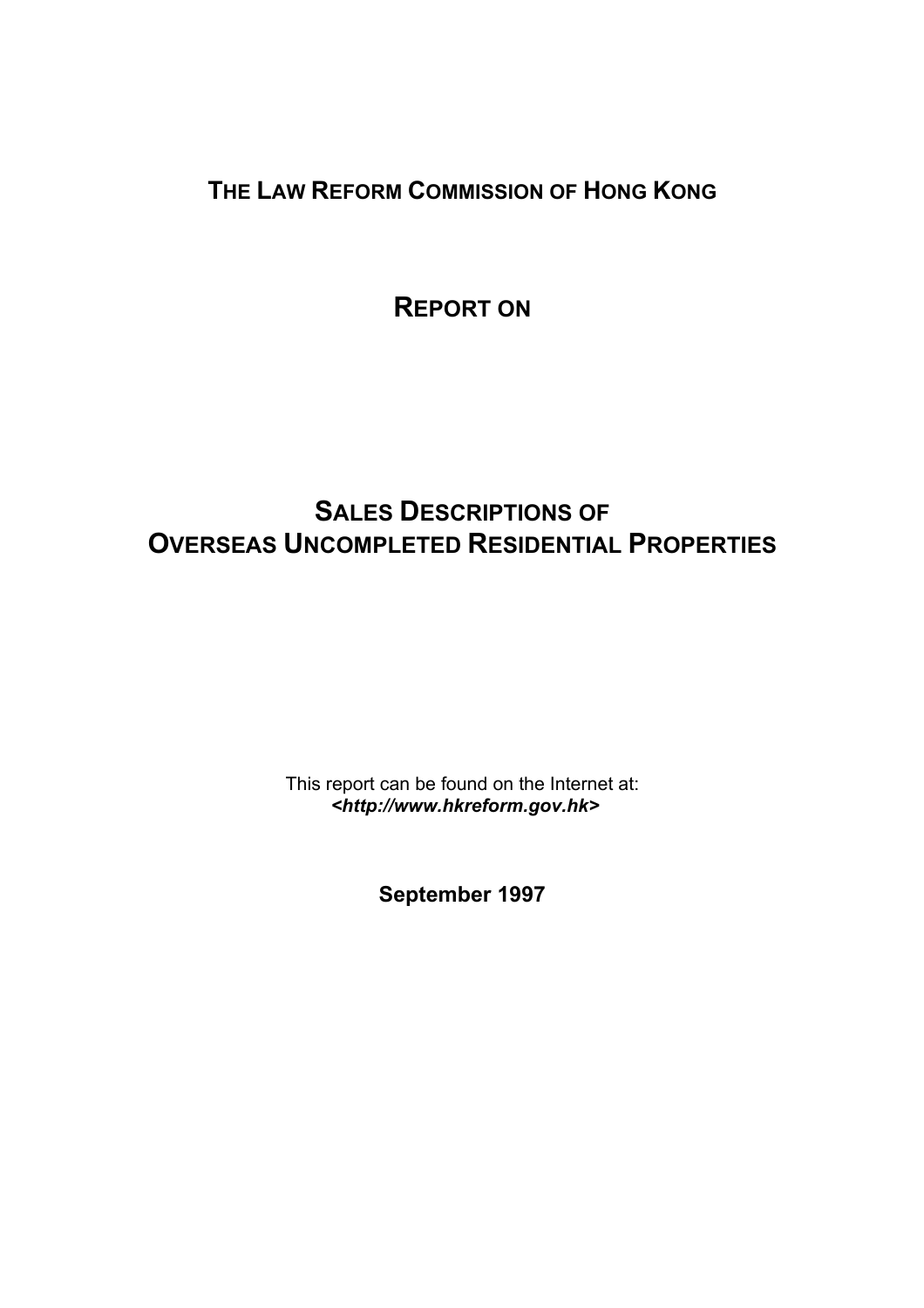The Law Reform Commission was established by His Excellency the Governor in Council in January 1980. The Commission considers such reforms of the laws of Hong Kong as may be referred to it by the Secretary of Justice or the Chief Justice.

The members of the Commission at present are:

*The Hon Miss Elsie Leung Oi-Sie, GBM, JP, Secretary for Justice (Chairman) Mr Tony Yen, Law Draftsman Mr Eric Cheung Professor Yash Ghai, CBE Dr Lawrence Lai Mr Andrew Liao, QC, SC Professor Felice Lieh Mak, CBE, JP Mr Gage McAfee Mr Alasdair G Morrison Professor Derek Roebuck Professor Peter Wesley-Smith Mr Justein Wong Chun, JP Mr Roderick B Woo* 

The Secretary of the Commission is **Mr Stuart M I Stoker** and its offices are at:

> *20/F Harcourt House 39 Gloucester Road Wanchai Hong Kong*

*Telephone: 2528 0472 Fax: 2865 2902 E-mail: hklrc@hkreform.gov.hk Website: http://www.hkreform.gov.hk* 

*Mr Thomas Leung, Senior Government Counsel, was principally responsible for the writing of this Commission report.*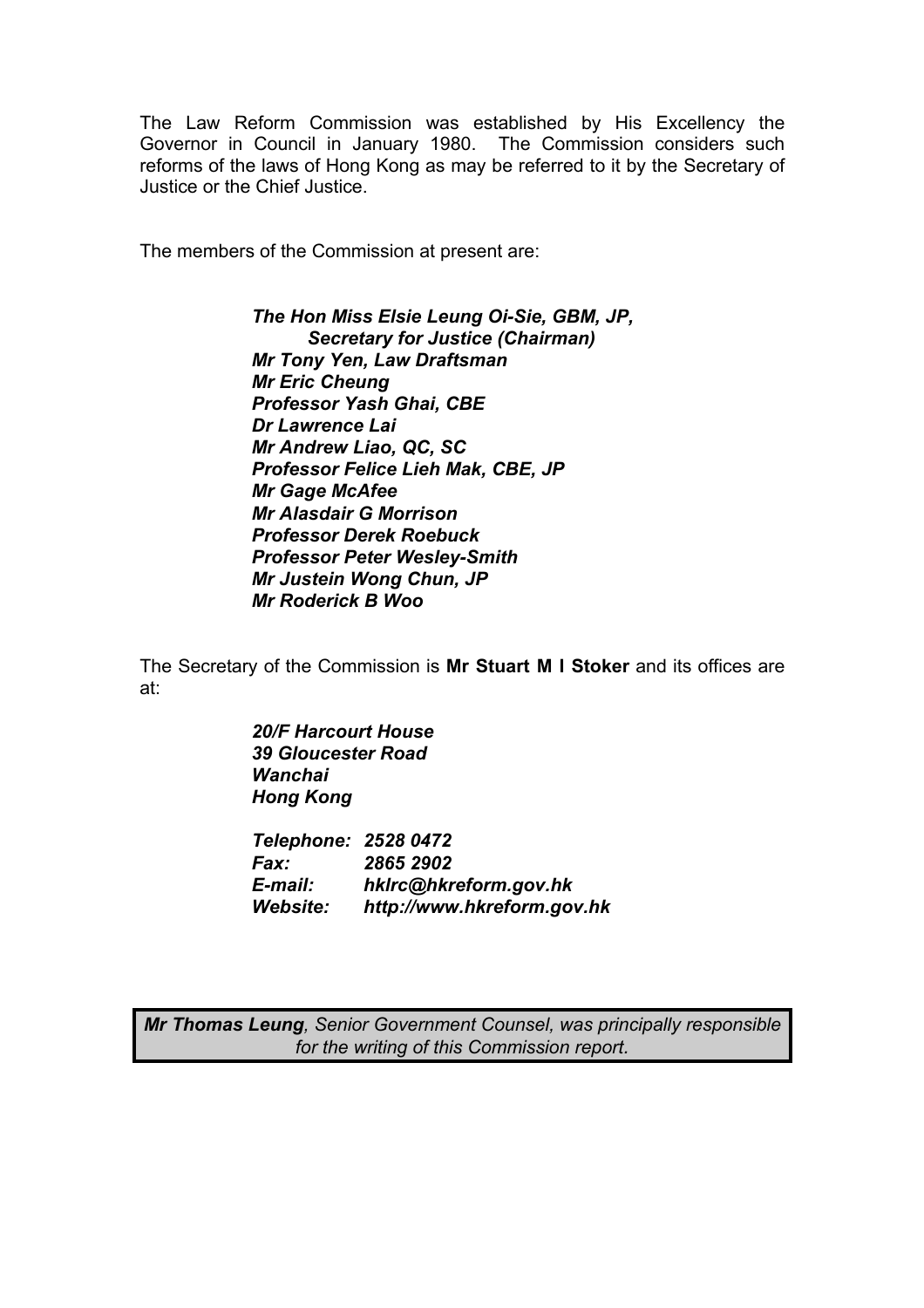# **THE LAW REFORM COMMISSION OF HONG KONG**

### **REPORT ON**

#### **THE SALES DESCRIPTIONS OF OVERSEAS UNCOMPLETED RESIDENTIAL PROPERTIES**

 $\overline{\phantom{a}}$  , and the contract of the contract of the contract of the contract of the contract of the contract of the contract of the contract of the contract of the contract of the contract of the contract of the contrac

#### *CONTENTS*

### **Chapter Chapter Chapter Chapter Chapter**  $P$

| <b>Introduction and Overview</b>                                                                                                                                                                                                                                             | 1                                                                                        |
|------------------------------------------------------------------------------------------------------------------------------------------------------------------------------------------------------------------------------------------------------------------------------|------------------------------------------------------------------------------------------|
| Background<br><b>Terms of Reference</b><br>Sub-committee membership<br>Meetings<br>Consultation<br>Complaints relating to the sale of overseas properties<br>Existing controls over advertisements for overseas properties<br>on television and radio                        | 1<br>$\overline{\mathbf{c}}$<br>3<br>$\overline{\mathbf{4}}$<br>$\overline{4}$<br>4<br>5 |
| Inadequacies of the television and radio codes on advertising<br>standards                                                                                                                                                                                                   | 6                                                                                        |
| Lack of controls over contents of sales brochures and<br>newspaper advertisements                                                                                                                                                                                            | 7                                                                                        |
| Insufficient controls over sales descriptions<br>Scope of deliberations                                                                                                                                                                                                      | 7<br>$\overline{7}$                                                                      |
| <b>The General Approach</b><br>1.                                                                                                                                                                                                                                            | 9                                                                                        |
| Difficulties of controls over sales descriptions of overseas<br>properties                                                                                                                                                                                                   | 9                                                                                        |
| Regulation of local estate agents<br>The Government's Working Group on Regulation of Estate Agents<br>Estate agent's responsibility for provision of basic sales information<br>Recommendations on estate agent's responsibility for provision of<br>basic sales information | 9<br>10<br>11<br>11                                                                      |
| Focus on local advertisements and publicity on overseas properties<br>All sales must be handled by licensed estate agents in Hong Kong<br>Language ambiguities                                                                                                               | 12<br>12 <sup>°</sup><br>13                                                              |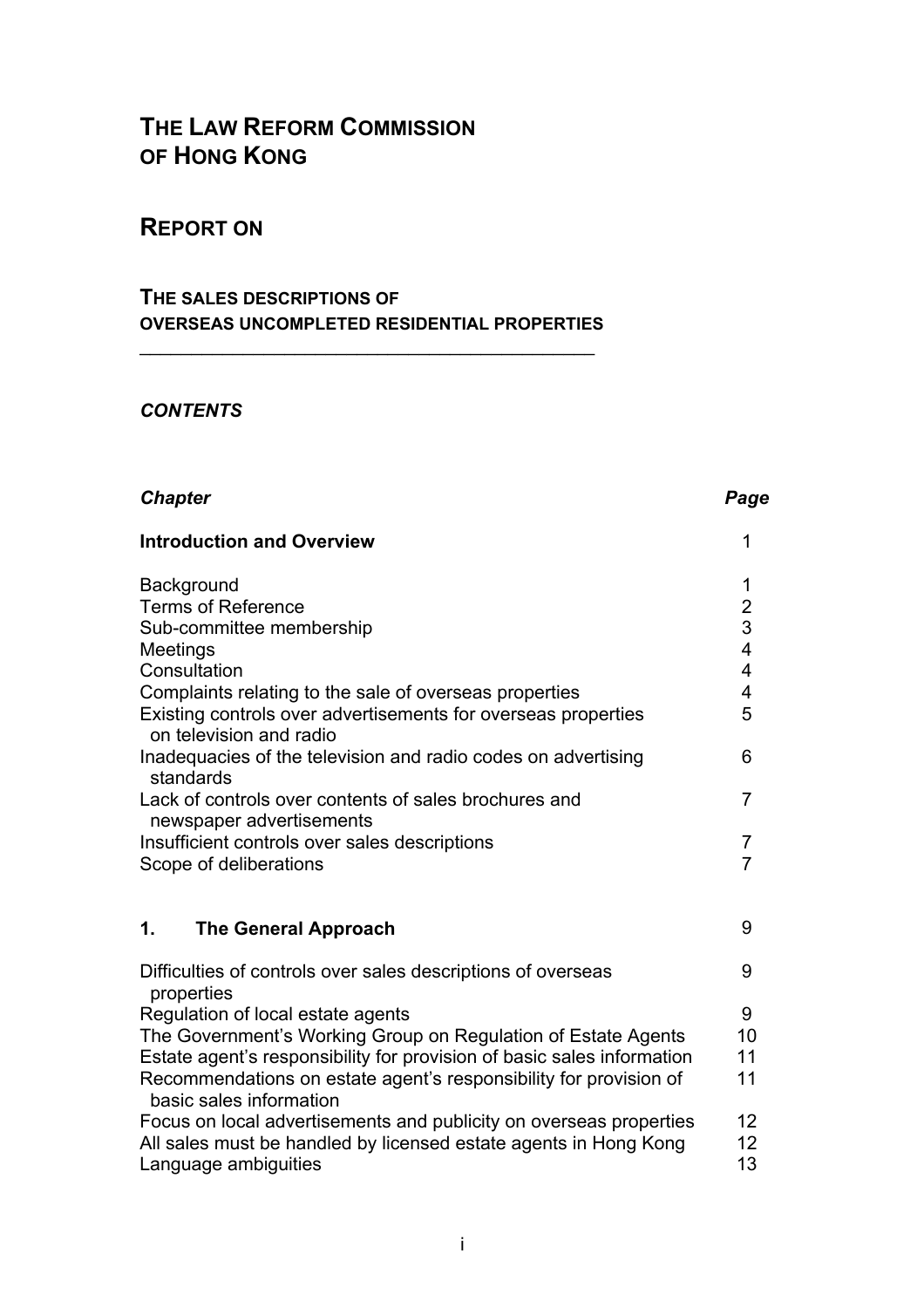| Recommendations on the general approach of regulating sales<br>descriptions and advertisements                                                                                                                                                                                                                                                                             |                                        |  |  |  |  |
|----------------------------------------------------------------------------------------------------------------------------------------------------------------------------------------------------------------------------------------------------------------------------------------------------------------------------------------------------------------------------|----------------------------------------|--|--|--|--|
| The availability of sales brochure                                                                                                                                                                                                                                                                                                                                         |                                        |  |  |  |  |
| Recommendations on the availability of sales brochures                                                                                                                                                                                                                                                                                                                     | 15                                     |  |  |  |  |
| 2.<br>Date of Completion and Date of being Ready for<br><b>Occupation</b>                                                                                                                                                                                                                                                                                                  | 16                                     |  |  |  |  |
| Delay or total project failure<br>Reasons for delay or project failure<br>Extension of date of completion<br>Measures to ensure completion of residential development on<br>schedule and to prevent project failure<br>Ready date for occupation                                                                                                                           | 16<br>16<br>16<br>17<br>19             |  |  |  |  |
| Recommendations on the completion date and ready date<br>of property for occupation                                                                                                                                                                                                                                                                                        | 19                                     |  |  |  |  |
| 3.<br><b>Fittings and Finishes</b>                                                                                                                                                                                                                                                                                                                                         | 21                                     |  |  |  |  |
| Introduction<br>Problems with descriptions of fittings and finishes<br>A reasonable level of disclosure is sufficient<br>Mock-up flats<br>Recommendations on fittings and finishes                                                                                                                                                                                         | 21<br>21<br>22<br>22<br>22             |  |  |  |  |
| <b>Utilities</b><br>4.                                                                                                                                                                                                                                                                                                                                                     | 24                                     |  |  |  |  |
| Introduction<br>Properties without water and electricity supplies<br>Lack of descriptions of utilities supplies in sales brochures<br>Costs of connection of utilities<br>Recommendations on utilities                                                                                                                                                                     | 24<br>24<br>24<br>25<br>25             |  |  |  |  |
| 5.<br><b>Location of Property and Transport Facilities</b>                                                                                                                                                                                                                                                                                                                 | 27                                     |  |  |  |  |
| Importance of location of property and transport facilities<br>Misleading descriptions of location of property<br>Misleading descriptions of transport facilities<br>Information to be provided in sales brochure<br>Pictorial representation<br>Car-ports and car parks<br>Recommendations on location of property, transport facilities,<br>and pictorial representation | 27<br>27<br>28<br>28<br>29<br>29<br>29 |  |  |  |  |
| <b>Gifts and Benefits</b><br>6.                                                                                                                                                                                                                                                                                                                                            | 30                                     |  |  |  |  |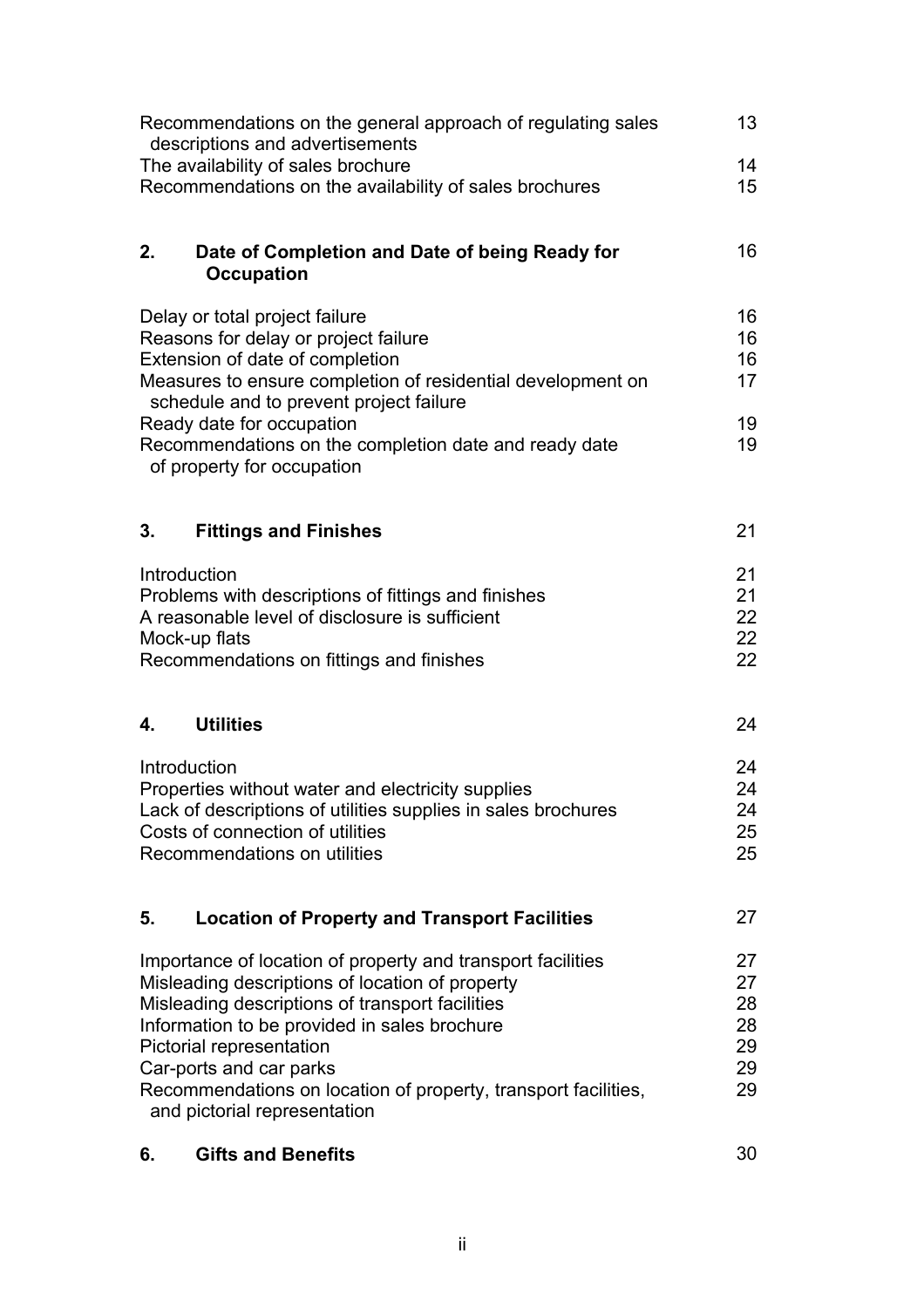| Gifts and benefits for purchasers<br>Disclosure requirement on promises of gifts and benefits<br>Recommendations on gifts and benefits                                                                                                                                                                                                                                                                                                                                                                                                                                                                                                                                              | 30<br>32<br>32                                                                                     |
|-------------------------------------------------------------------------------------------------------------------------------------------------------------------------------------------------------------------------------------------------------------------------------------------------------------------------------------------------------------------------------------------------------------------------------------------------------------------------------------------------------------------------------------------------------------------------------------------------------------------------------------------------------------------------------------|----------------------------------------------------------------------------------------------------|
| 7.<br><b>Financing Arrangements</b>                                                                                                                                                                                                                                                                                                                                                                                                                                                                                                                                                                                                                                                 | 34                                                                                                 |
| Availability of mortgage facilities<br>Misconception on mortgage facilities<br>Costs of setting up mortgage facilities borne by purchasers<br>Recommendations on financing                                                                                                                                                                                                                                                                                                                                                                                                                                                                                                          | 34<br>34<br>34<br>35                                                                               |
| <b>Price of Property</b><br>8.                                                                                                                                                                                                                                                                                                                                                                                                                                                                                                                                                                                                                                                      | 36                                                                                                 |
| Misleading indication of prices<br>Full information on price necessary<br>Cooling-off period<br>Recommendations on price of property                                                                                                                                                                                                                                                                                                                                                                                                                                                                                                                                                | 36<br>36<br>37<br>37                                                                               |
| 9.<br><b>Restrictions on Sale of Property to Foreigners</b>                                                                                                                                                                                                                                                                                                                                                                                                                                                                                                                                                                                                                         | 38                                                                                                 |
| Restrictions on sale of property to non-residents or foreigners<br>Restrictions as to ownership<br>Problems with descriptions on restrictions as to ownership<br>Restrictions on tenure and mortgage arrangements<br>Recommendations on restrictions on sale of overseas<br>properties to foreigners                                                                                                                                                                                                                                                                                                                                                                                | 38<br>38<br>39<br>39<br>40                                                                         |
| <b>Miscellaneous Information</b><br>10.                                                                                                                                                                                                                                                                                                                                                                                                                                                                                                                                                                                                                                             | 41                                                                                                 |
| <b>Transaction fees</b><br>Recommendations on transaction fees<br>Supplementary charges upon taking possession<br>Recommendations on supplementary charges<br>Liability for taxes<br>Recommendations on liability for taxes<br>Tax implications<br>Foreign exchange control<br>Recommendations on tax implications and foreign exchange control<br>Date of printing of sales brochure<br>Recommendation on date of printing of sales brochure<br>Saleable areas<br>Recommendations on saleable area<br>Fees charged by government authorities<br>Recommendation on fees charged by government authorities<br>The tenure of the property<br>Recommendation on tenure of the property | 41<br>41<br>42<br>42<br>42<br>42<br>43<br>43<br>43<br>44<br>44<br>44<br>45<br>46<br>46<br>46<br>47 |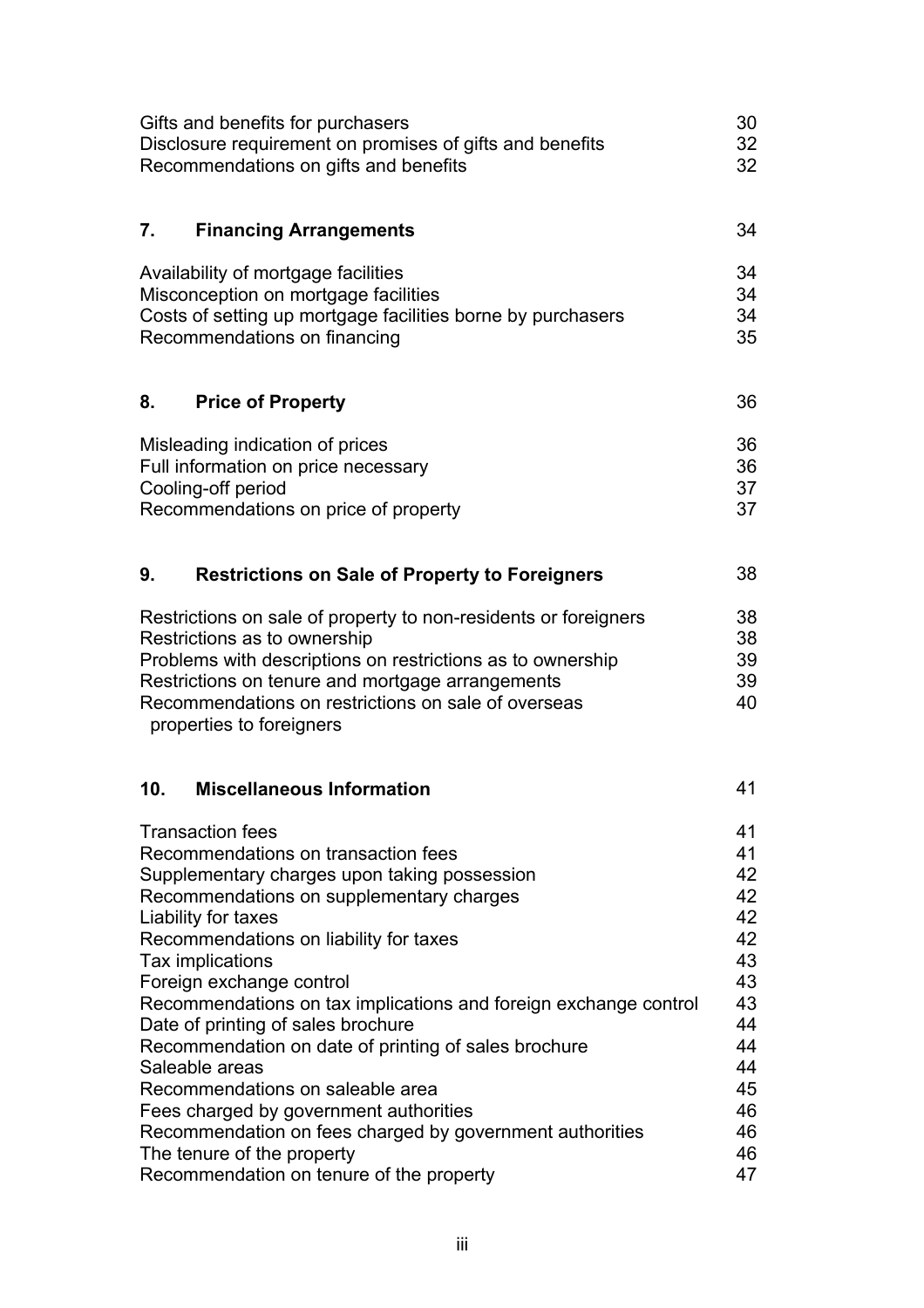| Access and rights of way<br>Recommendation on access and rights of way<br>Role of solicitors appointed by developers<br><b>Defect Liability Period</b><br>Recommendation on Defect Liability Period                                                                                                                                                                                                                                                                    | 47<br>47<br>47<br>47<br>48                                           |
|------------------------------------------------------------------------------------------------------------------------------------------------------------------------------------------------------------------------------------------------------------------------------------------------------------------------------------------------------------------------------------------------------------------------------------------------------------------------|----------------------------------------------------------------------|
| 11.<br><b>Enforcement of the Recommendations</b>                                                                                                                                                                                                                                                                                                                                                                                                                       | 49                                                                   |
| Means of enforcement<br>Self-regulation<br><b>Administrative measures</b><br>Legislation<br><b>Penalties</b><br>Civil remedies<br>The enforcement body<br>Recommendations on enforcement                                                                                                                                                                                                                                                                               | 49<br>49<br>49<br>50<br>50<br>52<br>53<br>53                         |
| 12.<br><b>Summary of Recommendations</b>                                                                                                                                                                                                                                                                                                                                                                                                                               | 55                                                                   |
| <b>Summary of Recommendations</b><br><b>The General Approach</b><br>Date of Completion and Date of being Ready for Occupation<br><b>Fittings and Finishes</b><br><b>Utilities</b><br><b>Location of Property and Transport Facilities</b><br><b>Gifts and Benefits</b><br><b>Financing Arrangements</b><br><b>Price of Property</b><br>Restrictions on Sale of Property to Foreigners<br><b>Miscellaneous Information</b><br><b>Enforcement of the Recommendations</b> | 55<br>55<br>56<br>57<br>57<br>58<br>58<br>58<br>59<br>59<br>60<br>61 |
| <b>Annex I</b>                                                                                                                                                                                                                                                                                                                                                                                                                                                         |                                                                      |
| Specimen List of Fittings and Finishes in Sales Brochure                                                                                                                                                                                                                                                                                                                                                                                                               | 63                                                                   |

### **Annex II**

| List of Persons/Bodies Making Comments on the |  |
|-----------------------------------------------|--|
| <b>Consultative Document</b>                  |  |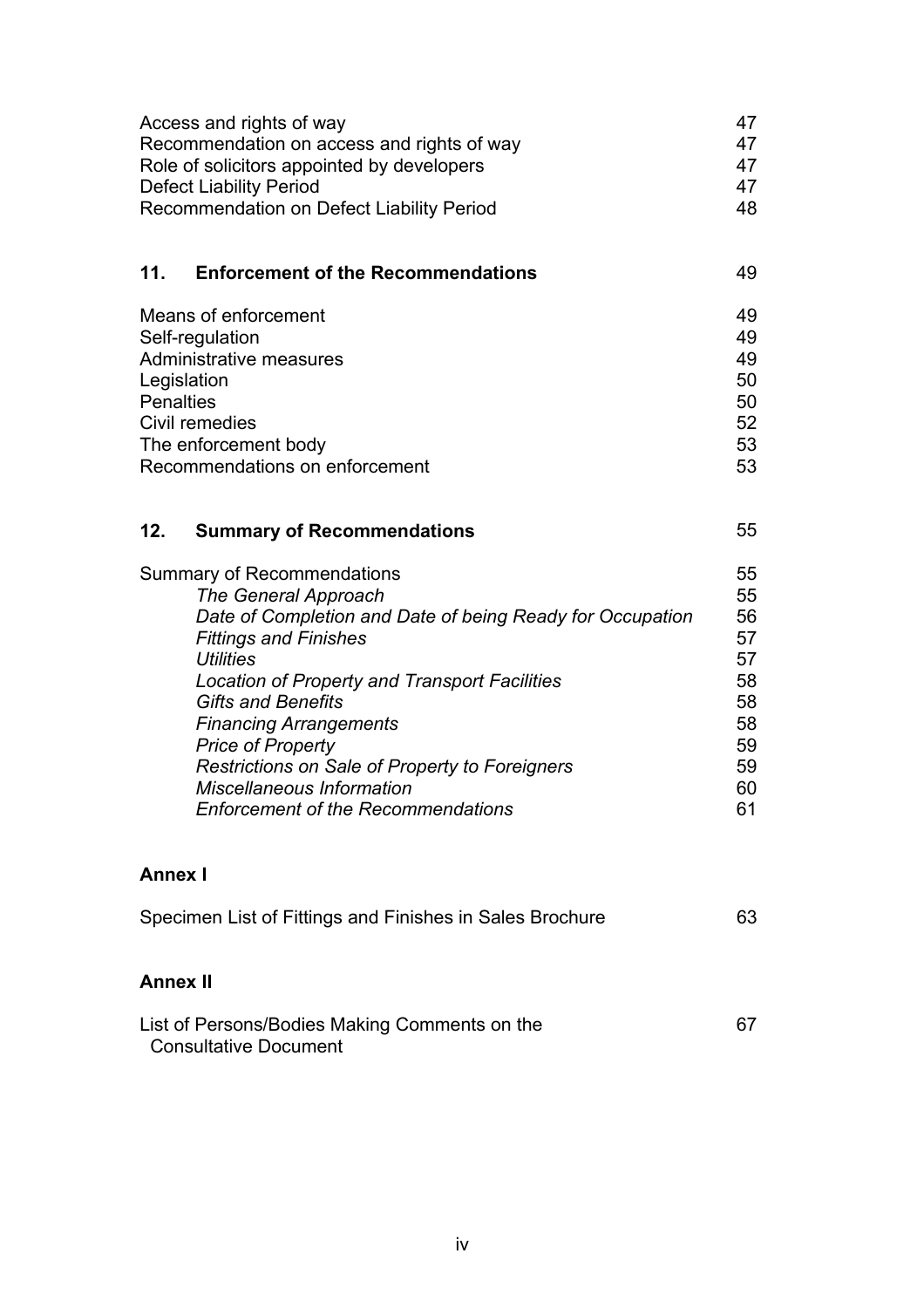# **Introduction and Overview**

 $\overline{\phantom{a}}$  , where  $\overline{\phantom{a}}$  , where  $\overline{\phantom{a}}$  ,  $\overline{\phantom{a}}$  ,  $\overline{\phantom{a}}$  ,  $\overline{\phantom{a}}$  ,  $\overline{\phantom{a}}$  ,  $\overline{\phantom{a}}$  ,  $\overline{\phantom{a}}$  ,  $\overline{\phantom{a}}$  ,  $\overline{\phantom{a}}$  ,  $\overline{\phantom{a}}$  ,  $\overline{\phantom{a}}$  ,  $\overline{\phantom{a}}$  ,  $\overline{\phantom{a}}$  ,

### **Background**

1. In recent years, many overseas uncompleted residential properties have been put up for sale or advertised in Hong Kong. For the purpose of this report, by "overseas properties" are meant any properties outside Hong Kong, including properties not only in Australia, Canada, New Zealand, Macau, Malaysia, Singapore, United Kingdom, United States, Taiwan and Thailand, but also those in Mainland China.

2. There are a large number of overseas properties being put up for sale in Hong Kong and the value of these transactions is great. The PRC is the most significant source of overseas properties. For example, during the month of December 1995, there were a total of 1,111 units of PRC properties being put up for sale in Hong Kong and their total value exceeded HK\$1,007 million. $1$ 

3. Despite the increasing volume of sales of overseas properties in Hong Kong in recent years, prospective purchasers are sometimes given inaccurate, insufficient or even misleading sales information. The problem is particularly acute in the sale of overseas uncompleted residential properties. In such cases, purchasers do not have the chance to see the actual property prior to purchase. Moreover, because the building sites are situated overseas, few purchasers, if any, can afford the time and expense to monitor the progress of construction.

4. The problems of inadequate and misleading sales information in the sale of overseas uncompleted units are manifold. Most sales brochures and advertisements do not give a definite date of the property being ready for occupation. Purchasers do not, therefore, know when they can expect to move into occupancy and live in the property. Failure to complete construction on time is, therefore, one of the most serious problems. Few advertisements and sales brochures give details of any restrictions on sale of property to foreign purchasers or purchasers who are nationals but reside outside the country. There have been cases of overseas properties being sold to Hong Kong residents when in fact the properties can only be legally sold to purchasers resident in that country.

5. Some advertisements for overseas properties contain sham promises of gifts or other benefits for purchasers. In many cases, the gifts are in fact subject to some conditions or lucky draws which are not mentioned anywhere in the advertisements or sales brochures. The gifts in some other

|<br>1

Sing Tao Yat Pao, 29 December 1995.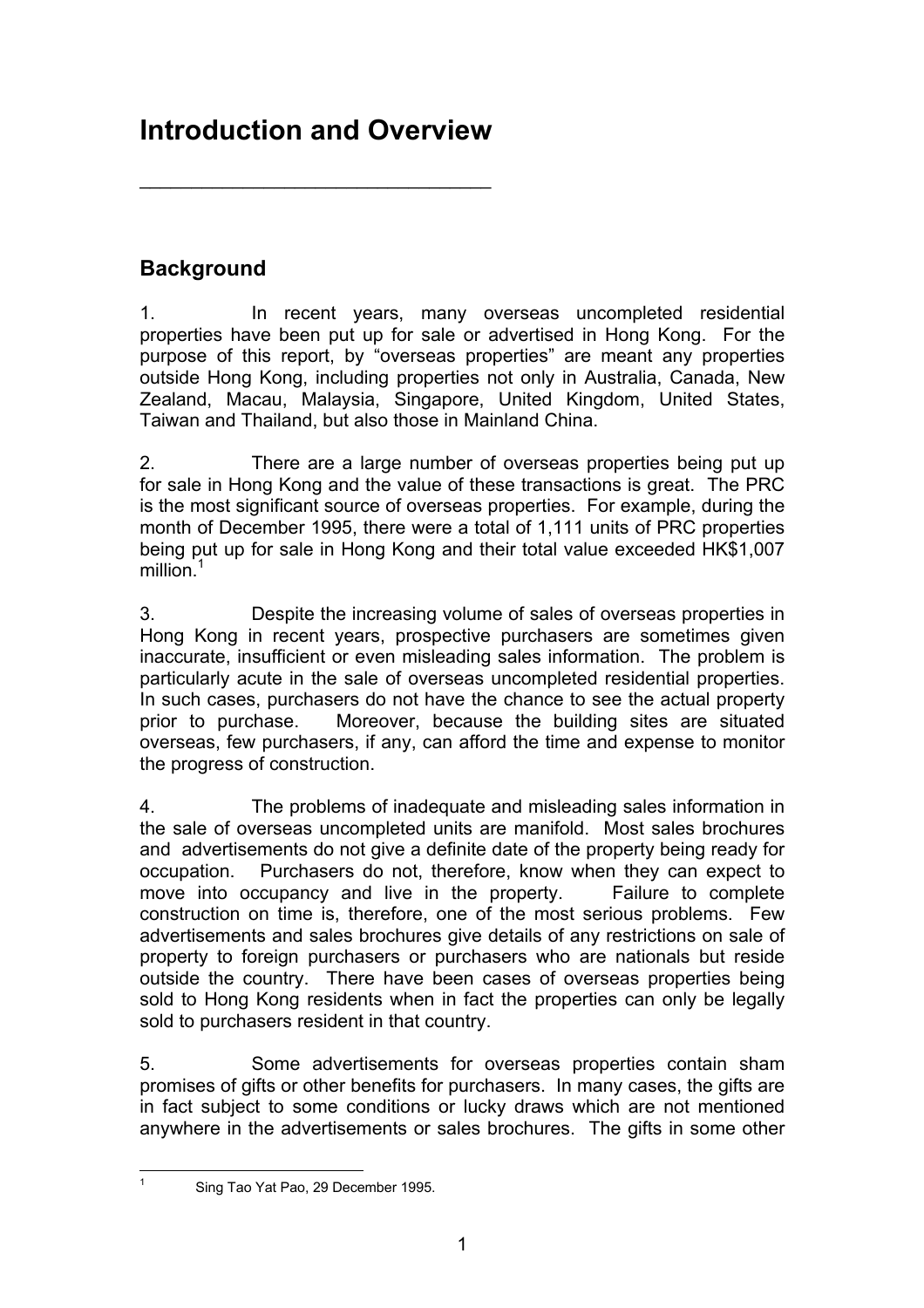cases are deliberately couched in vague terms to mislead prospective purchasers. In order to boost purchasers' confidence in the developments, some advertisements and sales brochures state that mortgage facilities are provided by banks in Hong Kong or overseas. But there have been instances in which the bank mortgage facilities claimed do not materialise. Most sales brochures do not give any descriptions of the utility supplies such as water, electricity and gas. Many Hong Kong purchasers have taken for granted the availability of such essential utilities. There have been instances of a few overseas developments which are without water and electricity supplies when vacant possession is delivered to purchasers.

6. These are but some of the many problems facing purchasers of overseas uncompleted residential properties. In view of the great number of such properties being put up for sale in Hong Kong and the great monetary value involved in the transactions, we consider that purchasers should be given better protection by getting adequate and accurate sales information, albeit at the expense of added costs and inconvenience to developers and estate agents and eventually to the purchasers themselves.

#### **Terms of Reference**

7. In June 1992, the then Acting Attorney General and the Acting Chief Justice made the following reference to the Law Reform Commission:

*"Should the law governing the protection of prospective purchasers and purchasers of uncompleted residential property in relation to inadequate or misleading sales information or particulars be changed and, if so, in what way?"* 

8. In November 1992 the Law Reform Commission appointed a sub-committee under the chairmanship of Professor Derek Roebuck to consider the above terms of reference and to make proposals to the Law Reform Commission for reform. In September 1994, the sub-committee completed their study on the first part of the reference relating to local uncompleted flats and made their proposals for reform to the Commission.

9. The sub-committee's proposals were largely adopted by the Commission and formed the basis of the Commission report published in April 1995 on the sales descriptions of local uncompleted residential property entitled, *Report on Description of Flats on Sale, The Law Reform Commission of Hong Kong (Topic 32)*.

10. The present report covers the second part of the subcommittee's study under the above terms of reference, namely, the sales descriptions of overseas uncompleted residential property.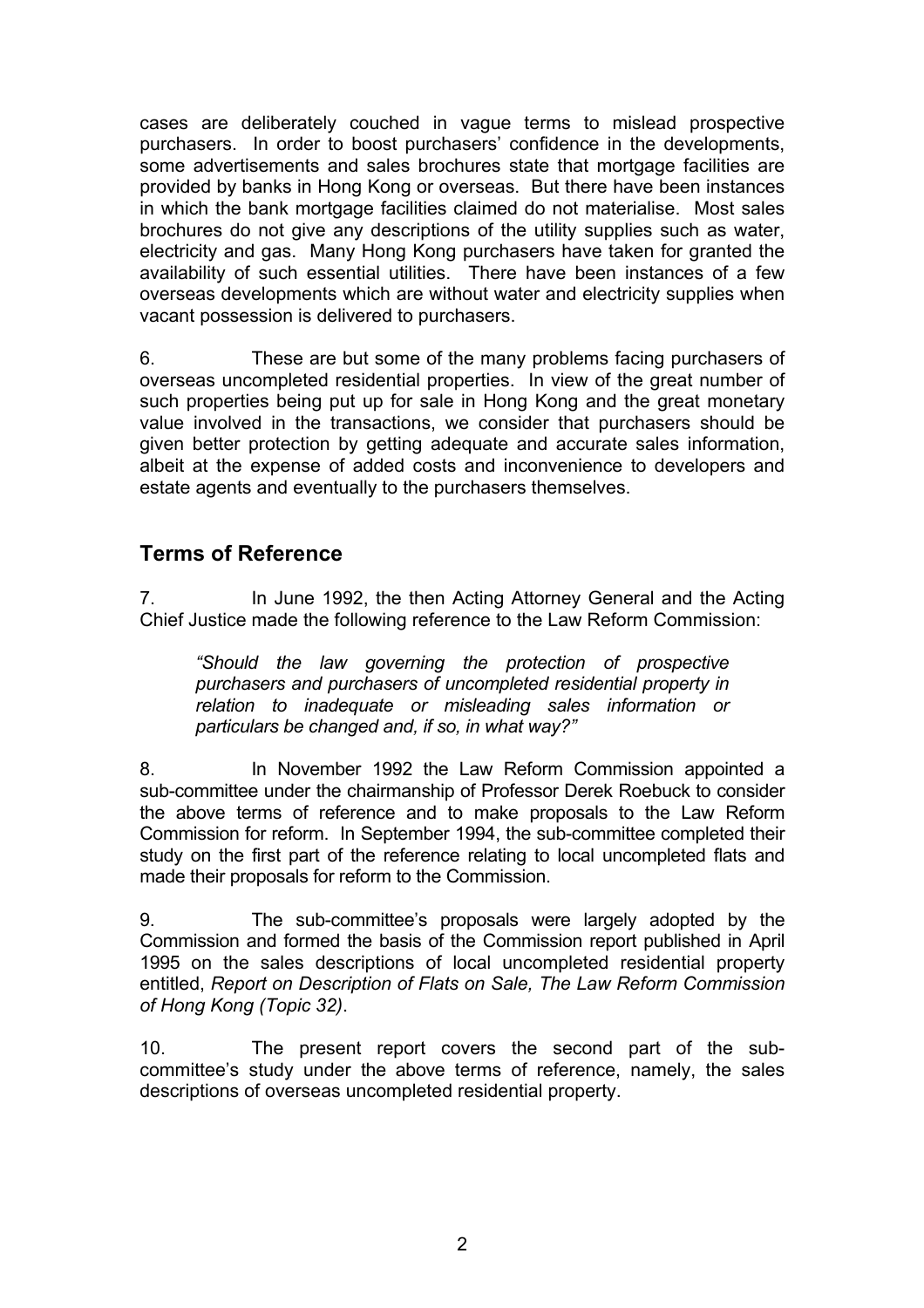#### **Sub-committee membership**

11. On 24 April 1995, the sub-committee commenced to consider the second part of the reference relating to the sales descriptions of overseas uncompleted residential properties put up for sale or advertised in Hong Kong.

12. The membership of the sub-committee (in respect of the second part of the reference) was:

| <b>Professor Derek Roebuck</b><br>(Chairman)                | Formerly Professor of Comparative Law,<br><b>City University of Hong Kong</b>      |
|-------------------------------------------------------------|------------------------------------------------------------------------------------|
| Mr Tom Berry                                                | Principal Solicitor,<br><b>Lands Department</b>                                    |
| Ms Audrey EU Yuet-mee, SC                                   | <b>Barrister</b>                                                                   |
| Mr Andrew LEE King-fun                                      | Principal Partner,<br>Andrew LEE King-fun and Associates,<br><b>Architects</b>     |
| Mr LIU Sing-cheong<br>(since 27.1. 1995)                    | Managing Director,<br>Hang Cheong Surveyors Ltd<br>Surveyor                        |
| <b>Mr Patrick Sheehan</b>                                   | Consultant,<br>Clarke & Liu, Solicitors                                            |
| Mr William SHIU Wai-chuen<br>(from 19.11.1993 to 30.1.1997) | Principal Assistant Secretary,<br>Housing Branch,<br><b>Government Secretariat</b> |
| Ms Eva TO Hau-yin<br>(since 30.1.1997)                      | Principal Assistant Secretary,<br>Housing Bureau,<br><b>Government Secretariat</b> |
| Mr Kennedy WONG Ying-ho<br>(since 27.1.1995)                | Managing Partner,<br>Philip K H Wong, Kennedy Y H Wong<br>& Co<br>Solicitor        |
| Mr Martin WONG Kwai-poon<br>(since 27.1.1995)               | <b>Chief Complaints &amp; Advice Officer</b><br><b>Consumer Council</b>            |
| Mr Marco WU Moon-hoi                                        | Deputy Director of Housing Department                                              |
|                                                             |                                                                                    |

13. Mr Thomas LEUNG Moon-keung, Senior Government Counsel, acted as the Secretary to the sub-committee.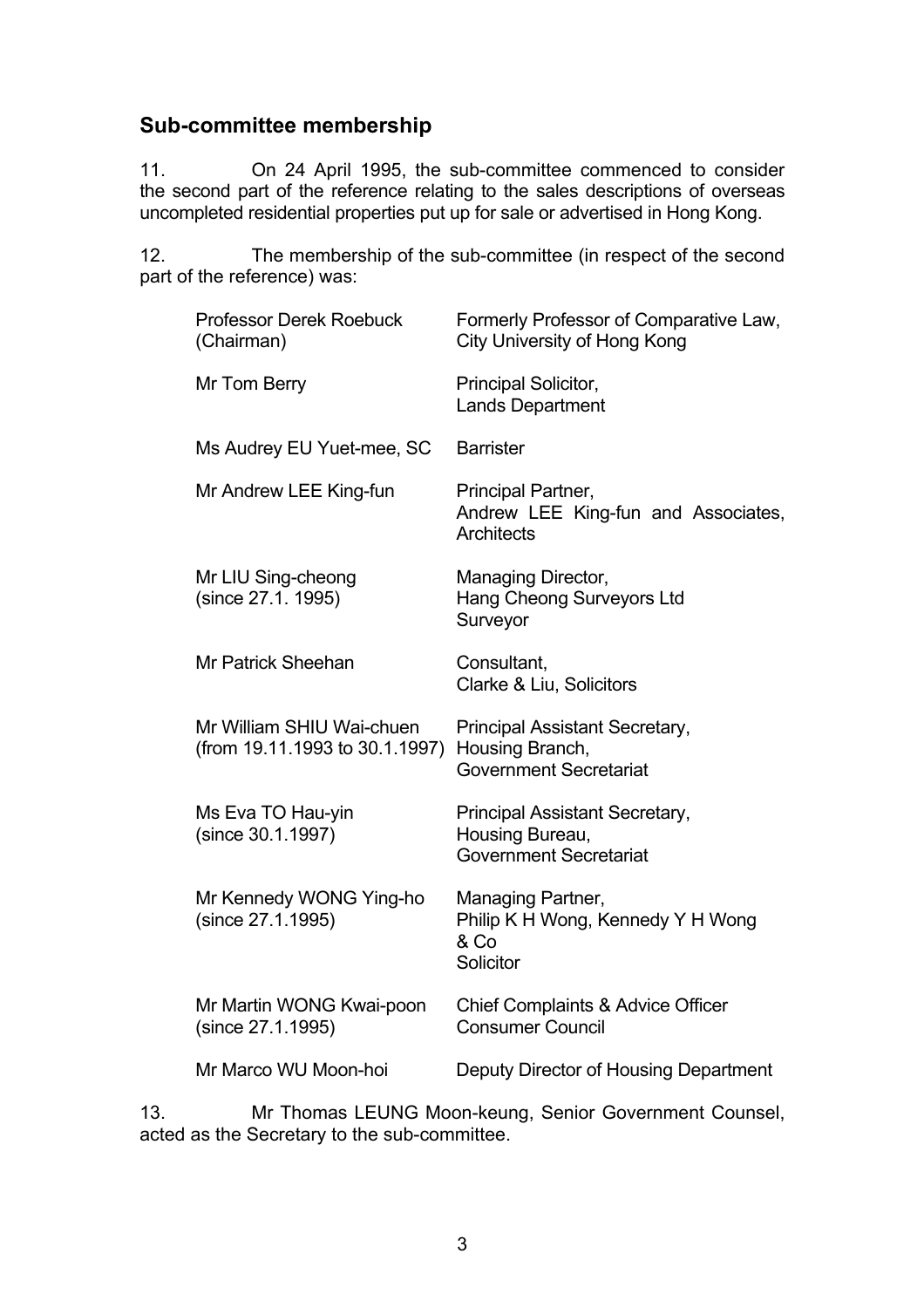### **Meetings**

14. The sub-committee commenced their study of the second part of the reference on 24 April 1995 and, between then and 21 February 1997, held a total of 21 meetings.

#### **Consultation**

15. On 12 September 1996, the sub-committee issued their interim report in the form of a consultative document ("the Consultative Document"). In it the sub-committee set out their interim recommendations relating to the sales descriptions of overseas uncompleted residential properties sold or advertised in Hong Kong. The purpose of circulating the Consultative Document was to invite property developers, agents, lawyers, members of the public and other interested parties, both in Hong Kong and overseas, to express their views on the matters raised and interim recommendations made.

16. The consultation period ended on 18 November 1996. The subcommittee however relaxed the deadline in answer to requests for extension from some respondents. A list of those who commented is at Annex II. The sub-committee considered all these comments and made a number of adjustments to their interim recommendations. The sub-committee endeavoured to balance the views of conflicting interests in arriving at its final recommendations, but its overriding objective was consumer protection. Although only some of the comments are highlighted or incorporated in this report, the sub-committee gave all comments due and thorough consideration.

#### **Complaints relating to the sale of uncompleted overseas residential properties**

17. The problem of inadequate and misleading sales descriptions is borne out by the increasing number of complaints involving overseas properties. According to statistics provided by the Consumer Council, from January 1990 to December 1995, there were 891 complaints arising from on sales of uncompleted overseas residential properties. The following is the breakdown of the complaints:-

| Complaints relating to the sale of overseas property |  |
|------------------------------------------------------|--|
|------------------------------------------------------|--|

|    |                                                                                                                        | 1990 | 1991 | 1992 | 1993 | 1994 | 1995 |
|----|------------------------------------------------------------------------------------------------------------------------|------|------|------|------|------|------|
| 1. | Disputes<br>the<br>over<br>information provided<br>by the vendor, e.g.<br>dimensions,<br>materials,<br>mortgages, etc. | 6    | 3    | 15   | 17   | 23   | 25   |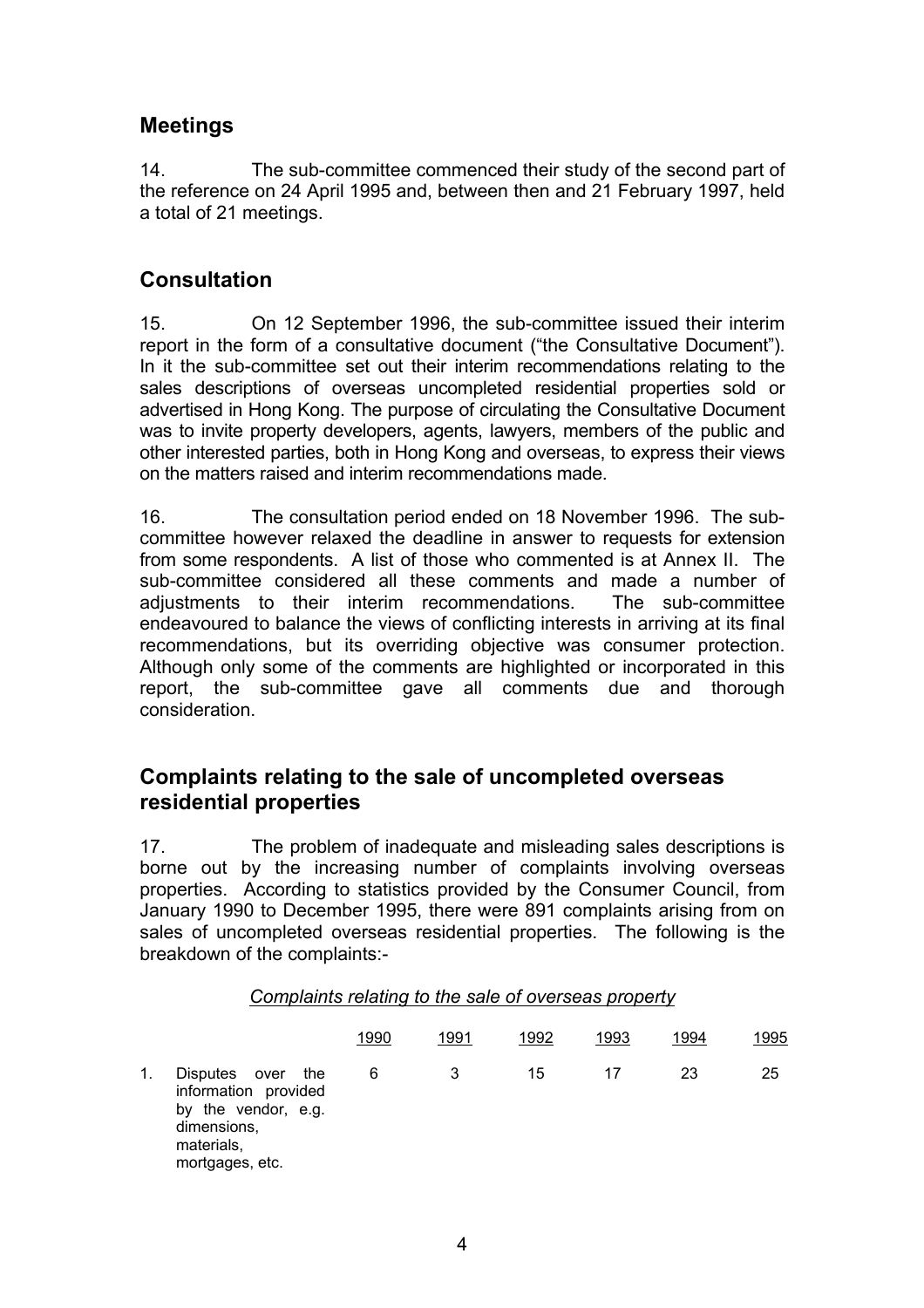| 2. | Disputes arising out<br>of conveyancing, e.g.<br>terms of the<br>the<br>Agreement for Sale<br>Purchase,<br>and<br>miscellaneous<br>the<br>charges<br>by<br>developer, etc. | $\overline{2}$ | 1 | 3              | 3   | 6   | 21  |
|----|----------------------------------------------------------------------------------------------------------------------------------------------------------------------------|----------------|---|----------------|-----|-----|-----|
| 3. | Disputes arising out<br>of the performance of<br>the Agreement for<br>Sale and Purchase,<br>delayed<br>e.g.<br>completion                                                  | 1              | 0 | 2              | 66  | 238 | 334 |
| 4. | Disputes arising out<br>of the quality of finish<br>and defects                                                                                                            | $\mathbf 1$    | 0 | 1              | 2   | 4   | 12  |
| 5. | Complaints<br>against<br>solicitors in relation<br>to conveyancing                                                                                                         | 0              | 0 | 1              | 4   | 8   | 12  |
| 6. | Complaints<br>against<br>building management                                                                                                                               | $\mathbf{0}$   | 0 | $\overline{2}$ | 1   | 12  | 15  |
| 7. | Miscellaneous                                                                                                                                                              | $\overline{2}$ | 1 | 5              | 10  | 15  | 17  |
|    |                                                                                                                                                                            | 12             | 5 | 29             | 103 | 306 | 436 |

18. In the middle of 1994, the Consumer Council made a survey of local newspaper advertisements of 153 overseas developments. The survey revealed many cases of misleading or inadequate information in the advertisements. The survey results were published on 15 March 1995 in the Consumer Council's *Choice Magazine (221 Edition)* (the "Choice Magazine"). The survey results have provided useful factual background for this report.

#### **Existing controls over advertisements for overseas properties on television and radio**

19. There was previously a ban on advertisements of overseas properties on television and radio. However, the Broadcasting Authority decided to lift the ban with effect from 1 April 1993. When the ban was lifted, two codes of practice were introduced with regard to such advertisements. The two codes are the Television Code of Practice on Advertising Standards and the Radio Code of Practice on Advertising Standards (the "two codes").

20. The two codes, which are identical in contents, provide that:

*"No advertisement offering for sale to Hong Kong residents any flat, shop, office or other unit of accommodation in a building or*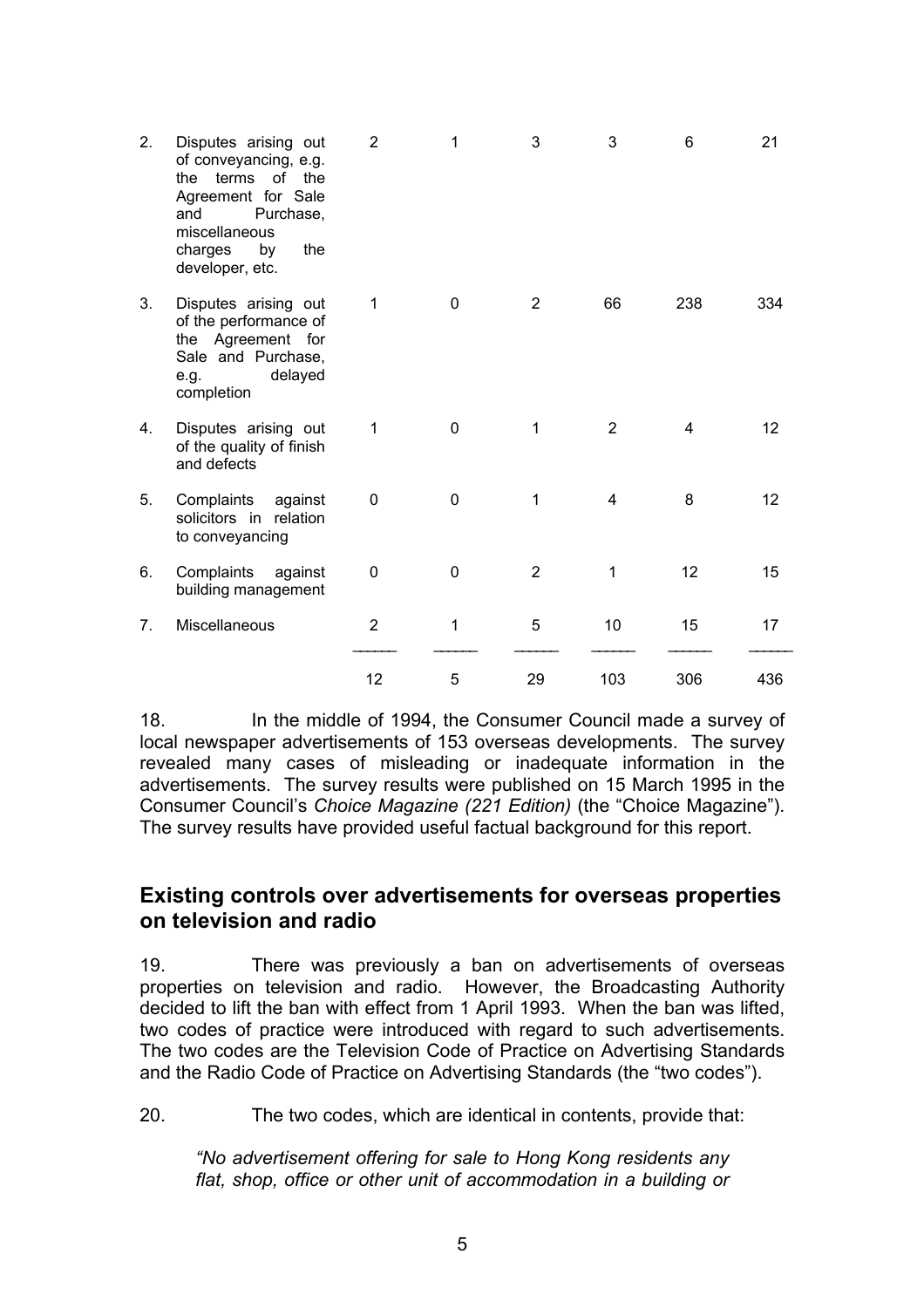*proposed building or any land or any sub-division, share or interest thereof or therein situated outside Hong Kong shall be accepted unless the developer or vendor is able to produce the following:-* 

- *(i) a letter from a firm of solicitors/attorneys registered and recognized in the country where the property or land is situated confirming that* 
	- *(1) all the requirements imposed by the local government relating to the development and sale of the property or land to be advertised have been properly complied with by the developer or vendor; and*
	- *(2) the developer or vendor has obtained the requisite consent (if necessary under the local laws) from the local government for the sale of the property or land to non-residents; and*
	- *(3) housing loan is available to prospective purchasers from a licensed financial institution, either locally or elsewhere, and*
- *(ii) a letter from a firm of solicitors in Hong Kong confirming that, to the best of their knowledge and belief, the local firm of solicitors/attorneys providing the confirmation in (i) above is registered in the country where the property or land is situated for the provision of legal advice within that jurisdiction."*

21. In other words, with effect from 1 April 1993, where overseas properties are to be advertised for sale on television and radio, the licensees of television and radio stations must require the advertiser to comply with the requirements set out in the codes.

#### **Inadequacies of the television and radio codes on advertising standards**

22. Whilst the two codes are some positive measures to regulate advertisements for overseas properties on television and radio, they cannot, in our view, provide sufficient protection to prospective purchasers for several reasons. In the first place, the whole scheme of control puts the responsibility of verifying the authenticity of the overseas property entirely upon a foreign solicitor or attorney who is not subject to controls in Hong Kong. The involvement of the Hong Kong solicitors is limited to confirming that the foreign solicitors/attorneys are registered in the overseas country concerned. The fact that the foreign solicitors/attorneys are duly registered does not necessarily mean that they always give correct legal advice. Hong Kong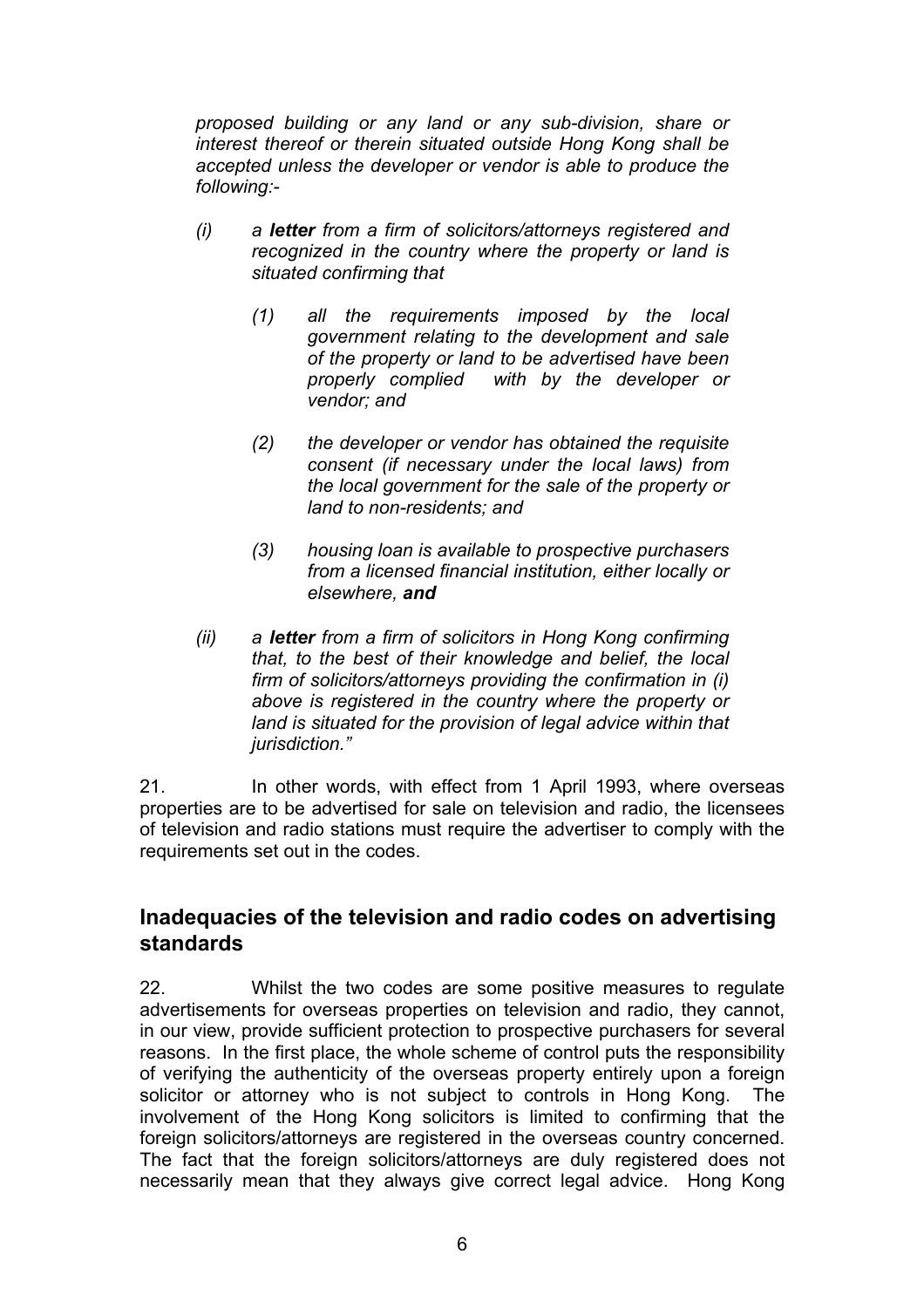lawyers are not in a position to verify the advice given by their foreign counterparts.

23. Advertisers are not required under the two codes to state in the television or radio commercials that there are only three matters which have been verified by the foreign solicitors/attorneys. Prospective purchasers may get the wrong impression that whatever is said in the television or radio commercials has already been verified.

24. The mere fact that the requirements of the foreign government relating to the development and sale of the property have been complied with is not sufficient to protect purchasers. There may not be any legal requirement in the foreign country for developers to disclose such essential sales information as saleable area, fittings and finishes, date of the property being ready for occupation and transport facilities. The availability of housing loans to prospective purchasers is not an absolute guarantee of reliability of the development. Finances may, for example, be provided by the developer's own subsidiary company which may not question the developer's reliability.

#### **Lack of control over contents of sales brochures and newspaper advertisements**

25. There are at present no controls, statutory or administrative, over the contents of sales brochures and advertisements for overseas properties in newspapers, handouts or pamphlets. The two codes apply only to those advertisements appearing on television and radio. It is therefore common to find newspaper advertisements for overseas properties which contain inaccuracies and misleading sales particulars. In some instances, photographs of attractive bungalows appearing in newspaper advertisements for overseas properties are, in fact, not of the actual completed properties, but are photographs of bungalows of another development elsewhere.

### **Insufficient control over sales descriptions**

26. In conclusion, there are at present insufficient control over sales descriptions of overseas properties. We therefore consider that advertisements and sales descriptions of uncompleted overseas residential properties should be subject to regulation and, accordingly, we have made recommendations to this effect in this report.

### **Scope of deliberations**

27. Our discussion in this report is confined to the regulation in Hong Kong of sales descriptions of overseas uncompleted residential properties. That is to say, any uncompleted residential property situated outside the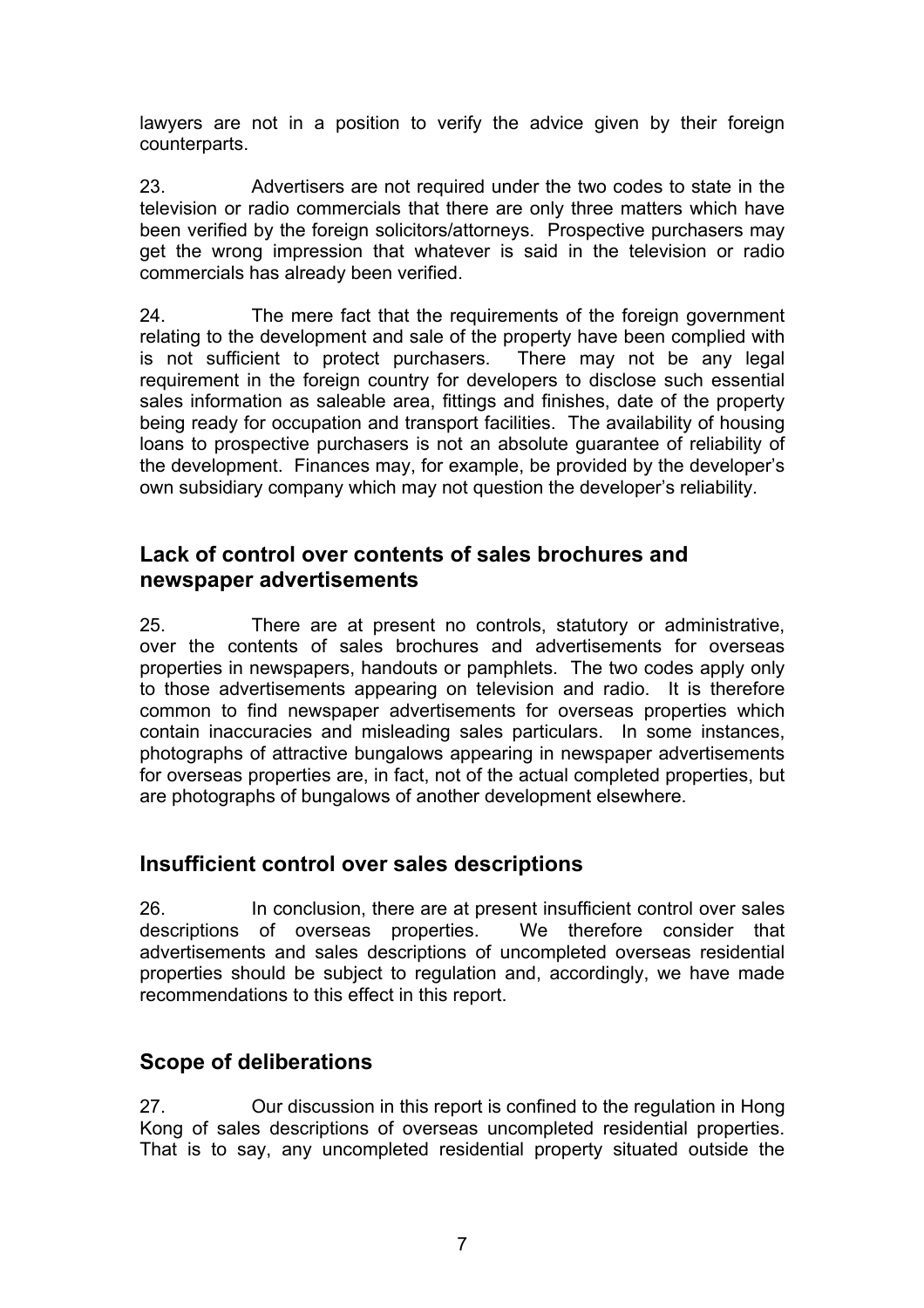boundaries of Hong Kong which is advertised for sale in Hong Kong is within the scope of our deliberations.

28. **It is worth noting that all our recommendations in this report are applicable only to overseas uncompleted residential properties advertised for sale in Hong Kong.**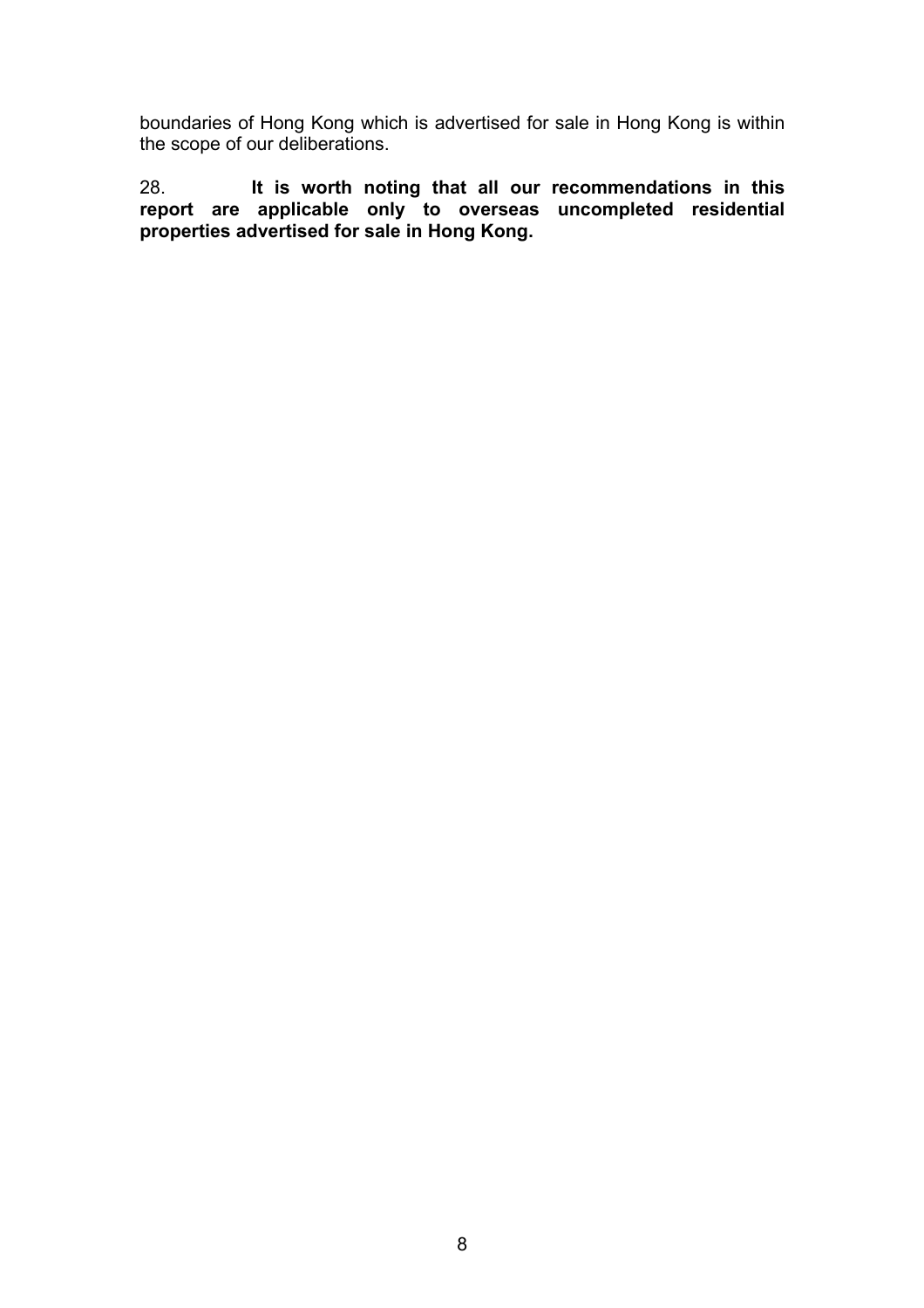# **Chapter 1**

# **The General Approach**

\_\_\_\_\_\_\_\_\_\_\_\_\_\_\_\_\_\_\_\_\_\_\_\_\_\_\_\_\_

### **Difficulties of control over sales descriptions of overseas properties**

#### *Developers overseas*

1.1 Developers of overseas properties are mostly foreign companies which are not subject to Hong Kong laws. Hong Kong legislation is unlikely to be binding on overseas developers. Moreover, it is difficult, if not impossible, to enforce any penalties against overseas developers who infringe the requirements under the new legislation.

#### *Advertisements in foreign newspapers or magazines circulated in Hong Kong*

1.2 Advertisements for overseas properties often appear in foreign newspapers or magazines which are circulated in Hong Kong. It is difficult to control the contents of these advertisements.

#### *Guided tour to foreign building sites*

1.3 Local estate agents sometimes organise guided tours for potential purchasers to the building sites in the foreign country. Mock-up flats are sometimes provided at the site. Such guided tours are quite common to overseas properties which are close to Hong Kong. It is difficult for Hong Kong authorities to control the quality of sales information provided at the site in the foreign country.

### **Regulation of local estate agents**

1.4 Many overseas uncompleted residential properties offered for sale in Hong Kong are handled by local estate agents acting as intermediaries between overseas developers and local purchasers. Many local estate agents merely act as sales agents. Some local estate agents, however, also participate in the development of overseas projects. The latter group of estate agents usually own a minority interest in the overseas projects. They act as both sales agents and co-developer of the overseas properties.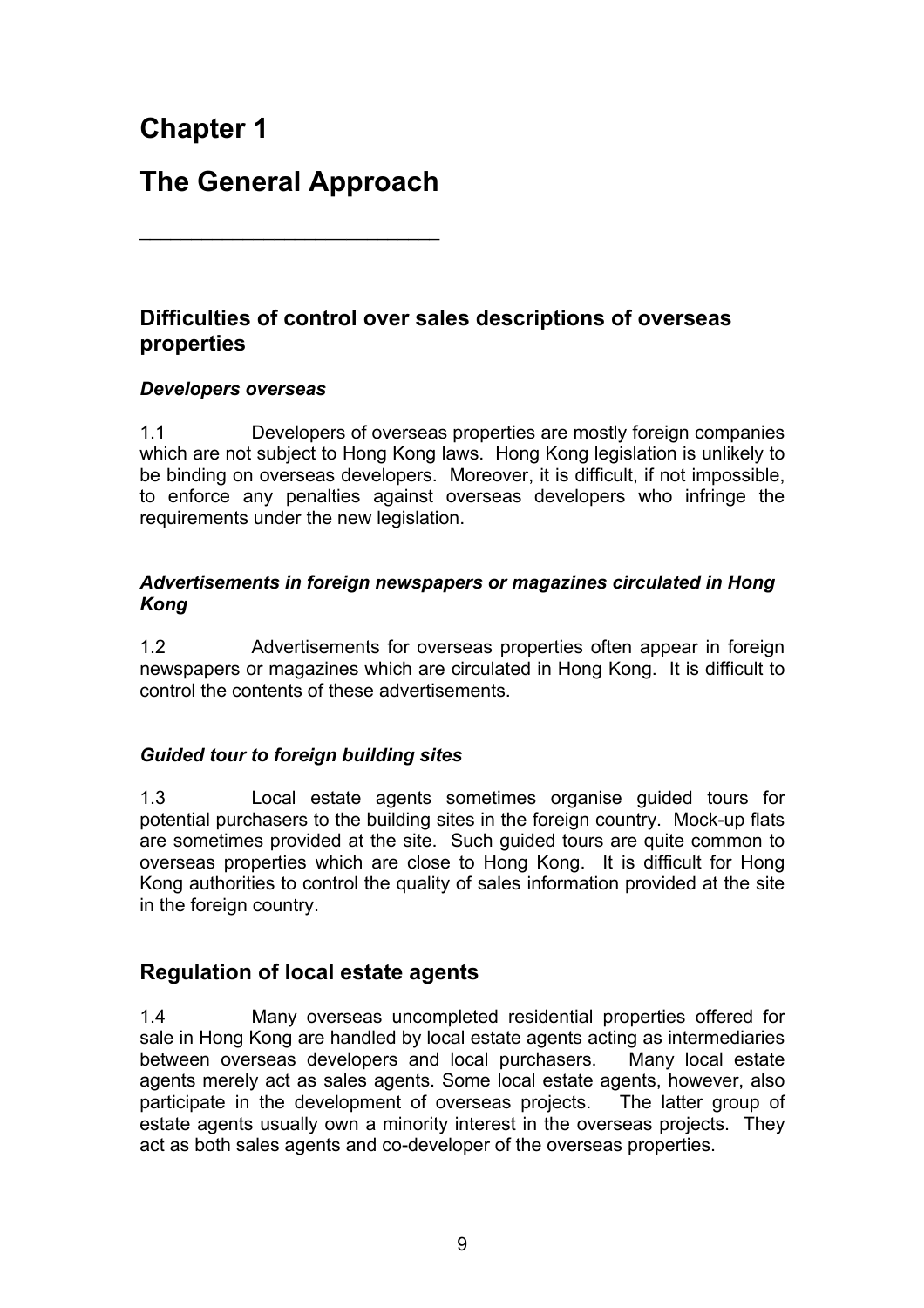1.5 The local estate agent is usually responsible for arranging sales exhibitions held in Hong Kong. Very often, the local estate agent compiles the sales brochure from information provided by the overseas developer. The estate agent is frequently the purchasers' only source of information on the overseas project as the developer seldom has a local representative office.

### **The Government's Working Group on Regulation of Estate Agents**

1.6 It is therefore necessary to consider also regulation of estate agents in Hong Kong in parallel with the study on sales descriptions on overseas properties. The regulation of estate agents has already been taken up by Government. In November 1993, Government set up a Working Group on Regulation of Estate Agents ("the working group") to study the need for a regulatory system for estate agents in Hong Kong. As a result of the working group's recommendations, Government introduced the Estate Agents Bill into the Legislative Council on 17 November 1995. The Bill aims at legislating for the formation of an Estate Agents Authority, the licensing and regulation of estate agents. Under the Bill, the proposed Estate Agents Authority shall be empowered to, *inter alia*, regulate a licensed estate agent's advertisement to ensure its accuracy and compliance with client's instructions. The regulations under the Bill will apply to estate agents handling both local and overseas properties. At the time of the sub-committee's deliberations, the Estate Agents Bill 1995 had not yet been enacted. They have, however, taken into consideration the effects of the proposals contained in the Bill (in its original form) in formulating their recommendations.

1.7 The original Bill with some amendments was eventually enacted by the Legislative Council on 21 May 1997. One major amendment was to remove the criminal sanctions originally proposed for estate agents who supply false or misleading property particulars in relation to properties which they have executed an estate agency agreement. These property particulars are current ownership, floor area, age of property, user restrictions, unexpired term of the land lease, structural alterations and repairs or improvements. Estate agents who supply false or misleading property particulars will, however, still be liable to disciplinary sanctions such as suspension and revocation of licences. Notwithstanding the said amendment to the Bill, we still take the view that criminal sanctions are necessary for enforcing our recommendations. It is because the duties which we propose to impose on estate agents are of much greater scope than the said six categories of property particulars. Disciplinary proceedings alone cannot, in our view, provide sufficient deterrent for estate agents. Criminal sanctions are necessary to ensure compliance with our recommendations. Moreover, both the working group and the Bill (in its original form) took the line that criminal sanctions were necessary for ensuring compliance by estate agents.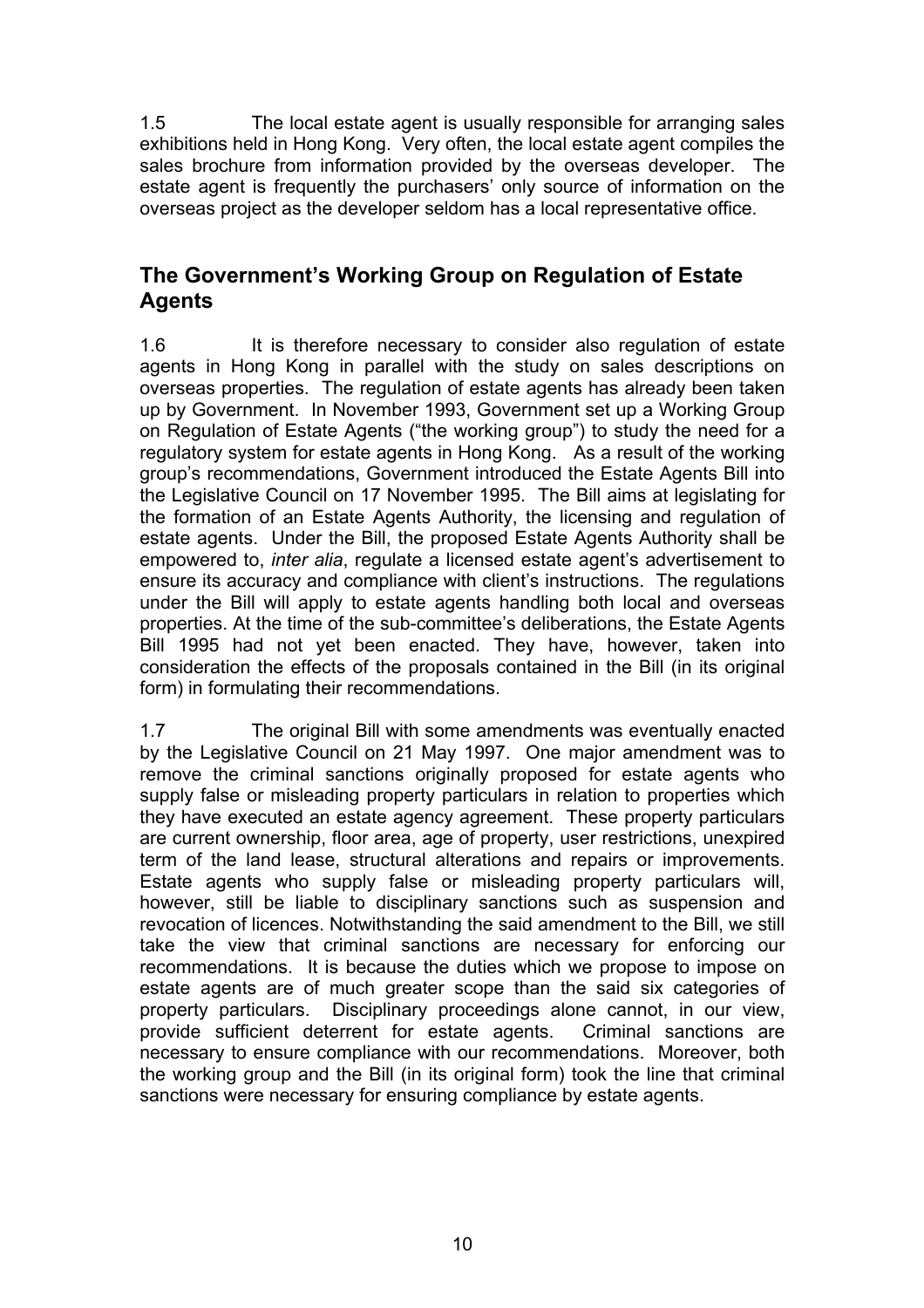#### **Estate agent's responsibility for provision of basic sales information**

1.8 Since licensed estate agents are now regulated by law with the enactment of the Estate Agents Bill, we consider them the appropriate persons to be entrusted with the task of providing basic sales information to prospective purchasers. Making licensed estate agents primarily responsible for providing sales information will overcome many of the enforcement problems involved in regulating sales descriptions of overseas properties, because all estate agents handling overseas properties are either situated in Hong Kong or, under the newly enacted Estate Agents Ordinance, must be licensed in Hong Kong.

1.9 Furthermore, as estate agents are often the purchasers' only source of information on the overseas project, it is, in our view, not unreasonable to expect estate agents to ensure that the sales information provided to prospective purchasers is accurate.

1.10 Views were divided on our proposal to hold estate agents responsible for the provision of accurate sales information. Those who supported our proposal took the view that estate agents would in future exercise more care in handling the sales information in order to comply with the new requirements. On the other hand, some respondents, who belonged mainly to the estate agency trade, considered that estate agents should not be held liable for false or misleading sales information. The reason given was that estate agents, except those who also take part in the development of the projects, have to rely on information provided by developers.

1.11 We take the view that there would be a benefit and a cost to estate agents. The cost will be the liability for the accuracy of the sales information. The benefit will be a monopoly given to estate agents in handling overseas uncompleted residential properties (which we propose in the latter part of this chapter). Estate agents are not forced to undertake the responsibility. They should take on the job only if they are confident of doing it adequately. Moreover, the innocent estate agents will have the protection of the due diligence defence which we propose in chapter 11.

#### **Recommendations on estate agents' responsibility for provision of basic sales information**

1.12 **We recommend that all licensed estate agents in Hong Kong handling overseas uncompleted residential properties must provide prospective purchasers with some basic sales information in sales brochures and price lists.**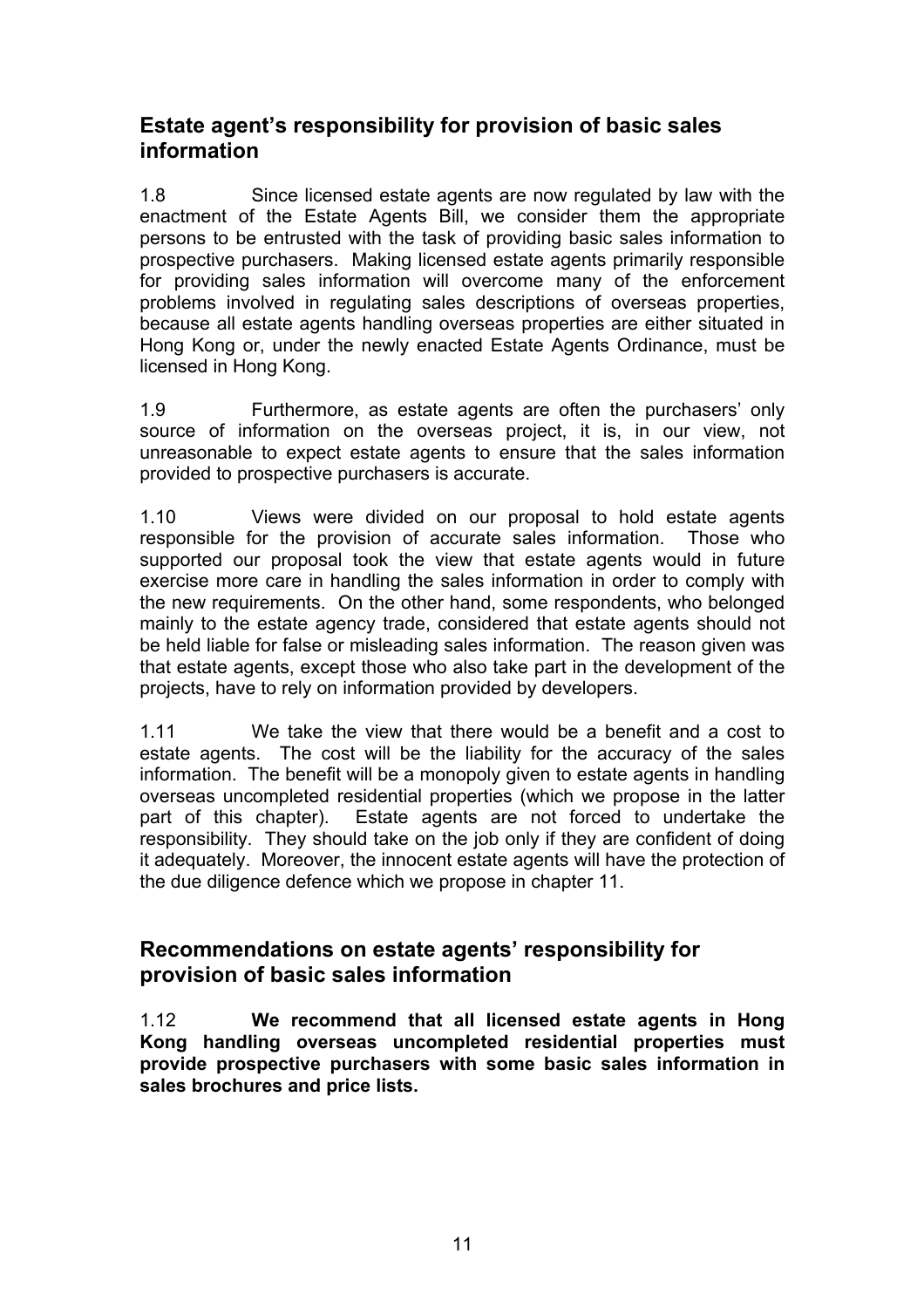### **Focus on local advertisements and publicity on overseas properties**

1.13 We consider it unrealistic to try to regulate all forms of publicity on overseas properties. For instance, it is impossible to control advertisements for overseas properties contained in internationally circulated newspapers, magazines, journals or periodicals which are not printed or produced in Hong Kong. We intend to concentrate on the regulation of sales brochures and advertisements that are produced or broadcast in Hong Kong.

1.14 The Government has adopted a similar approach in controlling advertisements for overseas lotteries. Under section 12 of the Gambling Ordinance (Cap 148), it is an offence to advertise in Hong Kong for overseas lotteries unless the advertisement is contained in an "internationally circulated newspaper, magazine, journal or periodical which is *not* printed or produced in Hong Kong".

1.15 This approach is, however, not entirely satisfactory. People can still see advertisements contained in international publications imported into Hong Kong. But one must accept the fact that it is impossible to control the contents of imported materials not published in Hong Kong. Moreover, Hong Kong laws do not, in general, have extraterritorial effect. That is to say, Hong Kong laws do not have binding effect on acts done outside the territory.

### **All sales must be handled by licensed estate agents in Hong Kong**

1.16 We propose that all sales of overseas uncompleted residential properties in Hong Kong must be handled by licensed estate agents. In this connection, we propose that all advertisements for overseas uncompleted residential properties must refer to licensed estate agents in Hong Kong.

1.17 This proposal has the advantage of giving purchasers the redress channels for damage suffered as a result of inaccurate or misleading sales descriptions. Purchasers can always turn to the licensed agents for remedies as estate agents are now regulated by the newly enacted Estate Agents Ordinance. By making it compulsory to require all sales to be handled by licensed estate agents in Hong Kong, they will be given the incentive to take on the task of providing sufficient and accurate sales information to purchasers. In other words, licensed estate agents in Hong Kong will, under our proposal, be given a monopoly over the sale of overseas uncompleted residential properties in exchange for the responsibility of providing sufficient and accurate sales descriptions to purchasers.

1.18 We have taken care to ensure that our proposal does not violate Hong Kong's international obligation for fair trading. Our proposal should apply to all vendors of overseas uncompleted residential properties, whether they are from Hong Kong or overseas. Thus, both Hong Kong and overseas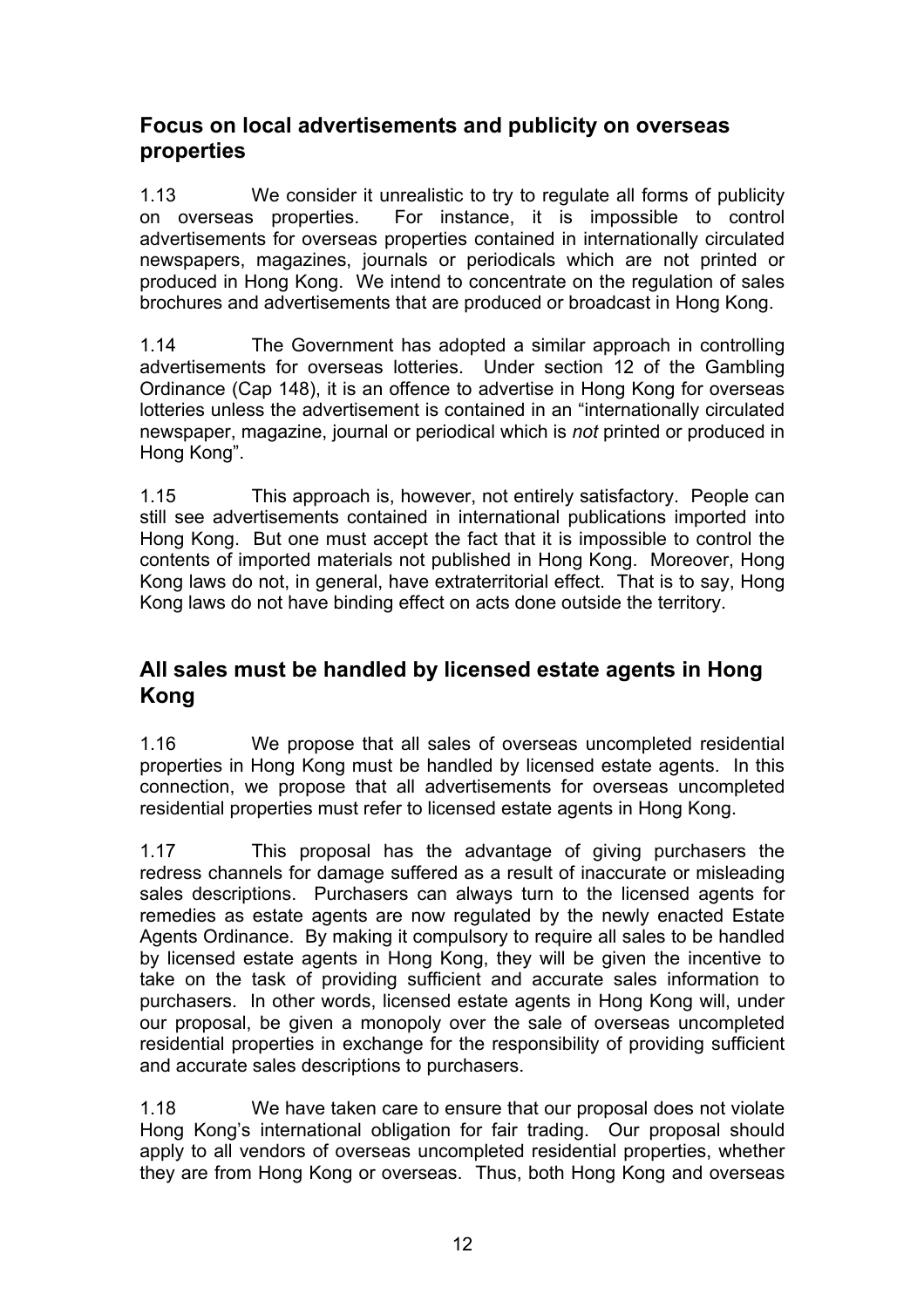vendors will be required to hire the services of Hong Kong estate agents. As the same restriction will apply to both local and overseas vendors alike, Hong Kong's international obligation for fair trading will not be violated.

1.19 We do not intend that the proposed restriction should apply to private individuals selling one single dwelling. It would be too onerous to require private individuals selling a single dwelling to do it through a Hong Kong estate agent each and every time. In any case, we do not want to unduly regulate the economic activities of individuals.

1.20 There was a public comment that the future Estate Agents Authority should be empowered to regulate advertisements of licensed estate agents to ensure provision of accurate sales information. We consider that there is no way in which the Estate Agents Authority can take on the task of vetting all advertisements for overseas properties. We understand that the Estate Agents Authority would adopt the reactive approach, meaning that they will investigate only if complaints are made to them. Moreover, positive vetting of advertisements by the Estate Agents Authority is, in our view, not feasible because there are large numbers of uncompleted overseas residential properties sold or advertised in Hong Kong.

### **Language ambiguities**

1.21There are cases in which language ambiguities are used in the sales brochure or advertisements to mislead purchasers. We therefore take the view that any ambiguity in the terms used in sales brochures or advertisements shall be construed in favour of the purchaser.

#### **Recommendations on the general approach of regulating sales descriptions and advertisements**

1.22 **We recommend that: all vendors of overseas uncompleted residential properties must engage licensed estate agents in Hong Kong. However, this requirement shall not apply to the sale of a single dwelling by a private individual.** 

1.23 **All media in Hong Kong (including television, radio and printed media) should be prohibited from publishing advertisements for sale of overseas uncompleted residential properties unless they refer to licensed estate agents in Hong Kong, together with the estate agents' licence number. However, the requirements mentioned in this paragraph shall not apply to advertisements for the sale of a single dwelling by a private individual, nor to advertisements for overseas property not put up for sale in Hong Kong.**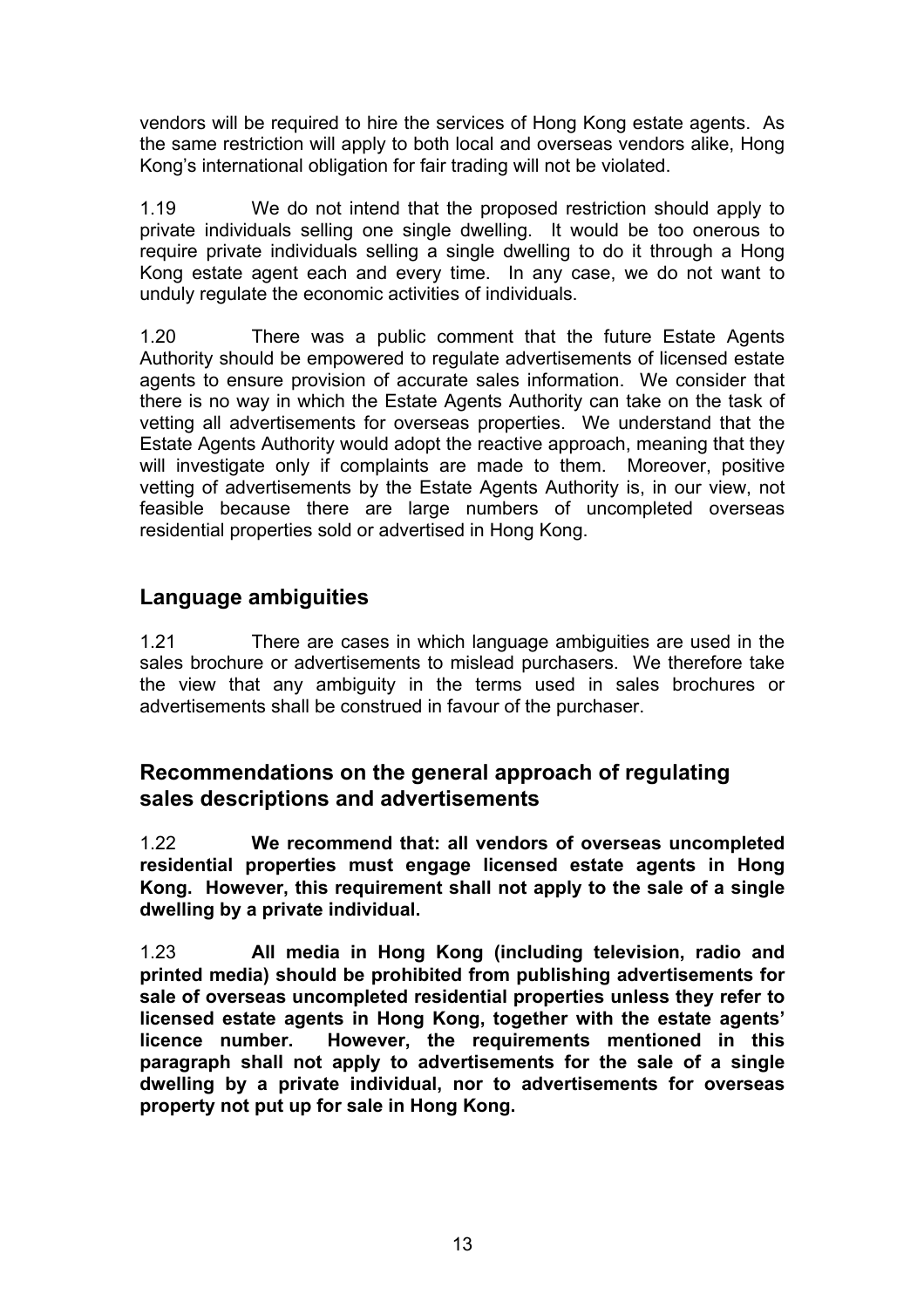1.24 **"Sale" shall include all transactions whereby a vendor's interest is transferred and shall also include the meaning of the term as defined in the Stamp Duty (Amendment) Ordinance (Ord No 8 of 1992).** 

1.25 **The estate agent referred to in the advertisement shall be liable for all false or misleading information in the advertisement and in all sales brochures not forming part of the advertisement.** 

1.26 **Any ambiguity in the terms used in any advertisement or sales brochure shall be construed in favour of the purchaser.** 

1.27 **Anything in the advertisements or sales brochures which is false or misleading should constitute a breach of the proposed legislation (mentioned in chapter 11).** 

### **The availability of sales brochure**

1.28 It is difficult to give prospective purchasers full and complete sales information in a typical advertisement in newspapers, radio and television. It is impossible to incorporate all necessary sales information into a radio or television commercial which may only last for a few minutes or seconds. Likewise, it is difficult to have all the necessary information contained in a standard newspaper advertisement.

1.29 We therefore consider that sales brochures should be made available to purchasers. A sales brochure can contain all sales information which is necessary for prospective purchasers. We also hold the view that licensed estate agents should have the responsibility to make the sales brochures available. This is in line with our general approach which puts primary responsibility for supplying sales information on licensed estate agents.

1.30 We are of the view that sales brochures must be available in Chinese. This will ensure that the sales information is intelligible to the average person in Hong Kong. If there are discrepancies between the Chinese and any other version of the sales brochures, purchasers should, in our view, be able to choose whichever version or part thereof applicable.

1.31 In order to be of use to prospective purchasers, sales brochures should be available as early as possible. We think that sales brochures should be available from the time the property is first advertised for sale. Moreover, any invitation to buy property, in our view, can only be made if sales brochures are available to prospective purchasers at that stage. We also take the view that all information in the sales brochure should be accurate at the time the property is first advertised for sale. To ensure that purchasers can obtain up-to-date information, we are of the view that if there have been any material changes in the information in the sales brochure between the date of its printing and the time the property is first advertised for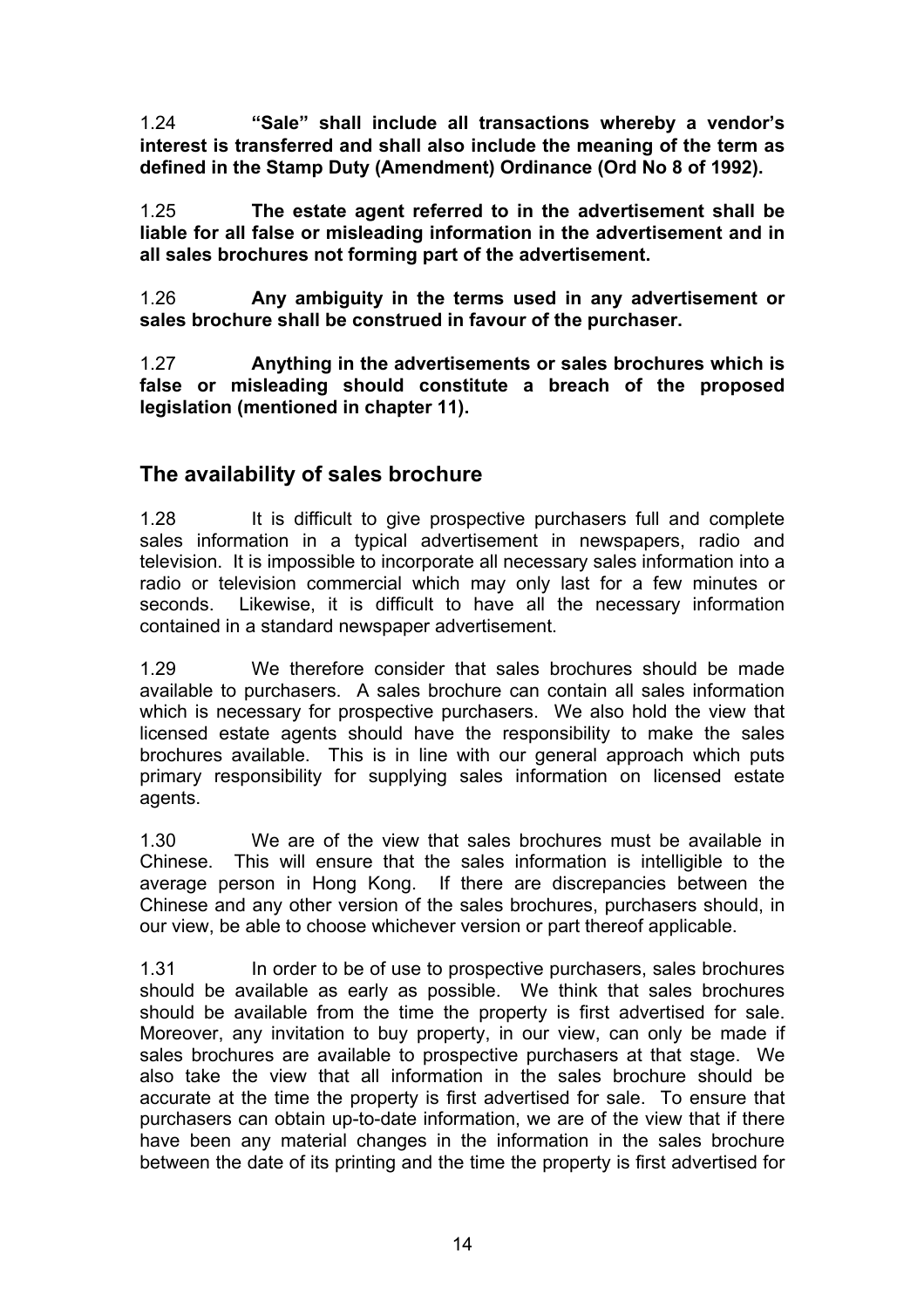sale, a note to that effect should be attached to the sales brochure or the price list.

#### **Recommendations on the availability of sales brochures**

1.32 **We recommend that it should be the licensed estate agent's responsibility to make available up-to-date sales brochures to prospective purchasers. If sales brochures are not compiled by developers, it will be the licensed estate agent's responsibility to prepare the sales brochure.** 

1.33 **The sales brochure must be available in Chinese. If there are discrepancies between the Chinese and any other version of the sales brochure, purchasers can choose whichever version or part thereof is applicable.** 

1.34 **The sales brochures must be available from the time the property is first advertised for sale. Moreover, any invitation to buy property can only be made if sales brochures are available to prospective purchasers at that stage. All information in the sales brochure must be accurate at the time the property is first advertised for sale. If there have been any material changes in the information in the sales brochure between the date of its printing and the time the property is first advertised for sale, a note to that effect must be attached to the sales brochure or the price list.**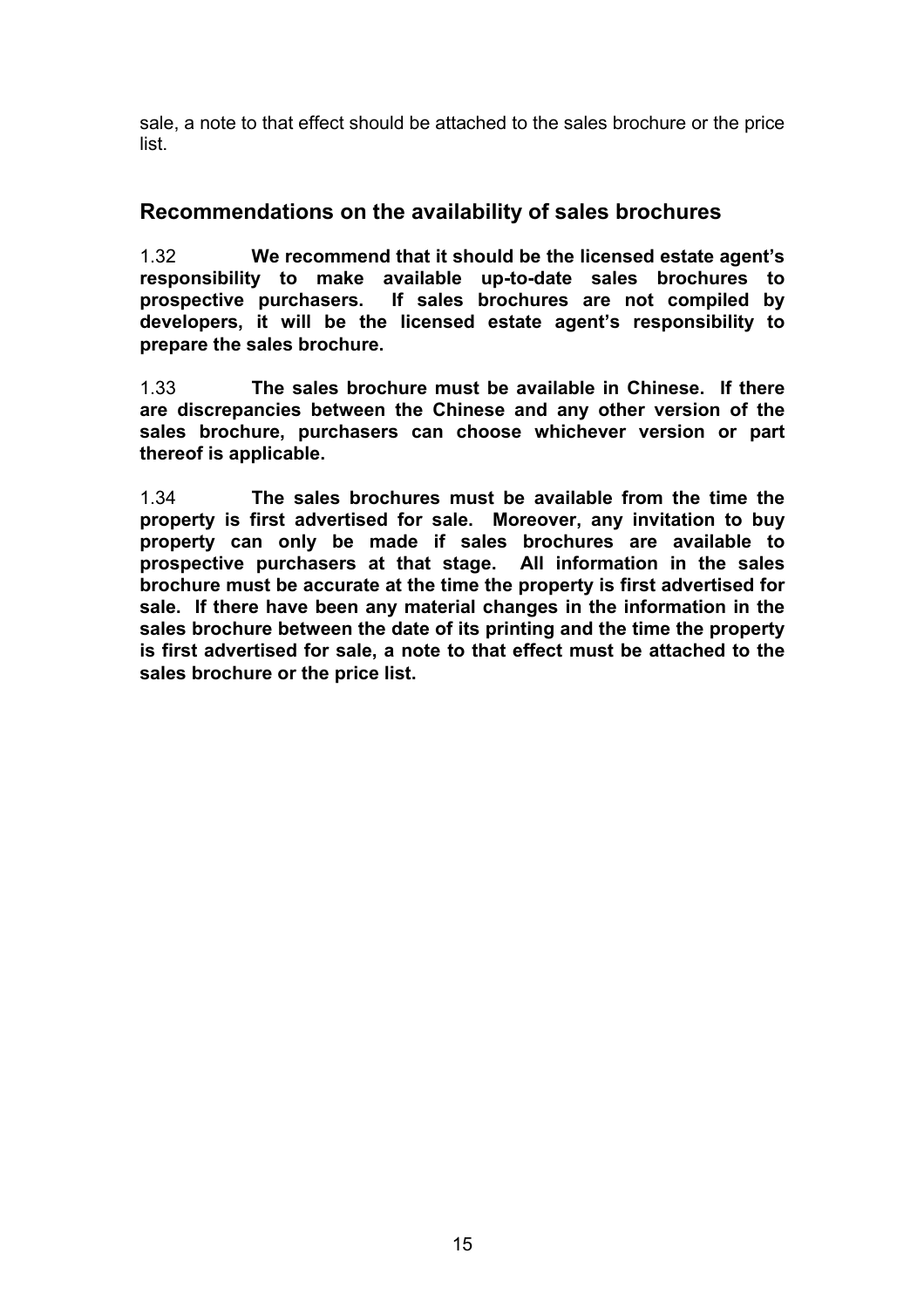# **Chapter 2**

# **Date of Completion and Date of being Ready for Occupation**

 $\overline{\phantom{a}}$  , where  $\overline{\phantom{a}}$  , where  $\overline{\phantom{a}}$  ,  $\overline{\phantom{a}}$  ,  $\overline{\phantom{a}}$  ,  $\overline{\phantom{a}}$  ,  $\overline{\phantom{a}}$  ,  $\overline{\phantom{a}}$  ,  $\overline{\phantom{a}}$  ,  $\overline{\phantom{a}}$  ,  $\overline{\phantom{a}}$  ,  $\overline{\phantom{a}}$  ,  $\overline{\phantom{a}}$  ,  $\overline{\phantom{a}}$  ,  $\overline{\phantom{a}}$  ,

### **Delay or total project failure**

2.1 A common complaint by purchasers of uncompleted overseas residential properties is that of delayed development or project failure.

2.2 There is currently a local term called "lan mei" properties, which literally means "broken tail". This term refers to those developments which have failed to be completed for various reasons. The "tails" of the developments have broken and purchasers can never expect to see the property materialise.

### **Reasons for project delay or failure**

2.3 Because of the haste to cash in on the property boom during the early 90's, some overseas residential developments commenced without thorough site investigation studies. Some developments were therefore built on land unsuitable for construction of residential properties. The soil was, for example, too soft or there was extensive underground water. Thus, additional construction works were needed to stabilize building site foundations, resulting in additional costs and delays.

2.4 Another common reason for the failure of some overseas residential projects is the reliance of developers on financing development costs by proceeds from pre-sale of properties. With unsatisfactory pre-sales, there would not be sufficient funds for developers to proceed with project development.

### **Extension of date of completion**

2.5 Many sale and purchase agreements of overseas properties contain clauses allowing the extension of the date of completion in specified situations. For example, in some overseas property agreements, it is provided that the developers may delay development without compensation to the purchasers if there are "special reasons" certified by the "relevant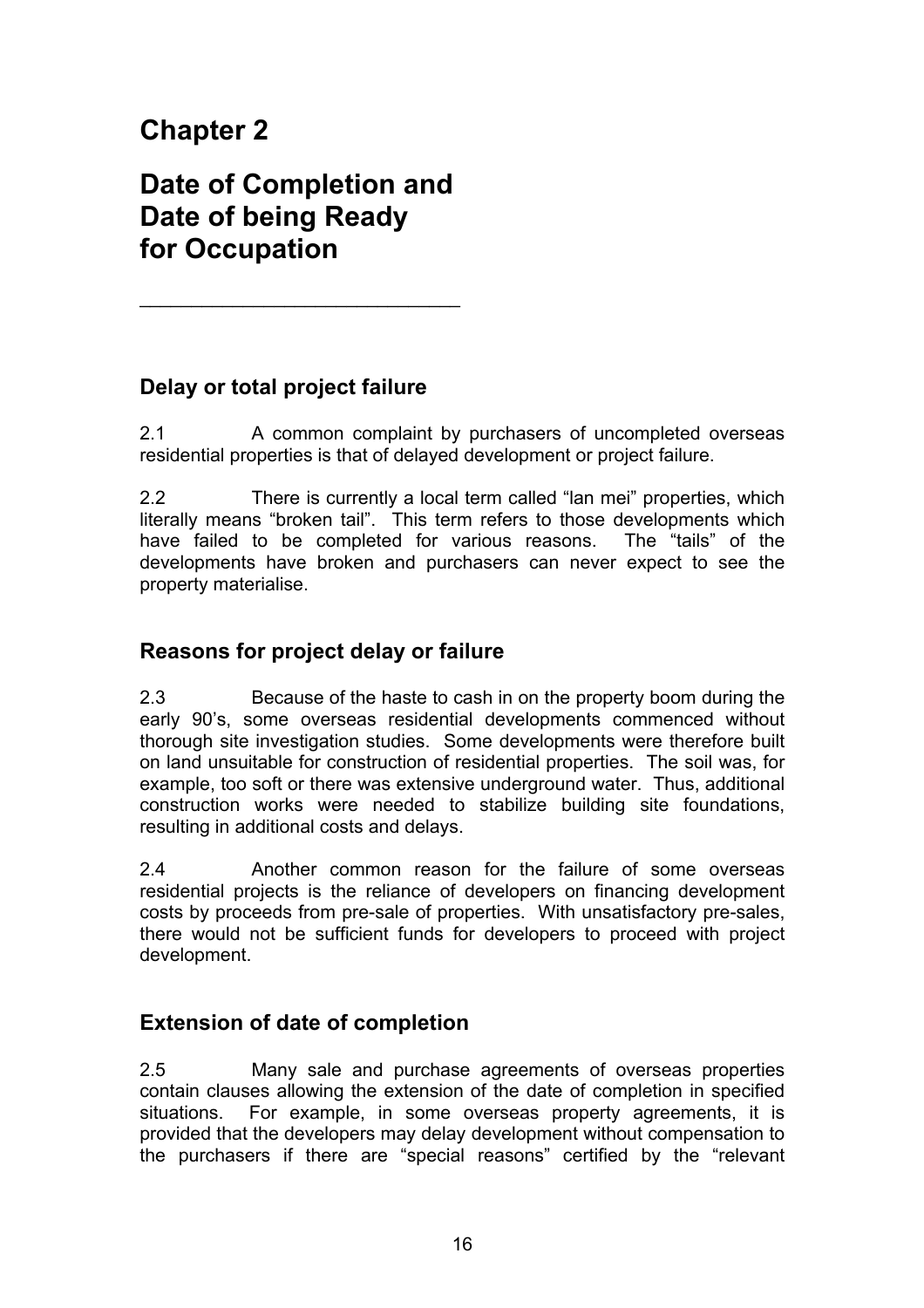authorities". Such special reasons, which are very much in the developer's favour, include:

- (1) Exceptionally difficult and major technological problems not amenable to immediate solutions;
- (2) Need to amend the building plans for technical reasons;
- (3) The authorities' delay in approving relevant documents;
- (4) Delay of local authorities in approving the development's facilities;
- (5) Changes in State planning or the executive orders of State functional departments;
- (6) Delay caused by the contractors;
- (7) Other matters beyond the vendors' control.

2.6 We consider that purchasers should have the right to know beforehand in the sales brochure the grounds on which the date of completion can be extended.

### **Measures to ensure completion of residential development on schedule and to prevent project failure**

2.7 In our view, there is no effective way to ensure a residential development progresses on schedule because of the many factors affecting the progress of construction which may be outside the developer's control.

2.8 We consider that financial measures are needed to protect the deposits and instalments paid by purchasers in the event of delayed completion or project failure. In this connection, we have reviewed various options including stakeholding, trust account, insurance and bonds put up by developers.

2.9 We do not consider stakeholding of purchase deposits and instalments a viable solution in the case of uncompleted overseas property. In order to give real protection to purchasers, it is important to ensure that progress payments are released to developers in accordance with the actual progress of construction. It is difficult to exercise actual control over the release of progress payments to developers if stakeheld funds are held overseas. It is necessary to appoint local solicitors as the stakeholders in order to keep the stakeheld funds in Hong Kong. However, it is difficult for local solicitors to ensure that the certificates for progress payments issued by overseas architects are in order. It is also too onerous on local solicitors to expect them to continuously monitor the progress of overseas projects which in many cases may last 3 or 4 years. Similar arguments also work against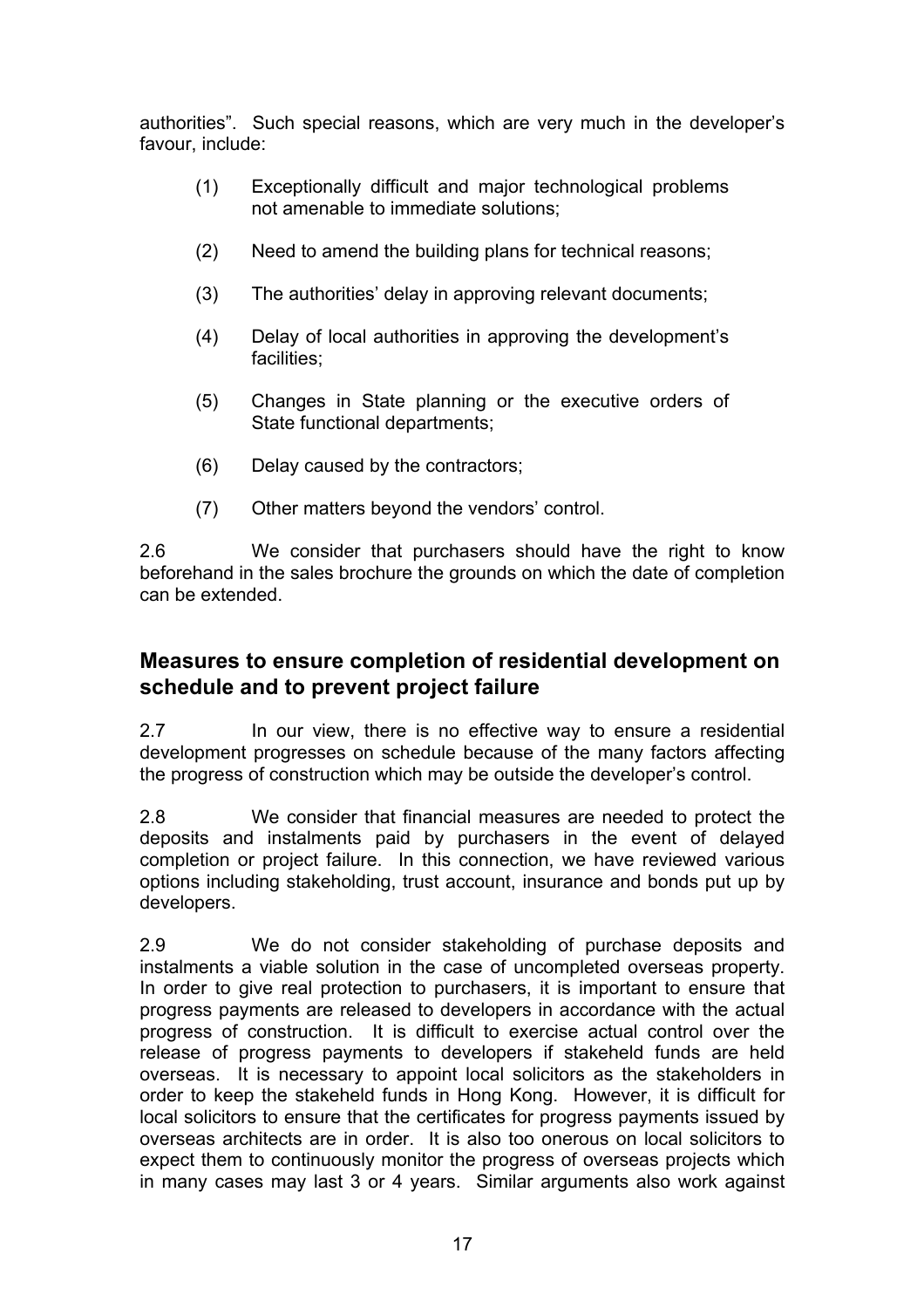appointing estate agents as stakeholders. Moreover, it is the policy behind the Estate Agents Bill 1995 that purchasers' money should not be left in the hands of estate agents for extended periods. The arguments against stakeholding are also applicable to trust accounts since stakeholding is a kind of trust account.

2.10 We consider insurance a possible alternative. However, the value involved in property transactions is enormous. It will require a substantial insurer to take on the insurance. For the reasons mentioned in the last paragraph, the premium can be very high. In any event, not too many Hong Kong insurers will be prepared to take on the risk of ensuring the success of overseas residential property developments.

2.11 Bonds put up by the developer appear, in our view, to be a more favoured option than the others. However, we do not anticipate that too many local banks will be keen on providing bonds to cover the risk of overseas developments which are not subject to controls from Hong Kong. The bonds should, in our view, be available to meet purchasers' claims in the event of project delay or failure. The amount of the bond should therefore cover all deposits and instalments paid by purchasers plus interest thereon at reasonable rates.

2.12 Although each of the above options has some shortcomings, it is our view that one or more of these options should be adopted to meet purchasers' claims in the event of project delay or failure. However, it is not within our terms of reference to recommend a particular option.

#### 2.13 **We recommend that Government should undertake a study to find out the appropriate financial measures (including stakeholding, trust account, insurance and bonds put up by developers) to protect all deposits and instalments paid by purchasers in the event of project delay or failure.**

2.14 A respondent to the Consultative Document suggested that the developers' financial standing should be examined by the Securities and Futures Commission. We do not think that this suggestion is a realistic alternative. As there are large numbers of overseas residential properties developments sold or advertised in Hong Kong, the work involved in vetting the financial background of all developers would be formidable for any public body including the Securities and Futures Commission.

2.15 Another respondent suggested that some sort of compensation funds along the line of the travel agency trade should be established to deal with the problem of compensation to purchasers. In our view, as the value of property transactions is great, it would require a very large compensation fund in order to for it to be viable. Such a compensation fund for uncompleted overseas properties would require a high levy on consumers and we do not think too many purchasers would be willing to pay for it.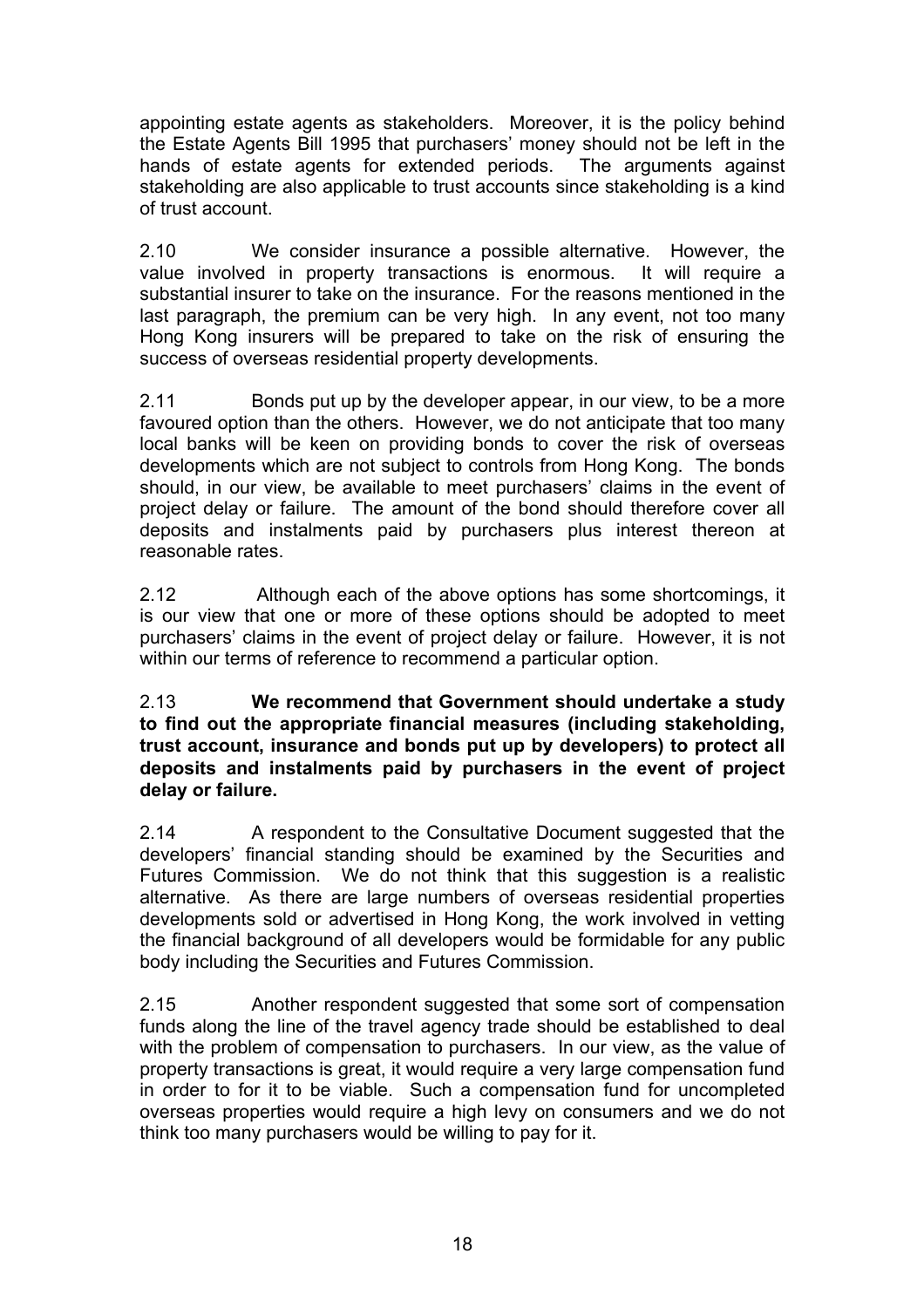2.16 We consider that the sales brochure should state whether there are mechanisms to protect all deposits and instalments paid by purchasers in the event of project delay or failure. There was a suggestion from a respondent that where there is no mechanism to protect purchasers' deposits or instalments, the sales brochure should carry a prominent warning to this effect. We think this is a good suggestion and have incorporated it into our final recommendations.

### **Ready date for occupation**

2.17 In our view, what really matters to purchasers is the date by which the property will be ready for occupation. We take the view that such a date should be stated in the sales brochures.

2.18 We consider that a property is ready for occupation only when all fittings and finishes applicable to the property have been properly installed (unless they are stated to be excluded in the sales brochure); there is reasonable access to the property; the utilities stated to be available in the sales brochure have been connected; and all local permission needed for occupation has been obtained.

#### **Recommendations on the completion date and ready date of property for occupation**

2.19 **We recommend that: the sales brochure must state the date that the property will be ready for occupation. The term "ready for occupation" shall mean:** 

- **(i) all fittings and finishes which are specified in the list in paragraph 3.12 and which are applicable to the property concerned have been installed, unless stated to be excluded in the sales brochure; and**
- **(ii) there is reasonable access to the property; and**
- **(iii) the utilities stated to be available in the sales brochure have been connected; and**
- **(iv) all local permission needed for occupation has been obtained.**

2.20 **The sales brochure must state the grounds on which the date of completion can be extended.** 

2.21 **We recommend that the sales brochure must state whether there are mechanisms for protecting all deposits and instalments paid by purchasers in the event of project delay or failure. Where no**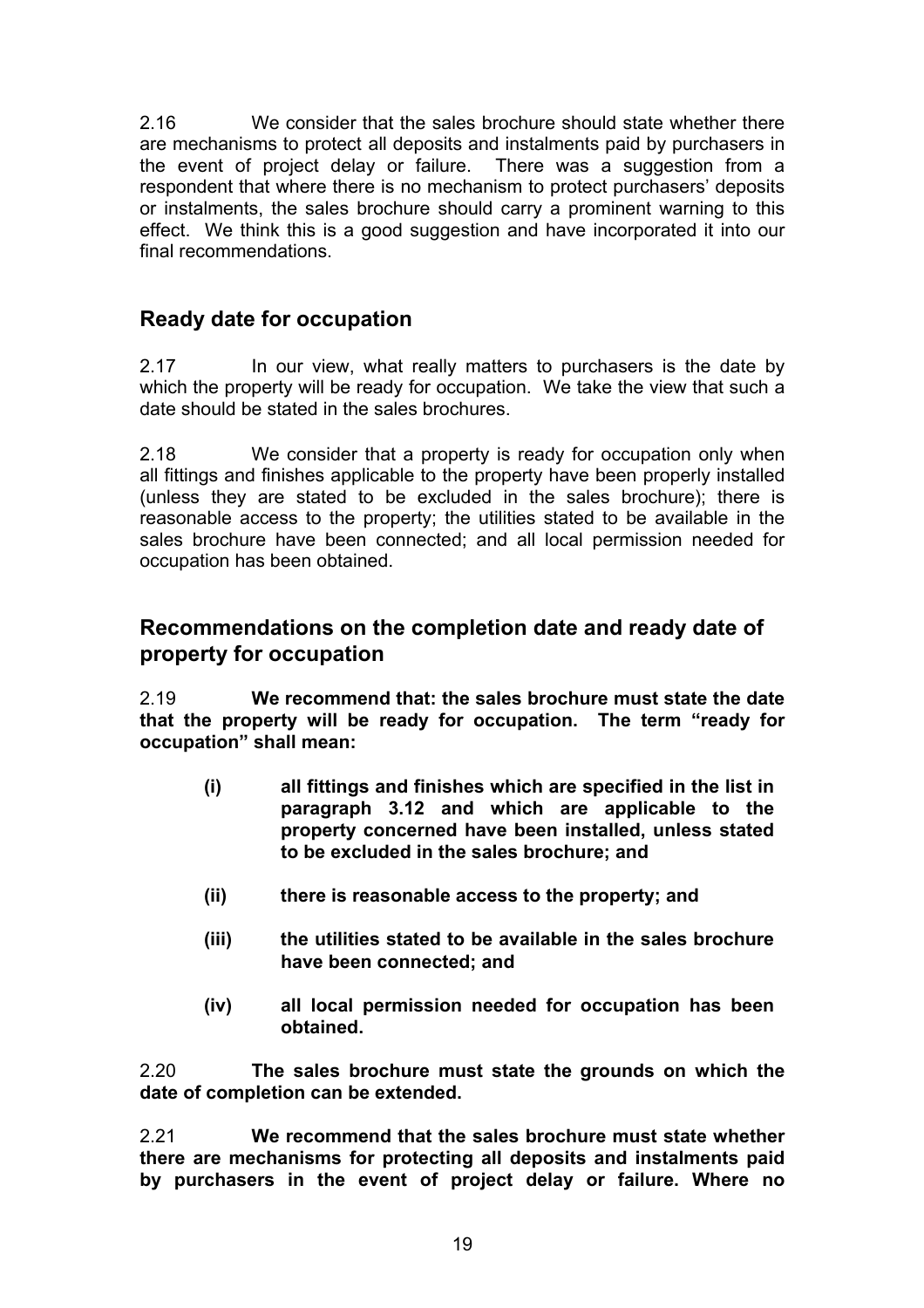**mechanism is in place to protect purchasers' deposits or instalments, the sales brochure should carry a prominent warning to this effect.**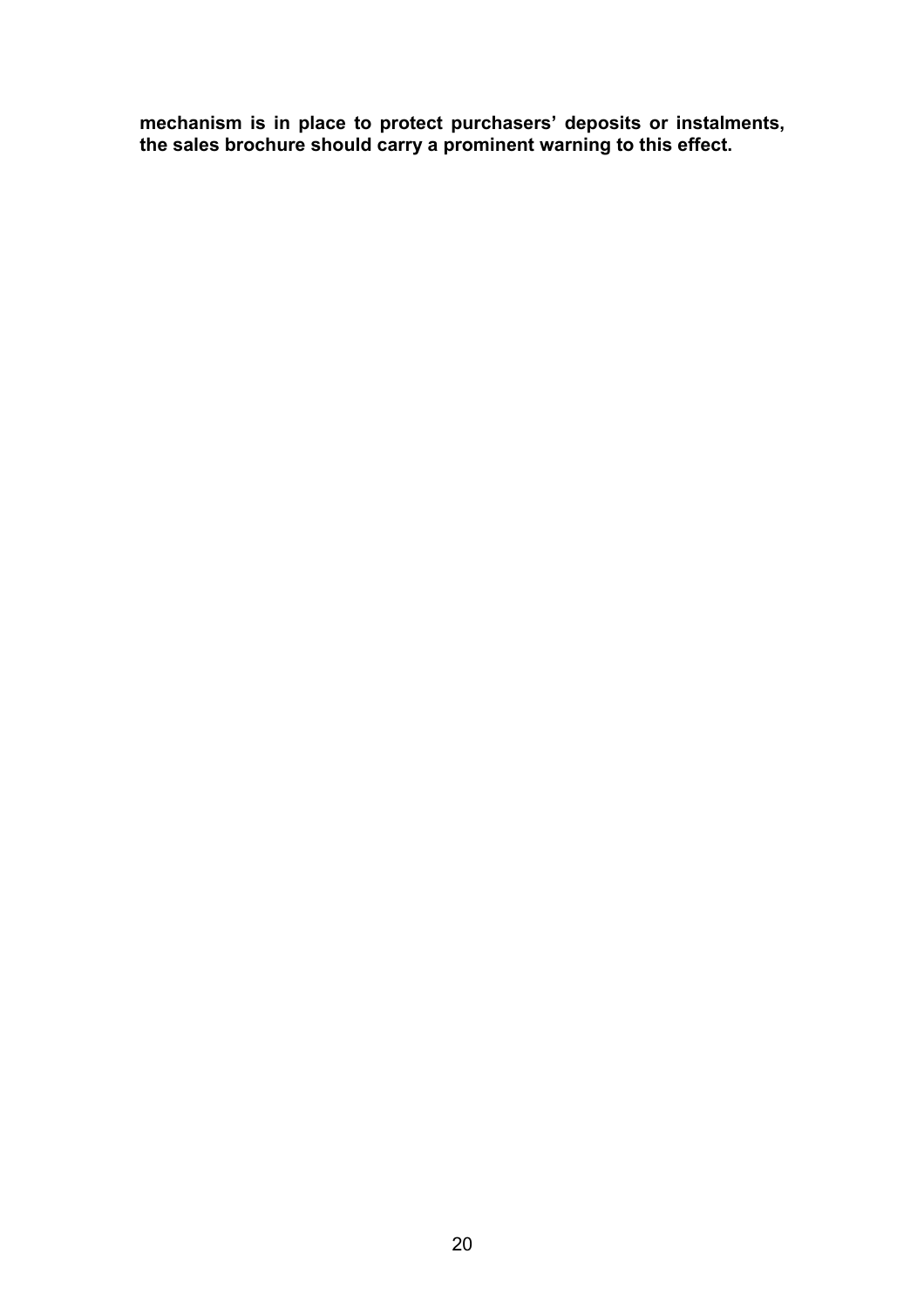# **Chapter 3**

# **Fittings and Finishes**

\_\_\_\_\_\_\_\_\_\_\_\_\_\_\_\_\_\_\_\_\_\_\_\_\_\_\_

**Introduction** 

3.1 The quality of fittings and finishes of the property is of vital importance to purchasers of uncompleted overseas properties for investment purposes. Low quality fittings and finishes reduce the resale value of the property for those who purchase for investment purposes and incur considerable expenses on maintenance and renovation for self use.

3.2 Not all purchasers of uncompleted overseas properties can see the quality of fittings and finishes. A few developers of overseas properties put up mock-up flats in Hong Kong. These mock-up flats are of little use to purchasers because it is difficult to ascertain the difference in standard between the mock-up units and the actual units overseas. Other developers put up mock-up flats at the building sites overseas but the Hong Kong purchasers can afford the time and trouble to visit such mock-up flats. Some local estate agents organise tours for prospective purchasers to see the mock-up flats at the building sites. But these tours are usually organised for overseas developments situated within a short distance from Hong Kong.

3.3 Prospective purchasers therefore rely on the descriptions of fittings and finishes contained in the sales brochures. However, sales brochures do not contain uniform descriptions of fittings and finishes. Some sales brochures even fail to give any description of the fittings and finishes.

### **Problems with descriptions of fittings and finishes**

3.4 Vague descriptions of fittings and finishes of uncompleted overseas properties are often used in sales brochures. The exact types of fittings and finishes used are seldom specified. Vague descriptions such as "in accordance with government standards", "good quality", "pretty", "deluxe", "high class" and "imported" have been used in sales brochures.

3.5 The brands and countries of origin of the fittings and finishes used for uncompleted overseas properties are seldom specified in the sales brochures. There have been cases in which developers have substituted materials of inferior quality because of unforeseen rises in the prices of the intended materials. Purchasers could not complain in such situations as the brands and countries of origin of the intended materials were not mentioned in the sales brochures or purchase agreements.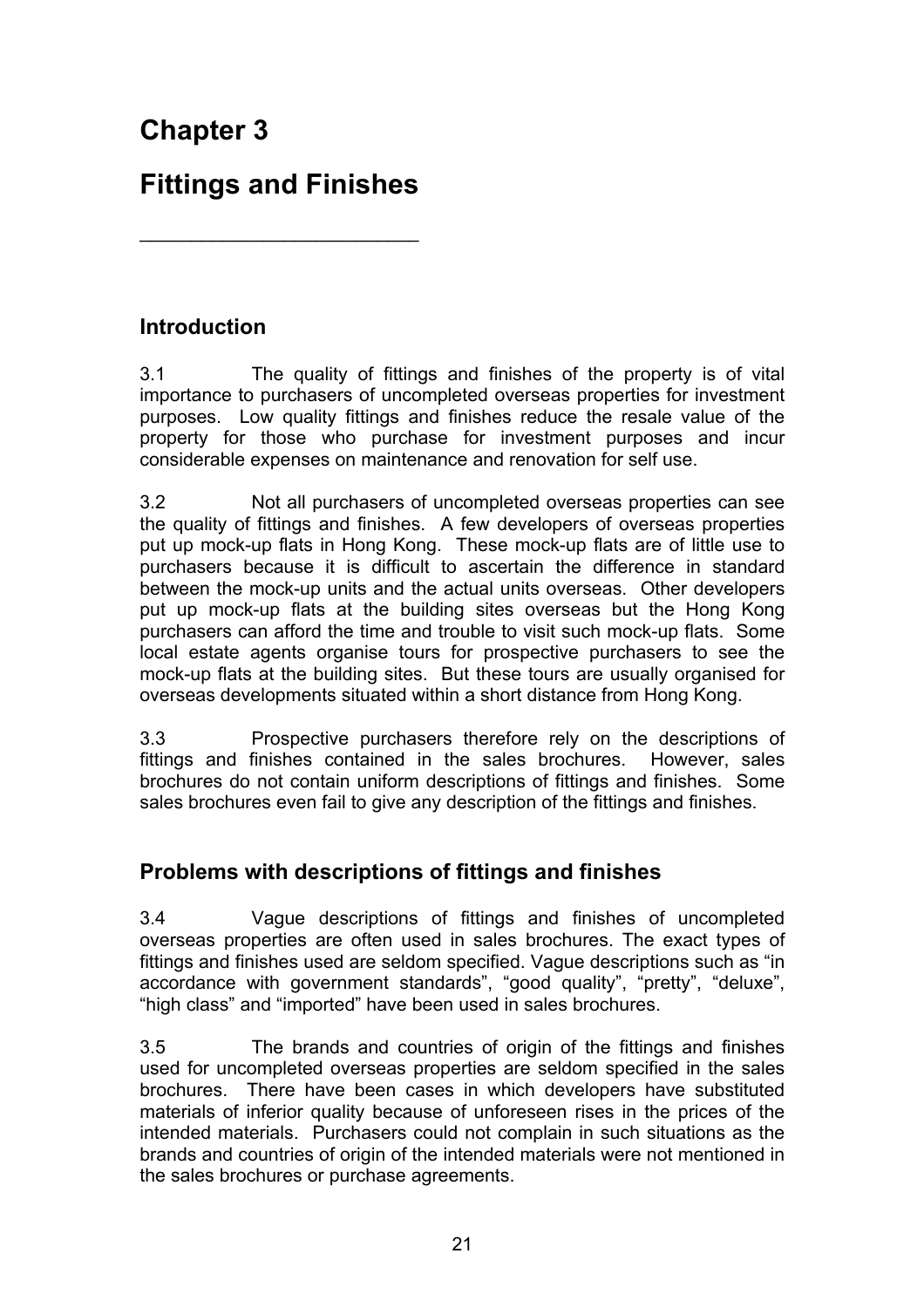### **A reasonable level of disclosure is sufficient**

3.6 We do not consider it desirable to require detailed disclosure in the case of uncompleted overseas property as it may create practical problems if disclosure of detailed specifications of fittings and finishes is required. Firstly, it will be difficult to ascertain the quality and standard of certain brands of fittings and finishes if not commonly used in Hong Kong. Secondly, it will be difficult to take action in Hong Kong against Authorized Persons in overseas countries who erroneously certify the substitute materials.

3.7 We therefore take the view that a reasonable level of disclosure or description of the quality of fittings and finishes will suffice. The sales brochure should contain a list of fittings and finishes and state the types of intended materials used for the fittings and finishes. If the intended materials become unavailable, developers should be allowed to substitute other materials provided that the substitutes are of comparable quality and standard to the intended materials.

3.8 There is nothing to preclude the developers from providing more than the minimum disclosure required provided that all descriptions of the fittings and finishes stated in the sales brochure must be accurate.

3.9 We have drawn up at Annex I a specimen description of fittings and finishes.

### **Mock-up flats**

3.10 Mock-up or sample flats are sometimes put up to show the quality of fittings and finishes of uncompleted overseas properties. The main problem with mock-up flats is that they are often pulled down before completion of the actual properties. It is therefore difficult to ascertain differences in the standard between mock-up flats and actual units.

3.11 We consider that the standard of fittings and finishes in the mock-up flats, if any, must be consistent with that stated in the sales brochure and that of the actual properties.

#### **Recommendations on fittings and finishes**

3.12 **We recommend that: if the sales brochure states that certain fittings and finishes will be provided, it must also state the types of materials intended for the fittings and finishes. Moreover, the sales brochure must at least contain details of the following list of fittings and finishes:**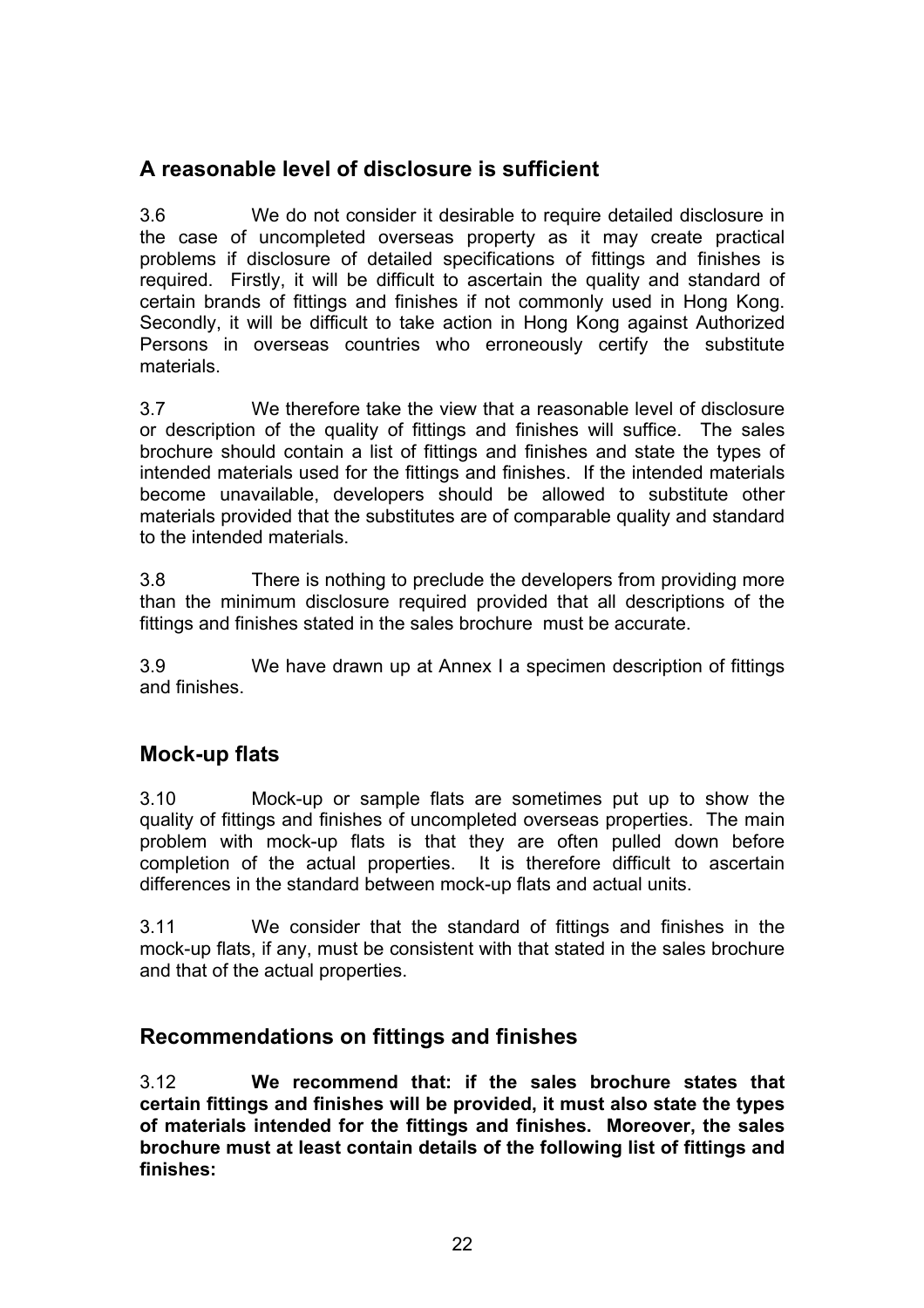*Exterior finishes*  **External walls, windows, verandah/balcony.** 

#### *Interior finishes*

**Main entrance lobby, typical lift lobby, internal walls and ceilings, floors, bathroom, kitchen.** 

#### *Interior fittings*

**Doors, bathroom, kitchen, bedrooms, telephone and aerials, electricity, gas/electricity supply, water supply and pipes.** 

#### *Miscellaneous*

**Lifts, letter box, refuse collection, water/electricity/gas meters.** 

3.13 **If the intended materials become unavailable, developers should be allowed to use substitute materials provided that the substitute materials are of comparable quality and standard to the intended materials.** 

3.14 **Any description of the fittings and finishes in the sales brochure must be accurate.** 

3.15 **The standard of fittings and finishes in the mock-up flats, if any, must be consistent with that stated in the sales brochure and that of the actual properties.**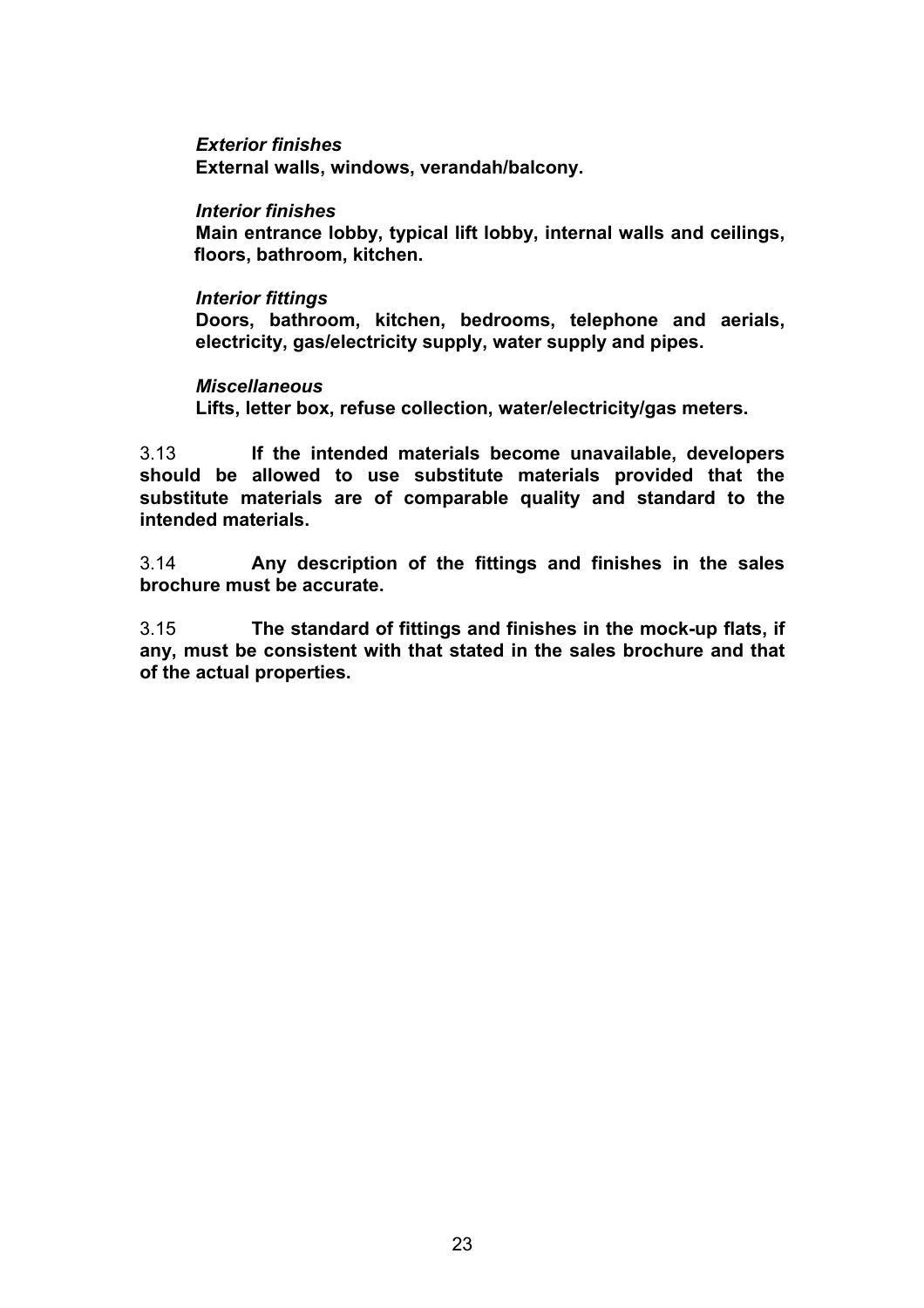# **Chapter 4**

# **Utilities**

## **Introduction**

\_\_\_\_\_\_\_\_\_\_\_\_

4.1 The availability of essential utilities such as water, electricity and gas supplies, sewage and drainage are of utmost importance to purchasers of residential properties. It is hard to imagine modern living without tap water or uninterrupted electricity supply. Properties which lack essential or adequate utilities supplies are not of much re-sale value and are unlikely to have good investment potential for prospective purchasers of overseas properties for investment purposes.

4.2 Hong Kong people are used to having essential utilities supplies as a matter of course in residential properties. Most purchasers of overseas properties will assume that there will be any significant charges for, or disruptions to, these essential utilities. However, the Consumer Council has received complaints from time to time in respect of extra connection fees for utilities, delay in connections or disruptions in the supply.

### **Properties without water and electricity supplies**

4.3 Because of the property boom in Hong Kong in the early 90's, many overseas property developments were started with the intention of offering them for sale in Hong Kong. Even rural communities joined in the property development boom. These areas were, however, once farming economies with only small-scale water and electricity supply networks. Developments of over 1,000 units were put up in these areas without the corresponding investment in public utilities to meet the increased demand for water, electricity, etc.

4.4 There were some instances of overseas developments which were without water and electricity supplies when vacant possession was handed over to purchasers.

### **Lack of descriptions of utilities supplies in sales brochures**

4.5 Most sales brochures of uncompleted overseas properties do not give any description of the utilities supplies, such as water, electricity, drainage and gas. Despite this, many Hong Kong purchasers have proceeded to buy overseas properties. We therefore consider it desirable to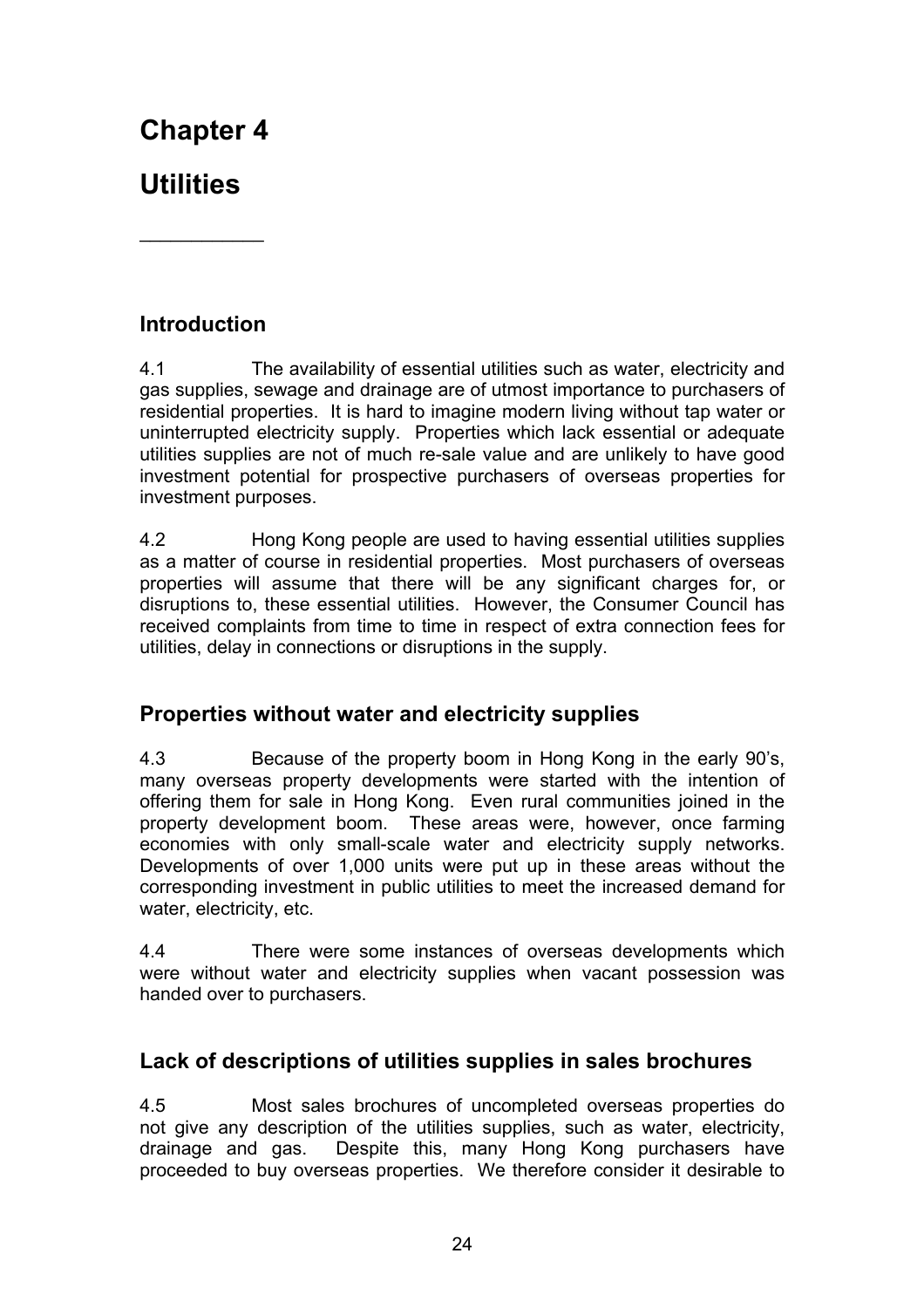require all sales brochures to describe the essential utilities, including water, sewage and drainage, electricity and fuel.

### **Costs of connection of utilities**

4.6 According to the Consumer Council, most developers of overseas properties nowadays would absorb the costs of connecting water and electricity to the premises. However, there have been cases of developers charging purchasers fees under the heading of "water connection fee" or "electricity connection fee" on the pretext that the service providers in these cases were not very consistent in their pricing policies. There were also instances in which the costs of connection would be increased time after time and eventually greatly exceeded original expectation. Some developers in such instances therefore required purchasers to bear the costs of such connection.

4.7 There have been complaints from purchasers that they were unaware that connection fees for water and electricity were to be charged. In some cases, although purchasers knew of such charges, they were dissatisfied with the substantial charges levied.

4.8 We take the view that the sales brochures should state the current estimate of costs of connection to utilities, if any, at the time of sale. Moreover, in our view, there should be where applicable a general warning advising purchasers that the costs of connection may change. We consider that unless the sales brochure has stated that the costs of connection are to be borne by purchasers, purchasers cannot be required to pay for them, or if purchasers are required to pay under the general law, they shall be entitled to reimbursement from the developers.

### **Recommendations on utilities**

#### *Water, sewage and drainage*

4.9 **We recommend that the sales brochure must state whether connection to water, sewage and drainage will be available upon the completion of the property. Unless otherwise provided by a public system, the type of water, sewage and drainage systems must be specified in the sales brochures.** 

#### *Electricity*

4.10 **We recommend that the sales brochures must state the source, voltage and ampage of the electricity supply.**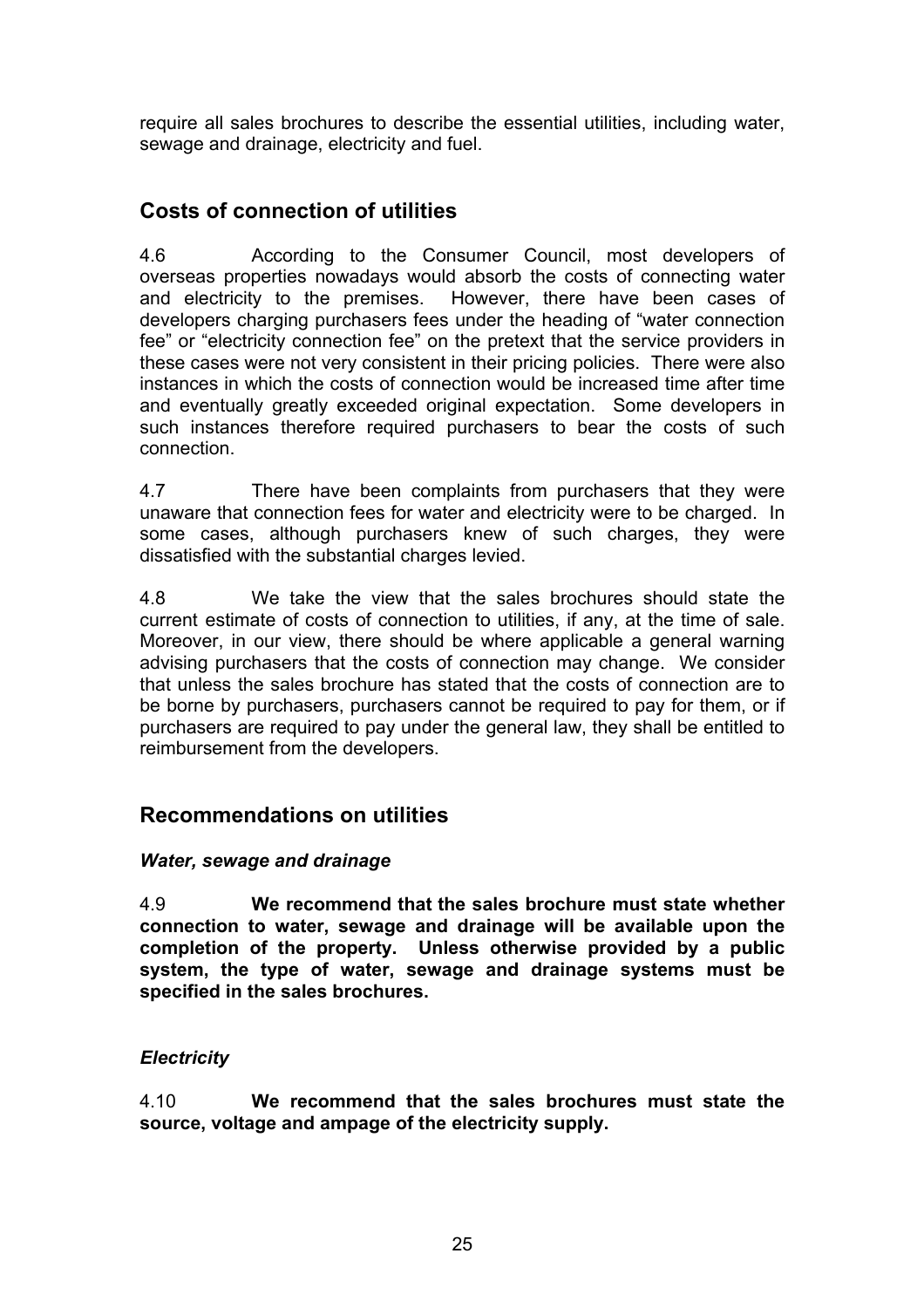#### *Fuels (other than electricity)*

4.11 **We recommend that if fuel (other than electricity) is provided to the property, its sources and uses must be stated in the sales brochure.** 

#### *Costs of connection*

4.12 **We recommend that the sales brochure must state the current estimate of costs of connection, if any, to utilities at the time of sale together with a general warning that the costs may change. Unless the sales brochure has stated that the costs of connection are to be borne by purchasers, purchasers cannot be required to pay for them, or if purchasers are required to pay under the general law, they shall be entitled to reimbursement from the developer.**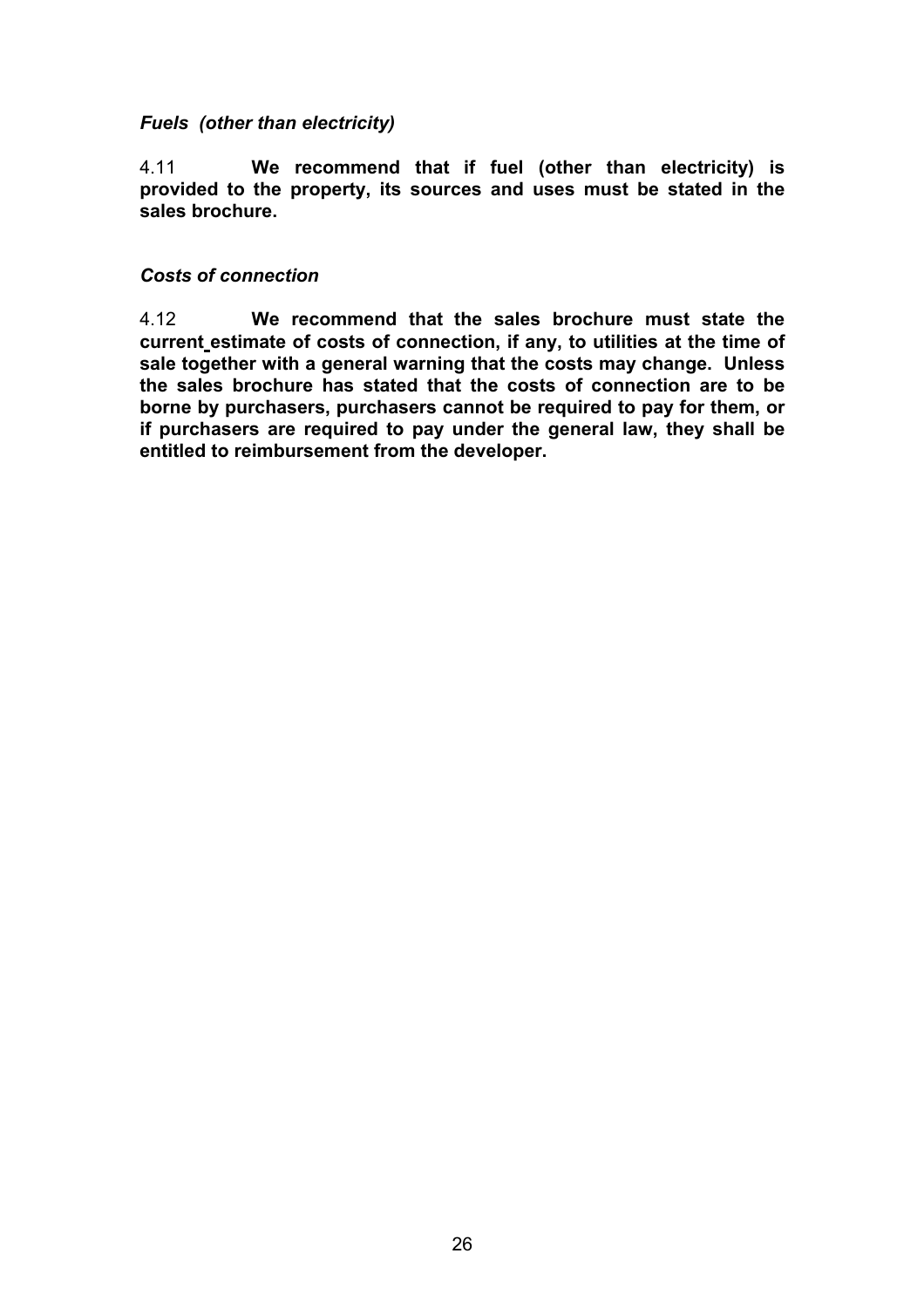# **Chapter 5**

# **Location of Property and Transport Facilities**

 $\overline{\phantom{a}}$  , where  $\overline{\phantom{a}}$  , where  $\overline{\phantom{a}}$  ,  $\overline{\phantom{a}}$  ,  $\overline{\phantom{a}}$  ,  $\overline{\phantom{a}}$  ,  $\overline{\phantom{a}}$  ,  $\overline{\phantom{a}}$  ,  $\overline{\phantom{a}}$  ,  $\overline{\phantom{a}}$  ,  $\overline{\phantom{a}}$  ,  $\overline{\phantom{a}}$  ,  $\overline{\phantom{a}}$  ,  $\overline{\phantom{a}}$  ,  $\overline{\phantom{a}}$  ,

### **Importance of location of property and transport facilities**

5.1 One of the most important considerations in the purchase of property is its location, in particular, proximity to city centres and the accessibility and availability of major transport facilities such as airport, highways, trains and buses. Information on the location of the property and transport facilities is of vital concern to purchasers of overseas properties. As purchasers seldom visit overseas properties prior to purchase, they can only rely on the descriptions contained in the sales brochures or advertisements.

5.2 It is therefore important to ensure that descriptions of location and transport facilities are accurate and informative. At present, the quality of the descriptions in sales brochures varies substantially and vague, misleading or even incorrect descriptions are often found.

### **Misleading descriptions of location of property**

5.3 Advertisements and sales brochures of uncompleted overseas properties may give a misleading impression of the location of the property. The proximity of the property to city centres and highways may be exaggerated. Location plans are sometimes provided in the sales brochures but without measurement scales, thereby creating misleading impressions to purchasers of the proximity of the property to city centres.

5.4 Vague descriptions of distance from city centres are often used to mislead purchasers. In one case, an advertisement stated that a development was "only 30 minutes by train" from the capital city, but in fact was some 120 kilometers away. Morover, there were only a few trains that would take half an hour and the journey would otherwise take about two hours by car.

5.5 The development's proximity to Hong Kong is also sometimes exaggerated. It was stated in the advertisement for a development in Shenzhen that the development was "close to Hong Kong". Although Shenzhen is just on the other side of the border, that development was not close to Hong Kong as it was situated at the outskirts of Shenzhen.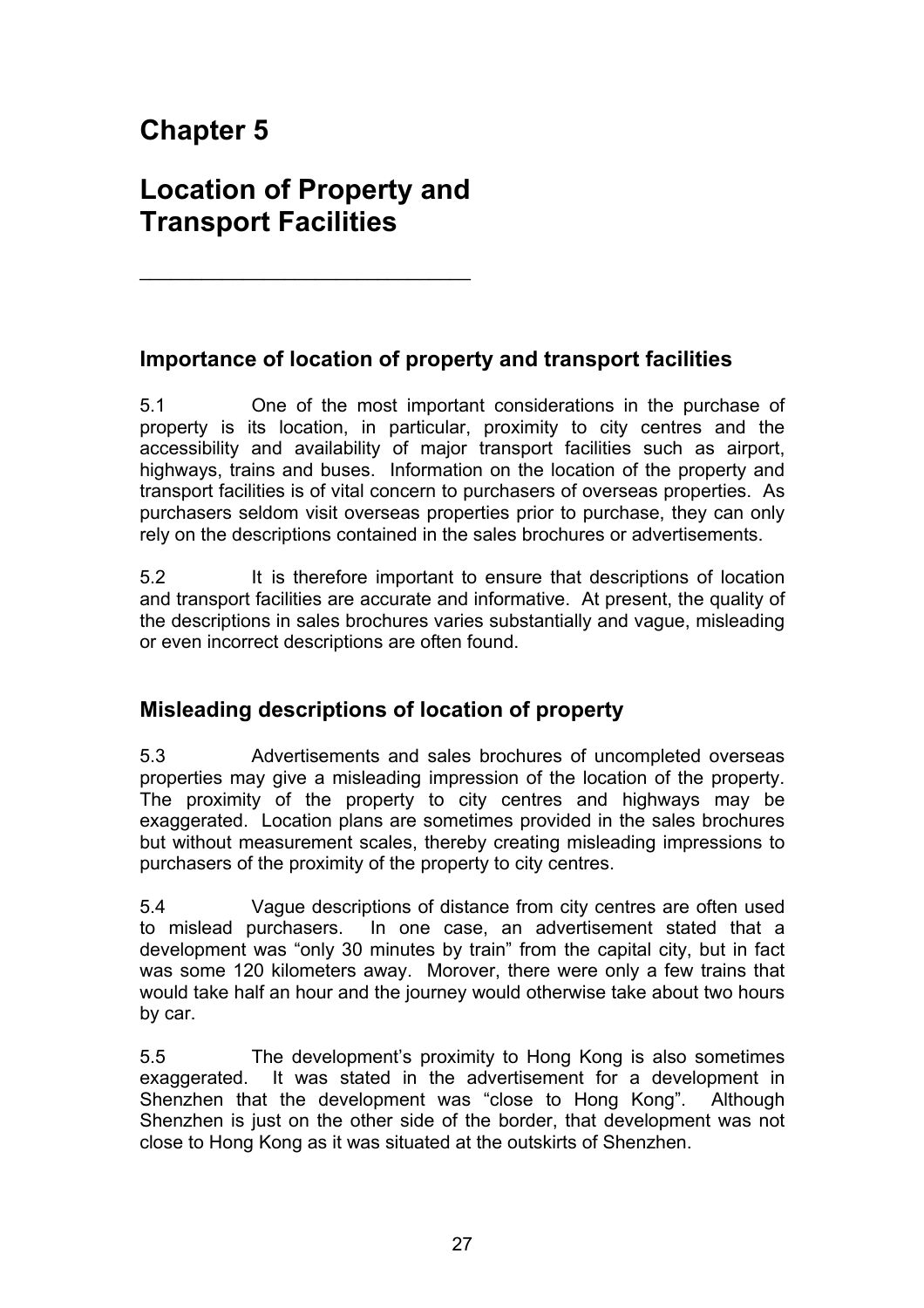### **Misleading descriptions of transport facilities**

5.6 Advertisements and sales brochures sometimes contain misleading descriptions of the availability of transport facilities to the uncompleted overseas properties. The reality is that some of these transport facilities and highways are still in the planning stage or under construction.

5.7 For example, an advertisement in 1994 for a development in Guangzhou stated that the development was close to the Guangzhou/Zhuhai Highway. At that time, the highway was still under construction and was not due to be completed before 1996. An advertisement for another Guangzhou development referred to it as being "development along the routes of underground railway, light-rail system and railway". The fact is that the underground railway in Guangzhou is still under construction. Moreover, the advertisement failed to state the distance between the development and those transport facilities.

5.8 It was stated in another advertisement for a development in Zhuhai that it would take half an hour by car to reach Hong Kong from the development by using the Zhuhai/Hong Kong Bridge. The bridge was in fact at a very preliminary stage of planning. It was still uncertain whether it would be built at all.

5.9 The location plan in advertisements and sales brochures is often used to give a misleading impression of the availability of public transport facilities. For example, an underground railway station is shown in the location plan to be in the vicinity of the development or just at the other end of the road. However, as the measurement scale was not provided in the location plan, the station could well be miles away from the development, albeit an inch away on the location map.

### **Information to be provided in sales brochure**

5.10 In order to ensure that purchasers are given accurate descriptions of the location of property and the availability of transport facilities, we take the view that sales brochures should contain a map/location plan which is accurate and drawn to scale and shows the orientation. Purchasers can ascertain the exact whereabouts of the property by reference to the map/location plan.

5.11 We have considered whether or not to impose a requirement to state actual travel time and distance in sales brochures. We have come to the view that such a requirement should be left optional since it is difficult to give exact travelling time given different traffic conditions at different times of the day. But we take the view that if developers or estate agents of their own accord give any details of the travelling time, travel distance, and ground distance, such details must be accurate and not misleading.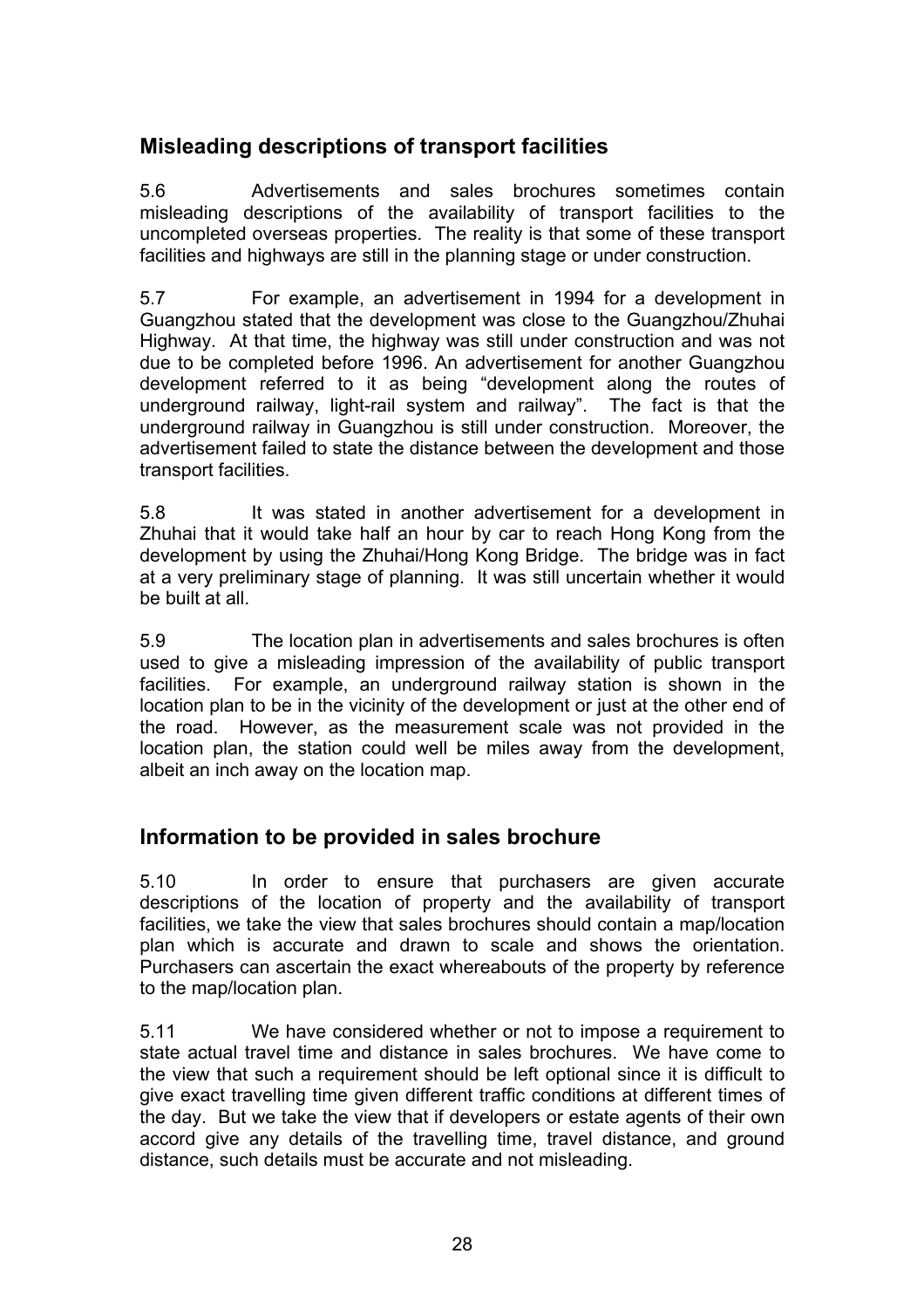### **Pictorial representation**

5.12 Sales brochures sometimes contain misleading artist's impression of the surroundings of the development. We have come across cases in which the artist's impression shows that the development is surrounded by trees, rather than the reality of other buildings. We take the view that any pictorial representation of the surroundings should be accurate and not misleading.

#### **Car-ports and car parks**

5.13 We have considered whether or not sales brochures should state the location of the car-ports and car parks. We have come to the view that in the case of overseas developments, it may be difficult for developers to state the whereabouts of the car-ports and car parks. We prefer *not* to make any recommendation on car-ports and car parks.

#### **Recommendations on location of property, transport facilities, and pictorial representation**

5.14 **We recommend that the sales brochure must contain a map/location plan which is accurate and drawn to scale and shows the orientation. Any statements about the travelling time, travel distance, and ground distance must be accurate and not misleading.** 

5.15 **We recommend that any pictorial representation of the location and surroundings of the development must be accurate and not misleading.**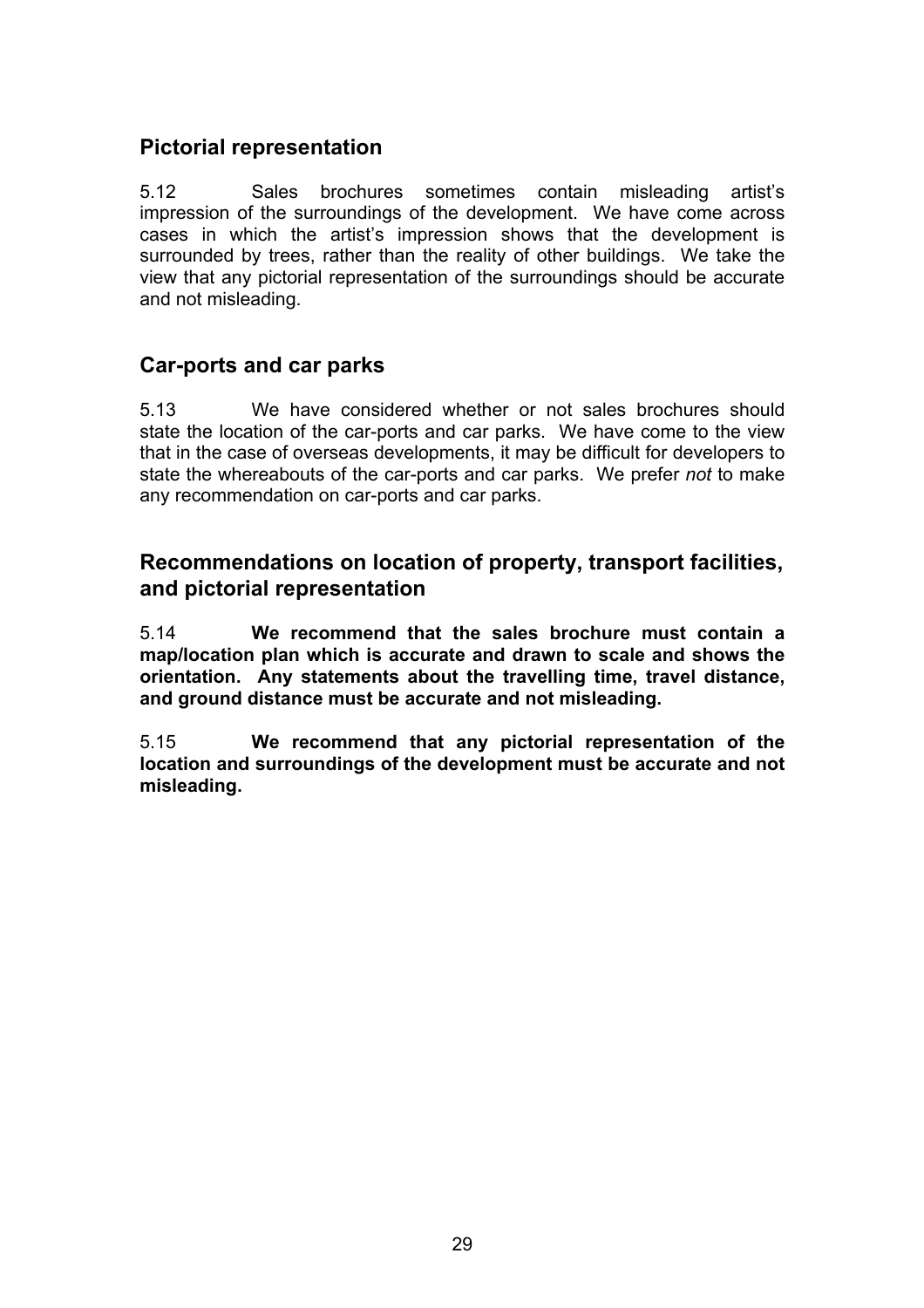**Chapter 6** 

# **Gifts and Benefits**

\_\_\_\_\_\_\_\_\_\_\_\_\_\_\_\_\_\_\_\_\_\_\_

### **Gifts and benefits for purchasers**

#### *Furniture and other gifts*

6.1 In order to promote sales, some sales brochures or advertisements for uncompleted overseas properties contain promises of gifts or benefits for purchasers. Furniture items are common promised gifts. In some extreme examples, the value of the promised furniture items could match the price of the property.

6.2 The Consumer Council has found some examples of misleading promises of gifts or benefits contained in sales brochures or advertisements for uncompleted overseas properties. It was stated in advertisements for some overseas developments that certain quantities of furniture and electrical appliances would be given as gifts to purchasers. In fact, the actual quantities of gifts varied from unit to unit, depending on the sizes and prices of the units bought.<sup>1</sup> The promised quantities of gifts were not offered to all purchasers.

#### *Waiver of fees and charges*

6.3 Some sales brochures or advertisements state that certain fees and charges would be waived, including legal fees, estate agent's handling charges, electricity deposits, etc., but without mentioning that such waivers were subject to conditions. In the case of one overseas development, the waiver of estate agent's handling charges was subject to the purchase being made during the sales promotion period.<sup>2</sup>

#### *Club membership*

6.4 Club membership is another form of promised gift mentioned in some advertisements for overseas properties. But such a promise of club membership to purchasers is sometimes misleading. The advertisement for one overseas development stated that club membership costing \$10,000 would be offered. The club membership would in fact be available only to purchasers of bungalows and not apartments in the development.<sup>3</sup>

 $\overline{1}$ <sup>1</sup> Choice Magazine, p 19.

Ditto. 3

**Ditto**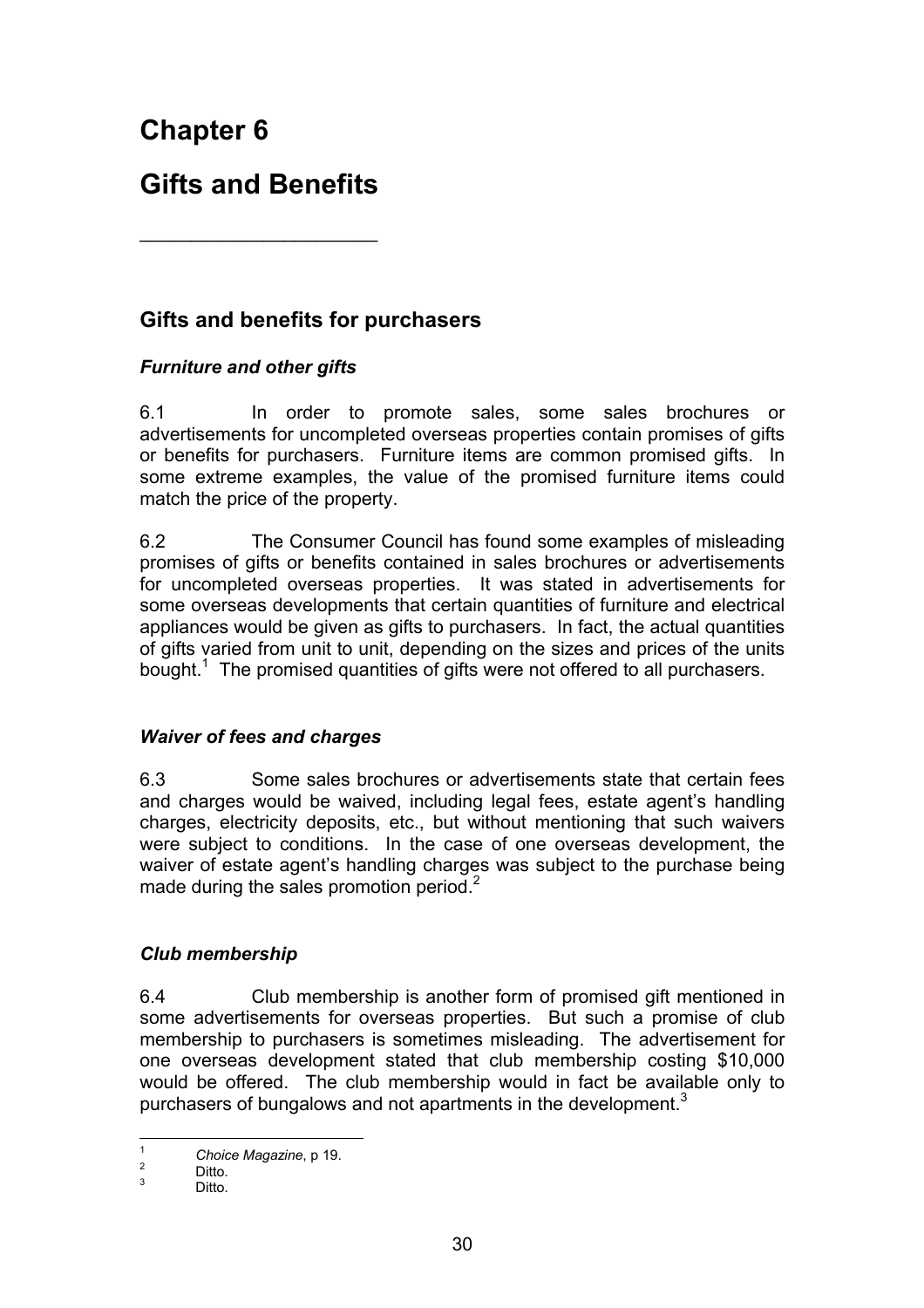### *Rental or buy-back guarantees*

6.5 To entice prospective purchasers, especially those who buy overseas properties for investment purposes, some advertisements stated the property's expected rental returns. However, the advertisements did not mention that the figures were only indicative with no binding effect. $4$  Such advertisements, unless authorised by the Securities and Futures Commission ("SFC"), are in breach of section 4 of the Protection of Investors Ordinance (Cap 335). Under section 4, it is an offence for anyone, unless authorised by the SFC, to issue an advertisement to invite the public to take part in any investment arrangements in respect of property other than securities.

6.6 Other advertisements stated that certain rental returns were guaranteed by developers. Such guarantee would be a great but illusory inducement to prospective purchasers. In the advertisement for one overseas development, it was stated that the developers would guarantee rental returns up to 15 percent per annum for a period of two years. However, the guarantee was in fact subject to the condition that a request had to be made to the developers for leasing of the property within 14 days of its vacant possession being handed over to purchasers.<sup>5</sup> Should the completion of the development be delayed for whatever reasons, the guaranteed rentals would likewise be deferred.

6.7 In order to enhance purchasers' confidence in the investment, some advertisements contained the developers' guarantee that the price of the property would rise by a certain percentage after a specified period. The developers also undertook to buy back the property at a higher price after the specified period. But such buy back guarantee was subject to conditions not mentioned in the advertisements. For example, the buy back guarantee of one overseas development was subject to the condition that 90 percent of the purchase price had to be paid up within 6 months of purchase of the property.<sup>6</sup> Again, such buy-back guarantee in advertisements is in fact an offence under section 4 of the Protection of Investors Ordinance (Cap 335). A local estate agent was prosecuted and fined \$100,000 for issuing an advertisement which offered a buy-back guarantee that purchasers not realising an 80 percent investment appreciation could sell back their properties for 180 percent of the original price to the developer.

### *Other gifts and benefits*

6.8 There are other forms of gifts and benefits being advertised. They include vehicle licences, cash coupons, air tickets, car park spaces or even another flat. But these gifts are usually given subject to conditions, such as participation in lucky draws, which are not stated in the advertisements. In

ــ<br>4  $\frac{4}{5}$  Ditto.

<sup>5</sup> *Choice Magazine*, p 20. 6

Ditto.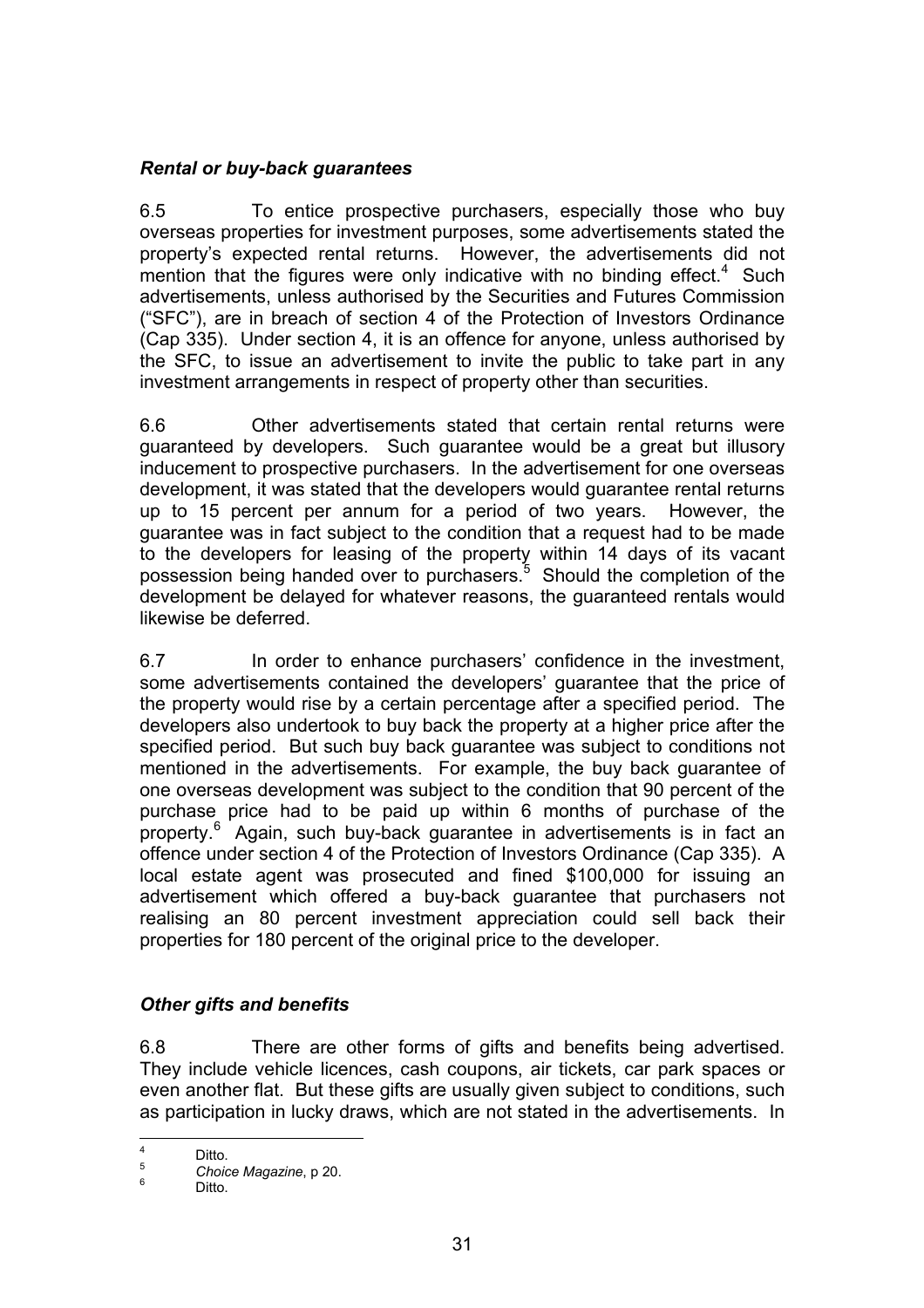the case of one overseas development, whilst the advertisement stated that a lucky draw would be held for the gift of a free flat, it did not state the overriding condition that the lucky draw would only be held upon the sale of the whole development.<sup>7</sup> Presumably, the lucky draw would be deferred indefinitely if any of the units remained unsold.

### *Nationality schemes*

6.9 To some purchasers, the most attractive form of benefit is the offer of a foreign passport with the purchase of an overseas property. The problem with some of these promises of passports is that the scheme may be valid at the time of the advertisement but fail to materialise later because of changing conditions. At the time of the advertisement, it may be correct that one may obtain a foreign passport by investing in a property in the particular overseas country. However, subsequent changes in the laws of that country may render the passport deal invalid.

# **Disclosure requirement on promises of gifts and benefits**

6.10 As there are numerous different types of gifts and benefits on offer by developers, we do not consider it feasible to impose minimum disclosure requirements for gifts and benefits. We take the view that it will suffice if advertisements about gifts and benefits are accurate and not misleading.

6.11 Since it is difficult to cover all nationality schemes in sales brochures, we are of the view that the best that can be done will be to require a general warning advising purchasers to consult the relevant consulates on the validity of the nationality scheme.

# **Recommendations on gifts and benefits**

6.12 **We recommend that references in advertisements or sales brochures to gifts and benefits (including nationality schemes) must be accurate and not misleading.** 

6.13 **We recommend that if the advertisements or sales brochures state that nationality or right of residence can be acquired by the purchase of property, they must contain a general warning advising prospective purchasers to consult the relevant consulates on the validity of the nationality schemes, particularly when the granting of nationality and residence or otherwise will depend on the individual's background.** 

 $\overline{7}$ <sup>7</sup> *Choice Magazine*, p 20.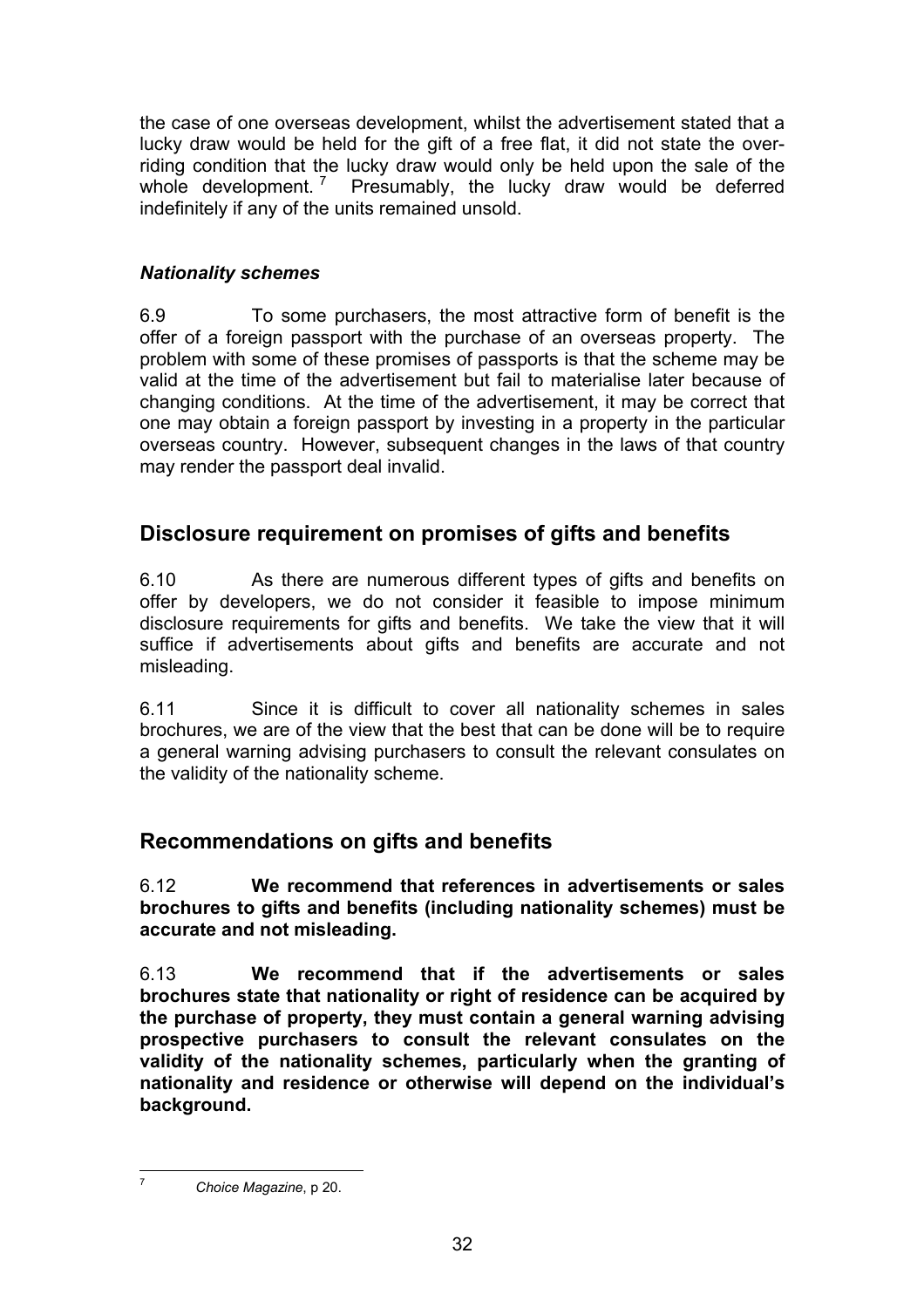# **Financing Arrangements**

 $\overline{\phantom{a}}$  , where  $\overline{\phantom{a}}$  , where  $\overline{\phantom{a}}$  ,  $\overline{\phantom{a}}$  ,  $\overline{\phantom{a}}$  ,  $\overline{\phantom{a}}$  ,  $\overline{\phantom{a}}$  ,  $\overline{\phantom{a}}$  ,  $\overline{\phantom{a}}$  ,  $\overline{\phantom{a}}$  ,  $\overline{\phantom{a}}$  ,  $\overline{\phantom{a}}$  ,  $\overline{\phantom{a}}$  ,  $\overline{\phantom{a}}$  ,  $\overline{\phantom{a}}$  ,

# **Availability of mortgage facilities**

7.1 In general, purchasers of uncompleted overseas properties have more confidence in those overseas developments with mortgage facilities from banks. Purchasers tend to believe that banks will only provide mortgage facilities for developments which are financially sound. Hong Kong purchasers have been advised to choose only those overseas developments with mortgage facilities from banks, to avoid risky developments.

7.2 In order to boost purchasers' confidence, some advertisements and sales brochures of uncompleted overseas properties state that mortgage facilities are provided by banks in Hong Kong or overseas. Most of these advertisements and sales brochures, however, do not provide details such as the name of the banks, mortgage ceilings, interest rates and maximum duration of loan. The claim of availability of mortgage facilities is sometimes not substantiated by documentary evidence such as a copy of the banks' written undertaking to provide mortgage facilities for the developments.

# **Misconception on mortgage facilities**

7.3 It is a common misconception of many prospective purchasers that they will always be able to obtain the maximum mortgage as advertised. To dispel such misconceptions, we take the view that prospective purchasers should be advised that approval of mortgage facilities or otherwise will depend on the individual's credit and other background. Moreover, we are of the view that purchasers should be advised to find out the exact details of the mortgage facilities.

7.4 It is also our view that where advertisements or sales brochures state the availability of mortgage facilities, the banks or other financial institutions providing such facilities must be identified.

# **Costs of setting up mortgage facilities borne by purchasers**

7.5 Some banks would only be willing to grant end-user finance to prospective purchasers for developers offering buy-back guarantees. In such situations, banks will charge developers for setting up such finance because they would need to set aside money for the end-users. The end-users, of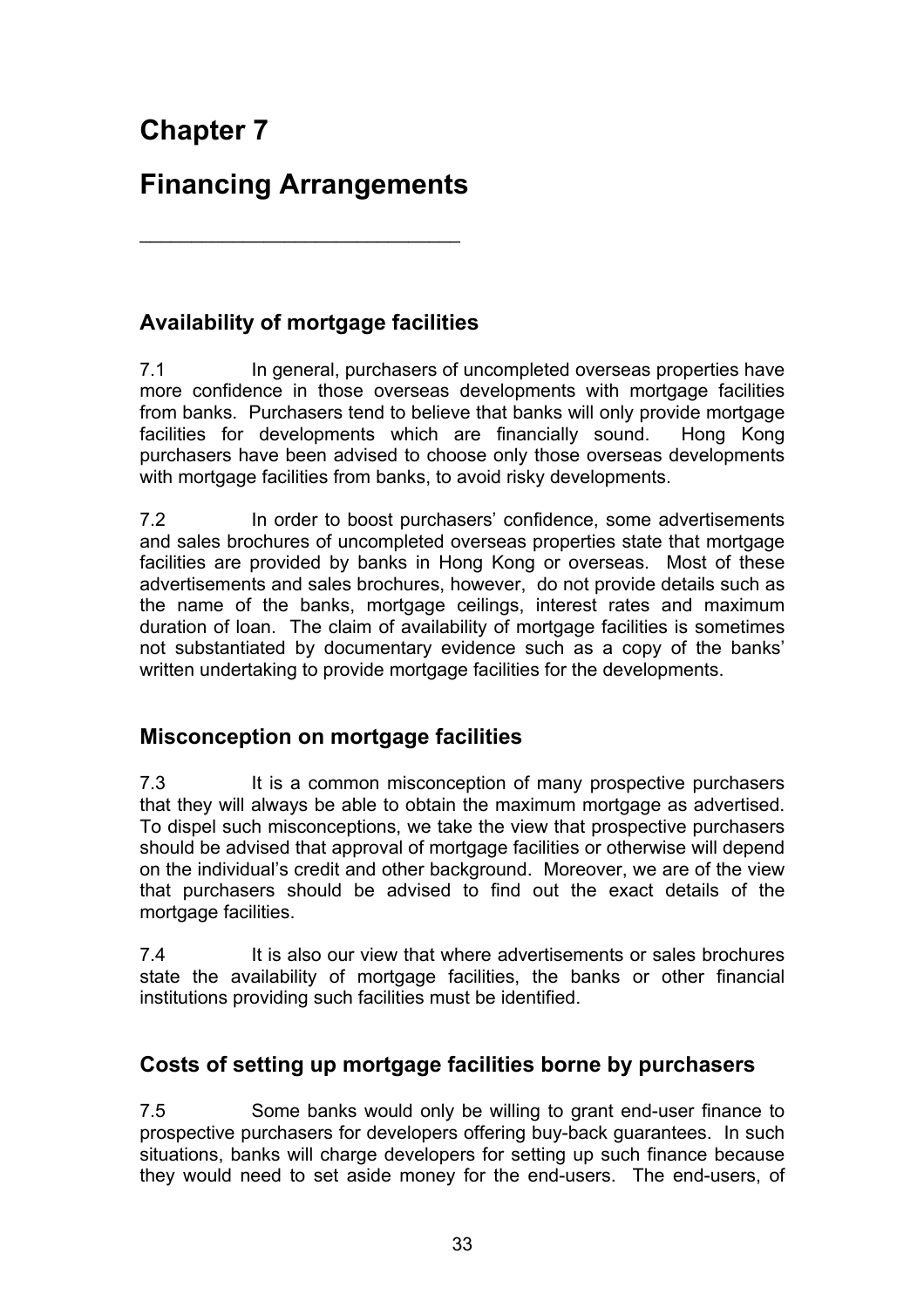course, also have to pay the arrangement fees for the mortgage. The problem is that sometimes purchasers are required to pay for the developers' costs of setting up the end-user finance. These extra costs can be substantial as developers have to pay set-up fees of 1 to 2 percent to the bank for mortgage facilities. Few purchasers are aware of these extra costs to be borne before proceeding to sign a formal contract with solicitors' firms.

7.6 We take the view that such additional costs must be stated in the advertisement or sales brochures. We consider that unless the sales brochure has stated that such costs are to be borne by purchasers, purchasers cannot be required to pay for them, or if required to pay under the general law, they shall be entitled to reimbursement from the developer.

### **Recommendations on financing**

7.7 **We recommend that where advertisements or sales brochures state that mortgage facilities are available, they must carry a general warning advising prospective purchasers to find out from banks or other financial institutions the exact details of the mortgage facilities and that approval of mortgage facilities or otherwise will depend on the individual's credit and other background.**

7.8 **We recommend that where the developers arrange mortgage facilities for prospective purchasers and intend to pass on to purchasers the costs of setting up such facilities, the amount of such costs must be stated in the advertisements or sales brochures. Unless the sales brochure has stated that such costs are to be borne by purchasers, purchasers cannot be required to pay for them, or if required to pay under the general law, they shall be entitled to reimbursement from the developer.** 

7.9 **We recommend that where advertisements or the sales brochures state that mortgage facilities are available, the banks or other financial institutions providing such facilities must be identified.**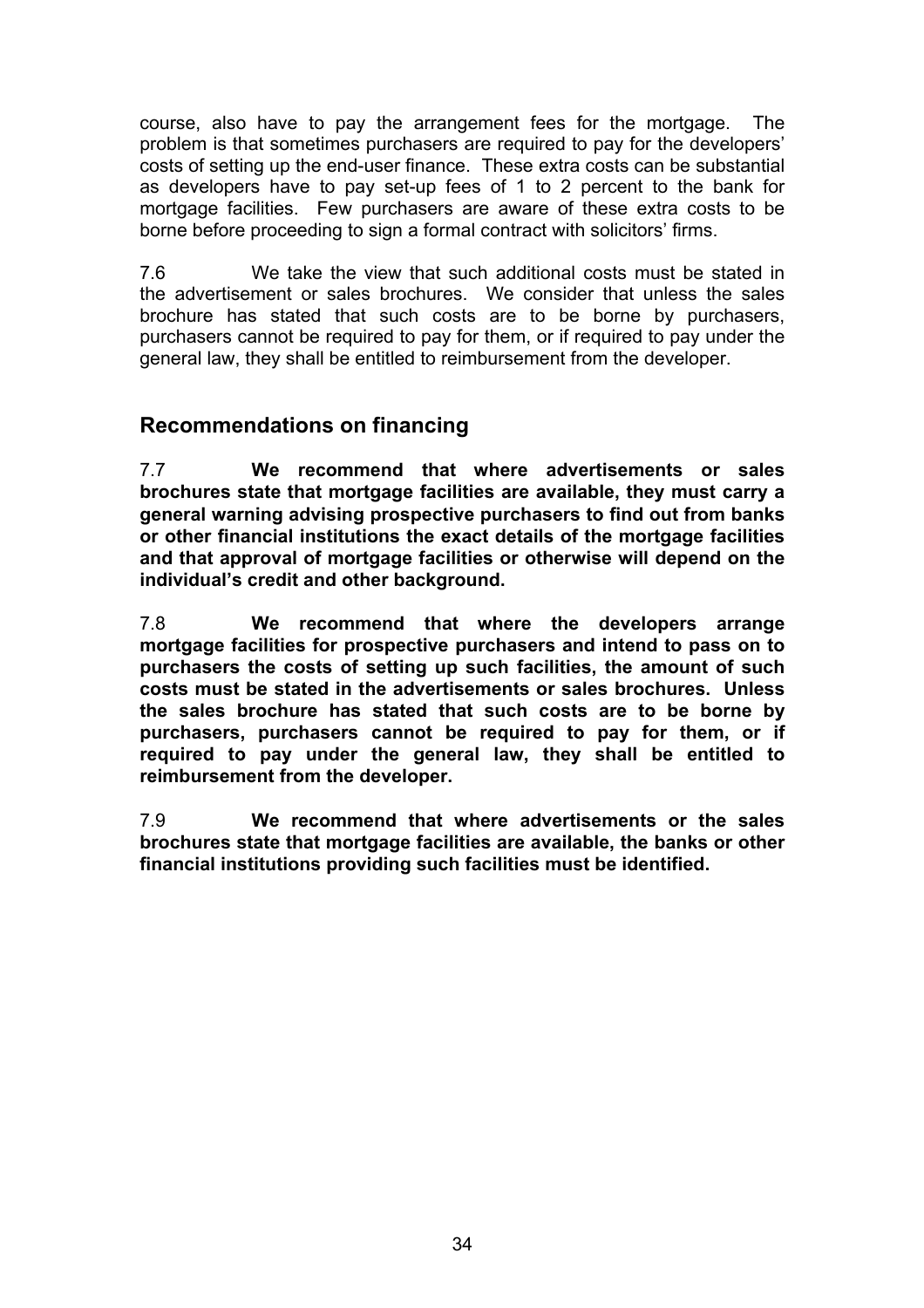**Chapter 8** 

# **Price of Property**

\_\_\_\_\_\_\_\_\_\_\_\_\_\_\_\_\_\_\_\_\_\_

# **Misleading indication of prices**

8.1 In order to attract purchasers, many advertisements or sales brochures for uncompleted overseas properties give a false impression that the properties are inexpensive. Examples of advertised cheap prices of "\$100 per square foot" or "from HK\$60,000"may in fact mean that only one or two units are put up for sale at the prices advertised. Moreover, the advertised prices may be the discounted prices payable under the cash payment method. In some cases, the prices quoted in the advertisements did not match those in the price list.<sup>1</sup>

8.2 The Consumer Council found that the prices advertised for one overseas development were in fact those prices intended for purchasers resident in the country and non-residents had to pay much more because of a premium payable to the authorities.

# **Full information on price necessary**

8.3 To make an informed choice on property purchase, purchasers must be able to ascertain the prices. There is, however, evidence that not all information given to prospective purchasers is reliable. We take the view that purchasers should be informed of the prices of all units put up for sale. Although a misleading impression of the prices can sometimes be imparted in advertisements, we consider it infeasible to require advertisements to state the prices of all units, because most advertisements are either small in size or short in duration. We are of the view that it will be sufficient if the prices of all units of uncompleted overseas properties are given in the price list.

8.4 A comment on the Consultative Document pointed out that as some flats may be reserved for sale in overseas countries, it should be clearly stated that "the price of all flats put up for sale" refers to flats put up for sale in Hong Kong. We think this is a valid comment and have decided to make the suggested change.

8.5 The prices shown in the sales brochures or price lists should, in our view, be the actual prices to be paid by purchasers. Hence, we consider that should there be price variations or some premium be charged according

 $\mathbf{1}$ <sup>1</sup> *Choice Magazine*, p 13.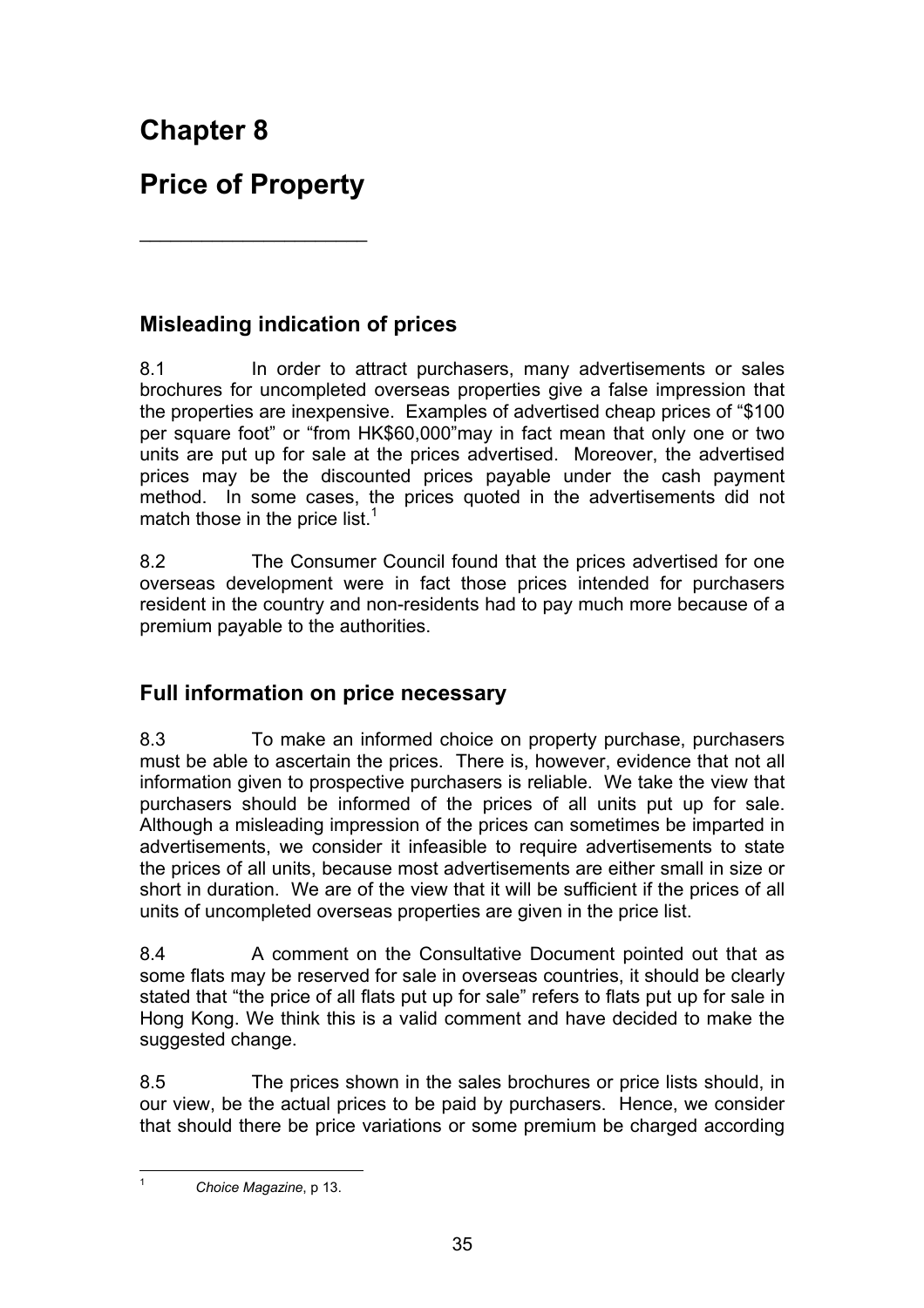to purchasers' characteristics, differences or any additional premium should be stated in the sales brochures or price lists.

# **Cooling-off period**

8.6 Some purchasers buy uncompleted overseas properties impulsively because of cheap prices (relative to local property) quoted in advertisements or price list. Before committing to transactions, they may not have thoroughly considered relevant factors such as financial arrangements and location of the property. We take the view that purchasers should be given a chance to reconsider the transaction within a reasonable period after the preliminary agreement. In countries where a cooling-off period is available, vendors are usually entitled to forfeit a small percentage of the deposit paid by purchasers upon the latter's withdrawal from the purchase at the expiry of the cooling-off period. The estate agents handling the transaction can also demand commission from the purchasers. In our view, such right to forfeit part of the purchase deposits is desirable because it provides a safeguard against possible abuses of the cooling-off period. It was pointed out to us by some respondents that a cooling-off period may encourage speculation or may induce purchasers to make hasty buying decisions. We take the view that the right to forfeit part of the deposits by way of administrative fees will be sufficient deterrent for potential speculators or hasty purchasers.

8.7 One respondent suggested that it is necessary to spell out a cooling-off period of three working days. Otherwise, purchasers might encounter practical difficulties when they wish to inform the vendors or their representatives of the intention to rescind the preliminary agreement. We agree with the comment and have adopted the suggestion in our final recommendations.

8.8 **We think it desirable to have a cooling-off period of three working days after signing of the preliminary agreement (which includes reservation agreement, memorandum of sale etc). If purchasers do not purchase the property after signing the preliminary agreement, they may have to pay such administrative fees as may be fixed by the appropriate authority. Licensed estate agents will be entitled to administration fees.** 

# **Recommendations on property prices**

8.9 **We recommend that the price of all uncompleted overseas properties put up for sale in Hong Kong should be stated in the brochures or price lists. Should there be price variations or a premium be charged according to purchasers' characteristics, rather than the qualities of the property, the price differences or additional premium must be stated in the sales brochures or price lists.**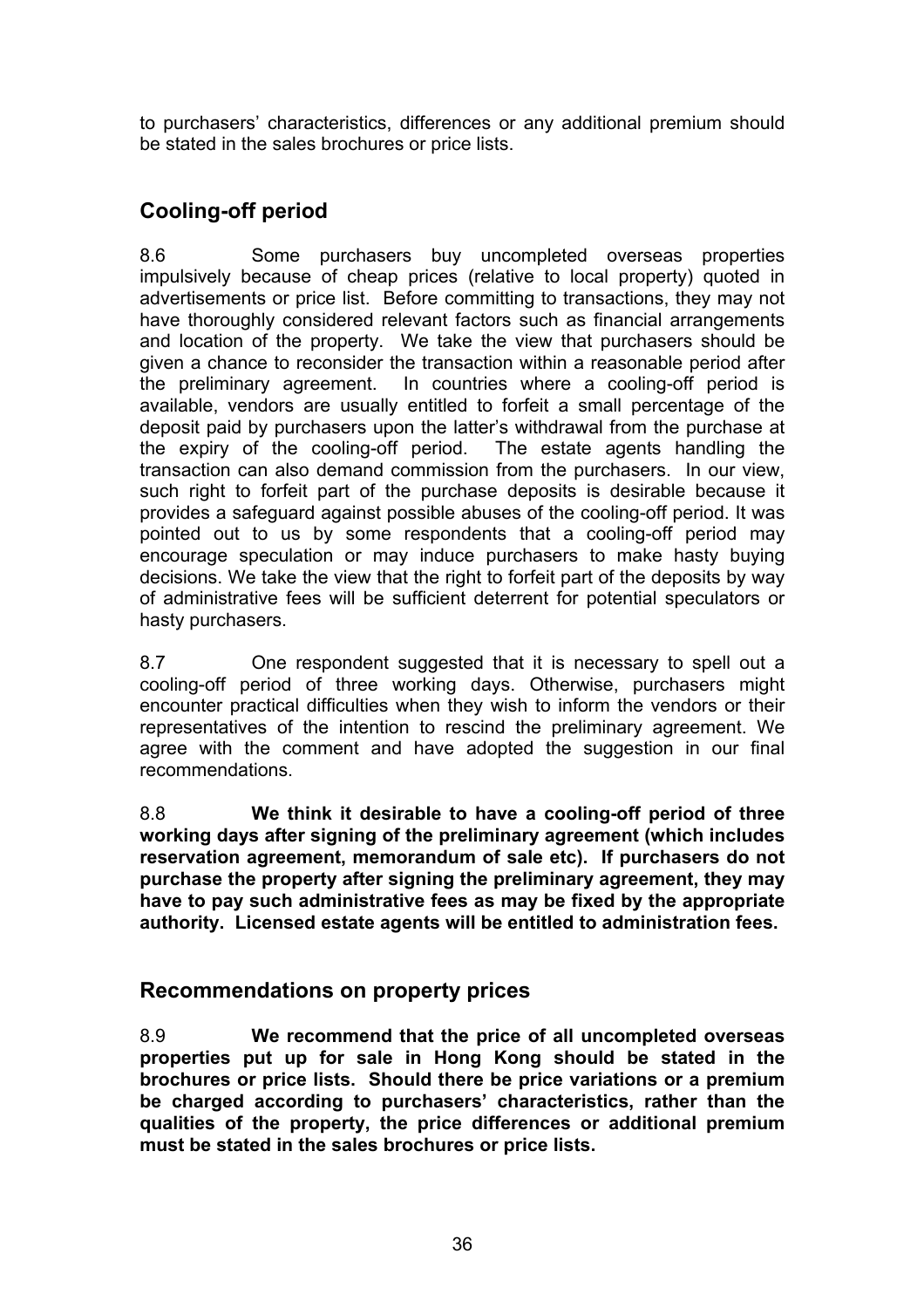# **Chapter 9**

# **Restrictions on Sale of Property to Foreigners**

\_\_\_\_\_\_\_\_\_\_\_\_\_\_\_\_\_\_\_\_\_\_\_\_\_\_\_\_\_

## **Restrictions on sale of property to non-residents or foreigners**

9.1 As there are no legal or other restrictions on the sale of Hong Kong properties to foreigners or non-residents, purchasers of overseas properties may be unaware that some overseas countries may impose restrictions on land ownership by non-residents or foreigners. Few advertisements or sales brochures give details of such restrictions.

9.2 There are various restrictions on the sale of property to foreigners or nationals resident outside a country, such as ownership, tenure of property and mortgage arrangements. Apart from these restrictions, foreign purchasers are often faced with foreign exchange controls and special tax implications arising from the sale and purchase of property.

### **Restrictions to ownership**

9.3 We have come across the following examples of restrictions to ownership. These restrictions are, however, subject to change.

### *Mainland China*

9.4 In mainland China, some developments are for sale to mainland residents only. If units in these developments are sold to non-residents, a premium on top of the listed prices is payable by purchasers.

#### *Singapore*

9.5 In Singapore, there are restrictions on the kind of residential properties which foreigners may buy.

### *Malaysia*

9.6 Foreigners need to obtain the approval of the Foreign Investment Commission before they can purchase properties in Malaysia. The approval is subject to certain conditions if the value of the property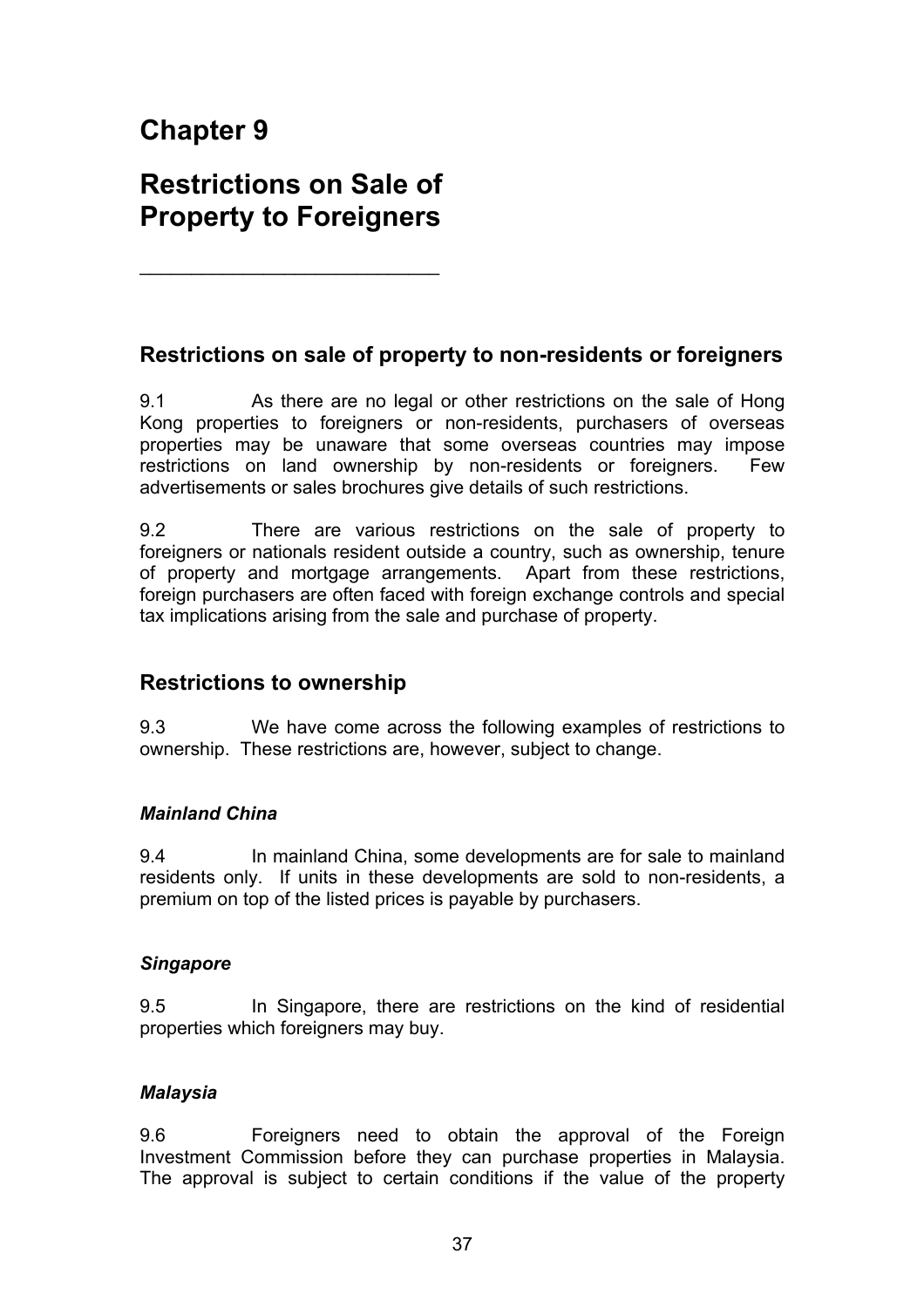exceeds a specified value. The usual condition is that if the property is bought for self-use, the foreign purchaser cannot transfer the property to other people within a specified period, which ranges from 3 to 5 years. The length of that period depends on the type of property bought.

### *Australia*

9.7 In Australia, developers need to obtain approval from the government's Foreign Investment Review Board before they can sell properties to non-Australian citizens.

### *Taiwan*

9.8 Non-Taiwanese cannot purchase property unless they fall into one of the following two categories: holders of an overseas Chinese identity card issued and certified by the Overseas Chinese Commission (applicants for such an identity card need to have resided in Hong Kong or Macau for at least 5 years); or citizens of countries having reciprocal agreements with Taiwan for purchase of property, such as Britain.

# **Problems with descriptions on restrictions as to ownership**

9.9 The sales brochures seldom give details of the restrictions on the sale of overseas properties to foreigners or non-residents. Even where there are restrictions, the sales brochures often only state that the property can be sold to "foreigners", "non-citizens", or "people outside the country" without mentioning that the sale is subject to some form of government approval.

9.10 Purchasers of local properties can seek legal advice from their solicitors in Hong Kong on any legal restrictions before committing to a purchase decision. This is not the case for purchasers of overseas properties. It would often be difficult for purchasers of overseas properties to insist upon seeking advice from overseas lawyers or accountants before signing the agreement.

9.11 Purchasers of overseas properties are therefore likely to rely on the developer or estate agents for information on any legal restrictions on the sale. We therefore take the view that it should not be too onerous or unfair to expect the sales brochures to state all legal restrictions on foreign purchasers to purchase overseas properties.

# **Restrictions on tenure and mortgage arrangements**

9.12 There are sometimes restrictions on the duration of the tenure which foreign purchasers who are nationals but resident outside a country can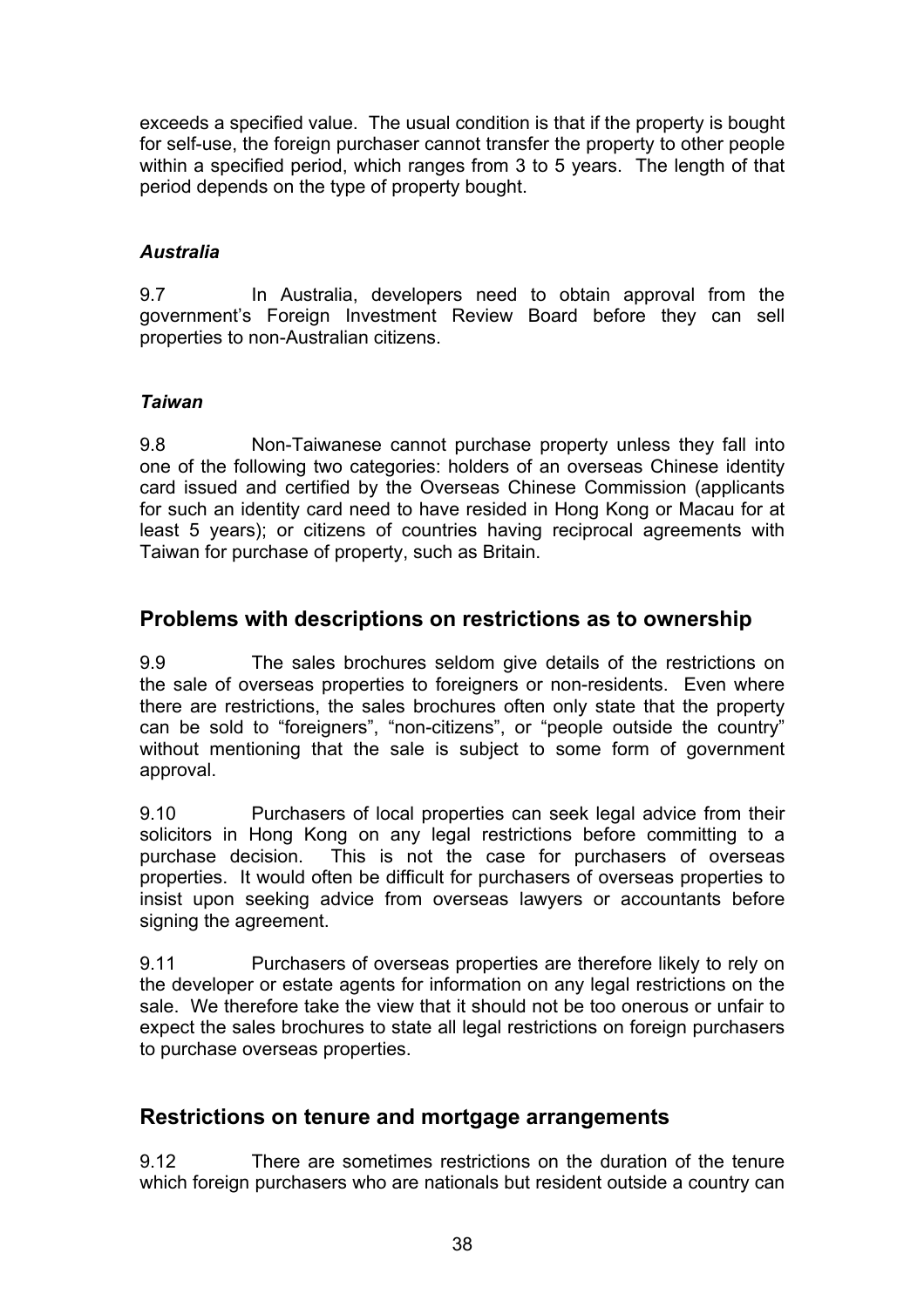acquire; the restrictions can sometime be on the provision of mortgage facilities to foreign purchasers. As it is difficult for purchasers of overseas property to find out for themselves such restrictions, we consider that the sales brochures should contain information on restrictions pertaining to the duration of tenure and mortgage facilities for overseas properties.

### **Recommendations on restrictions on sale of overseas properties to foreigners**

9.13 **We recommend that the sales brochures of overseas properties must contain the following information:** 

- **(i) all legal restrictions on the eligibility of foreign purchasers or purchasers who are nationals but reside outside the country to purchase property and the legal nature and classification of such property in that country (for example, residential, farmland) and any restrictions on tenure which foreigners can acquire;**
- **(ii) any restrictions on mortgage arrangements for foreign purchasers or purchasers who are nationals but reside outside the country; and**
- **(iii) the tenure of the property (for example, whether it is freehold or otherwise).**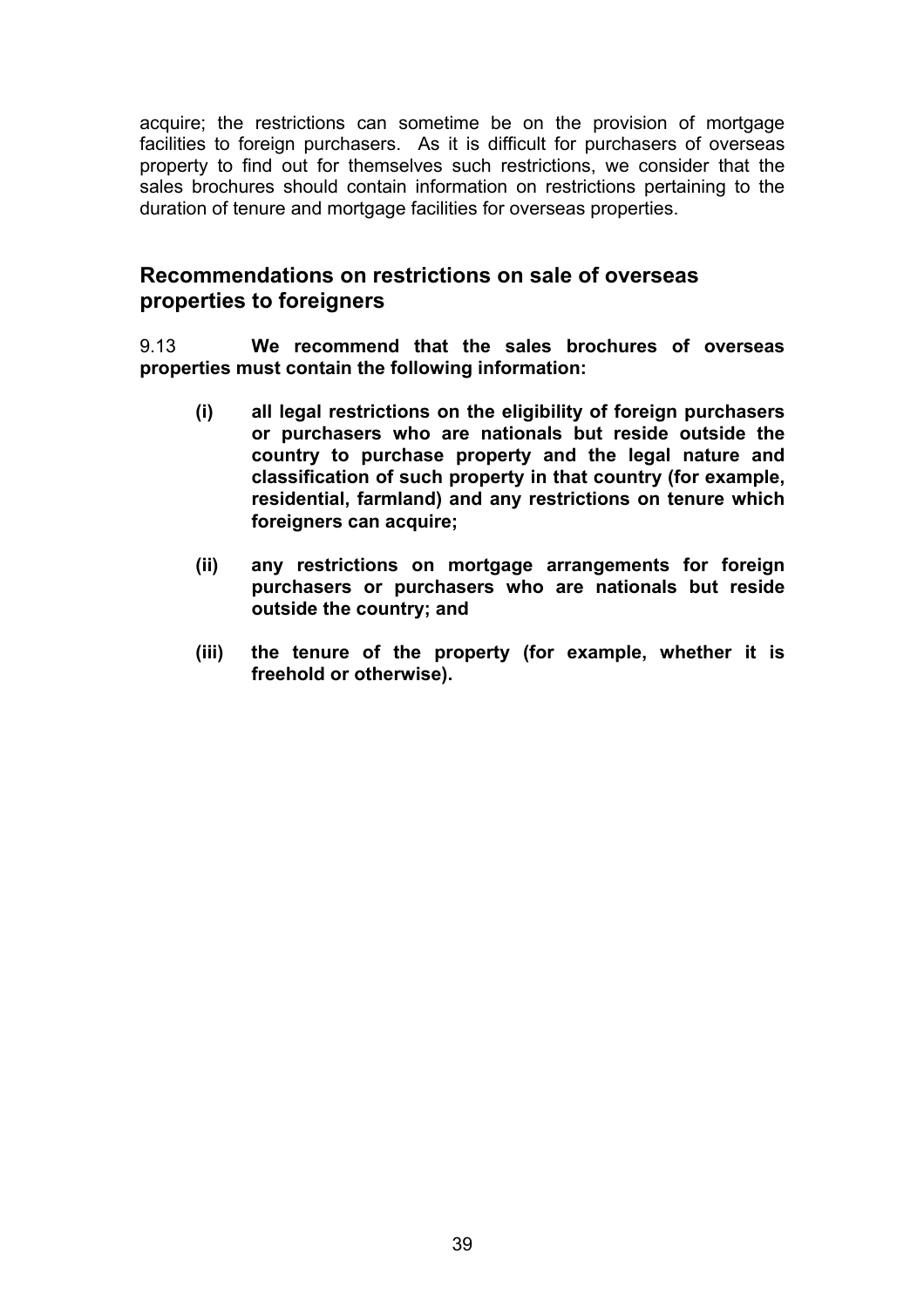# **Chapter 10**

# **Miscellaneous Information**

\_\_\_\_\_\_\_\_\_\_\_\_\_\_\_\_\_\_\_\_\_\_\_\_\_\_\_\_\_\_\_\_\_\_

**Transaction fees** 

10.1 Transaction fees are legal costs and other fees arising in respect of the property transaction. These include costs of legal documentation (preparation, engrossment, execution and registration), plans, attestation fees, stamp duty, registration fees, any additional duties and sundry charges. The kinds and amount of transaction fees vary from country to country and may differ among various regions in the same country.

10.2 Although transaction fees may be substantial when compared with the value of overseas properties, advertisements and sales brochures seldom state the responsibility for, and the amount of, transaction fees. As transaction fees are usually borne by purchasers, we consider that purchasers should be informed of the amounts of such fees and their responsibility for them.We take the view that unless the sales brochure has stated that such transaction fees are to be borne by purchasers, purchasers cannot be required to pay for them, or if purchasers are required to pay under the general law, they shall be entitled to reimbursement from the developer.

10.3 We take the view that details of estate agents' commission must also be provided. Estate agents' commission is part of the transaction costs to be borne invariably by purchasers. It is, in our view, only fair that purchasers be given a right to obtain details of any commission to be paid by them.

### **Recommendations on transaction fees**

10.4 **We recommend that the sales brochure must state with whom the responsibility for legal costs, stamp duty and other transaction fees lies. Unless the sales brochure has stated that such legal costs, stamp duty and other fees arising in respect of the property transaction are to be borne by purchasers, purchasers cannot be required to pay for them, or if purchasers are required to pay under the general law, they shall be entitled to reimbursement from the developer. Information on the scales of legal costs, stamp duty and other fees arising in respect of the property transaction must be provided by estate agents to prospective purchasers and there must be a note to this effect in the sales brochure.**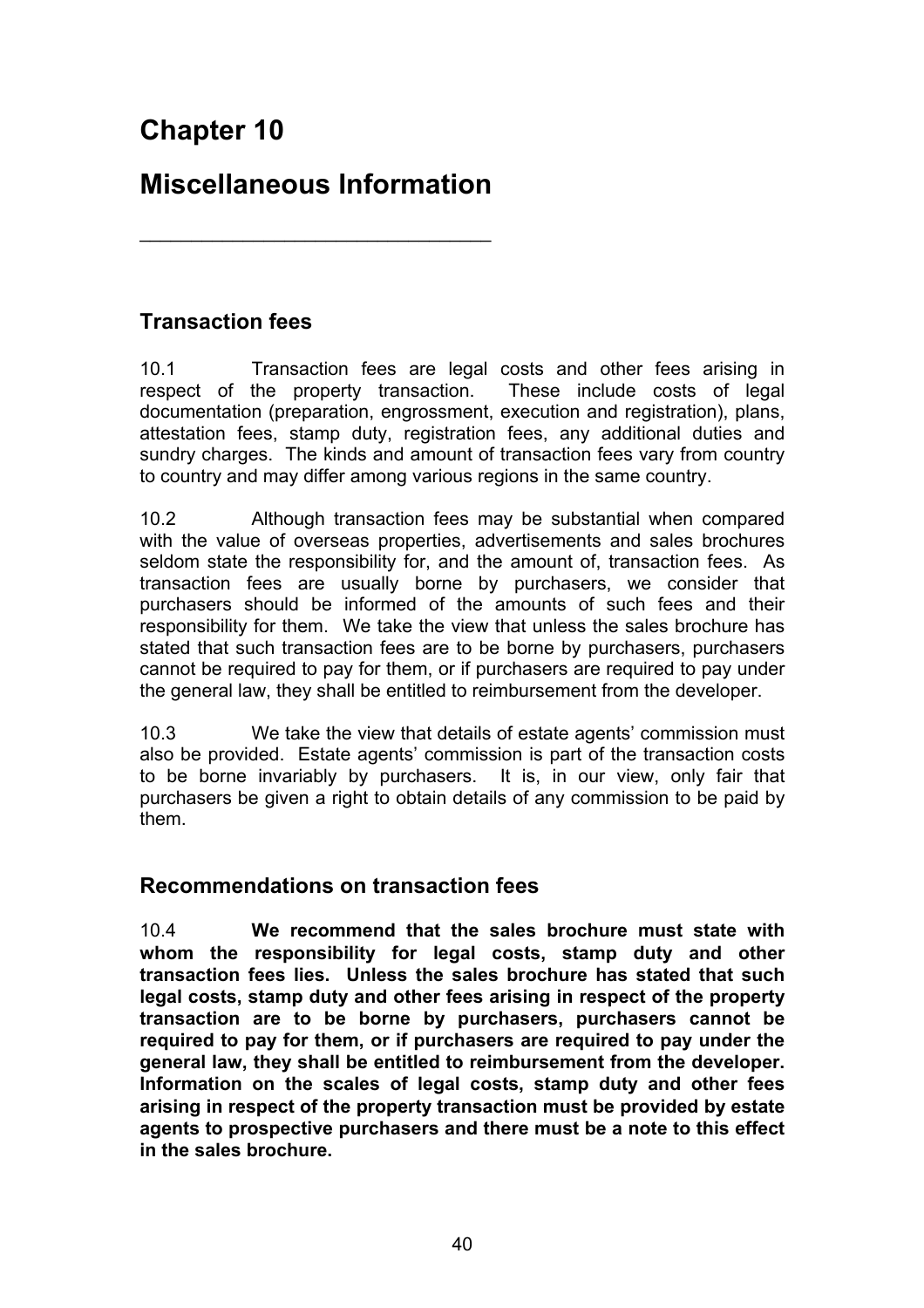10.5 **We recommend that details of any estate agents' commission payable by purchasers must be provided by the estate agents.**

# **Supplementary charges upon taking possession**

10.6 Upon taking possession of properties, various charges are often levied on purchasers, including deposits for water, electricity and gas supplies. These supplementary charges are seldom stated in the sales brochures. As purchasers are obliged to pay for these charges, we take the view that purchasers' liability for and the amounts of such charges, so far as the developers are aware of them, be set out by way of itemised list in the sales brochure. We also consider that unless the sales brochure has stated that such supplementary charges are to be borne by purchasers, purchasers cannot be required to pay for them, or purchasers are required to pay under the general law, they shall be entitled to reimbursement from the developer.

### **Recommendations on supplementary charges**

10.7 **We recommend that the sales brochure must provide an itemised list of supplementary charges payable by purchasers upon taking possession of the property. If the exact amounts of such charges are unknown, the fact that they are unknown and the obligation to pay them must be disclosed in the sales brochure. Unless the sales brochure has stated that such supplementary charges are to be borne by purchasers, purchasers cannot be required to pay for them, or if purchasers are required to pay under the general law, they shall be entitled to reimbursement from the developer.** 

# **Liability for taxes**

10.8 Purchasers of overseas properties may face various taxes which are seldom, if ever, disclosed in the sales brochures. For instance, there is a 10 percent land tax payable by a foreign purchaser of an overseas property. In our view, the sales brochure should state the purchasers' liability for any tax arising from the purchase together with categories of the taxes liable.

# **Recommendation on liability for taxes**

10.9 **We recommend that the sales brochure must state the purchasers' liability for any tax which may arise from the purchase of the property together with categories of the taxes liable.**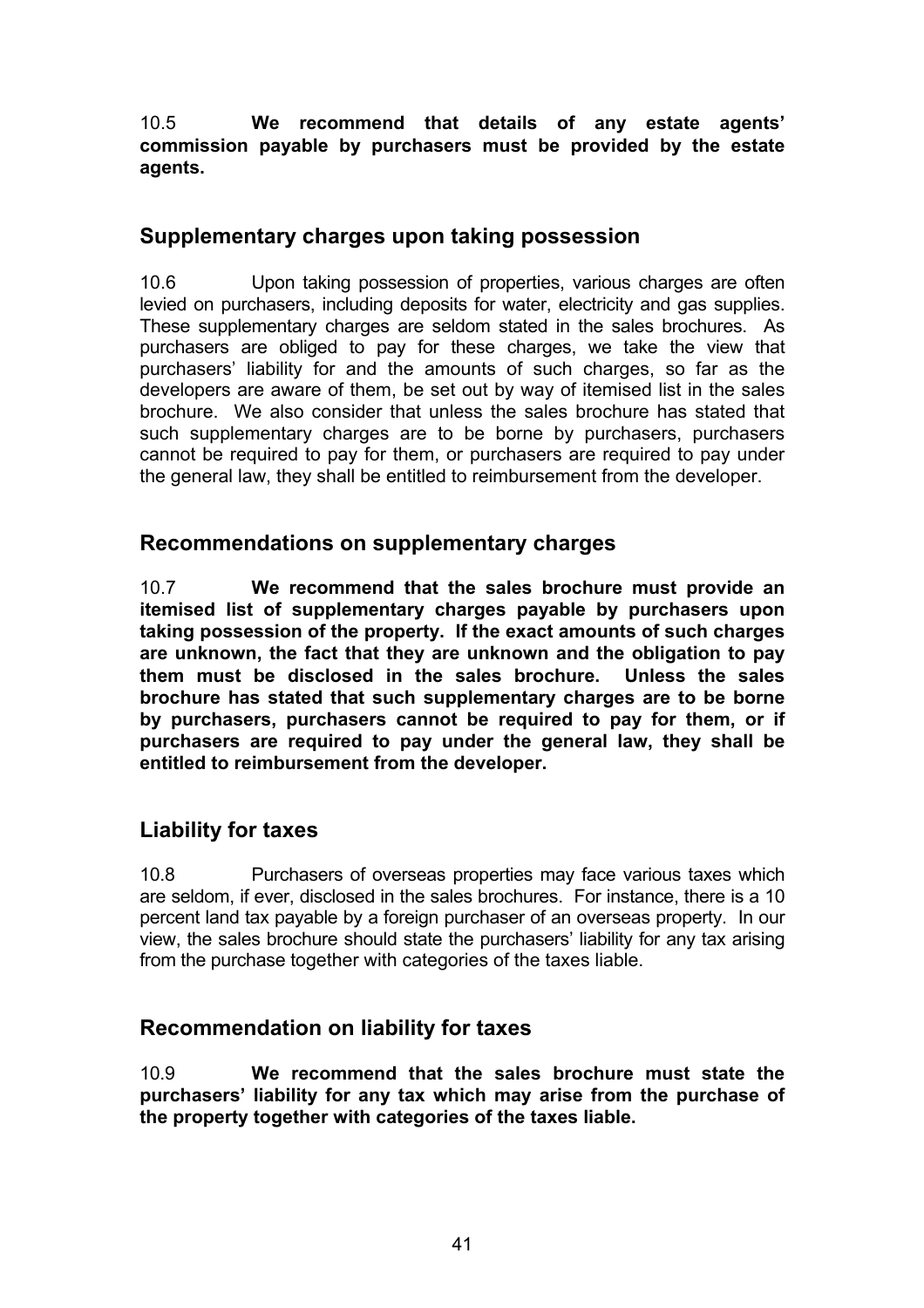# **Tax implications**

10.10 In some countries there are special tax rates applicable to foreign property buyers. For example, in buying PRC property, foreigners have to pay a deed levy at 6 percent of the purchase price, whilst purchasers who are Hong Kong, Macau or Taiwan residents pay 3 percent.

10.11 In some countries, the liability for taxes on property transactions is stipulated by law or regulations. For example, according to PRC laws and regulations, the Transaction Management Fee and Stamp Duty are to be equally borne by vendors and purchasers while the Deed Levy is to be borne solely by purchasers.

10.12 As Hong Kong does not have a system of capital gains tax, few purchasers are aware of the existence of such tax when they buy overseas properties. In some countries such as the PRC and UK, resales of properties, are subject to capital gains tax. The sales brochure rarely gives any information on capital gains tax. Capital gains tax can be very high in some countries. As purchasers may sometimes buy overseas property for profit, they may decide otherwise if they are aware beforehand that there will be high capital gains tax on the sales proceeds.

10.13 As the tax implications to foreign purchasers are many and varied, it is impossible to spell them all out in the sales brochures. We therefore think it sufficient to have a general warning in the sales brochures that there may be taxes arising from the sales and purchases of overseas properties.

# **Foreign exchange control**

10.14 Foreign purchasers may regard the acquisition of overseas properties as an investment and expect to transfer the sales proceeds back to their home country or elsewhere upon disposal of the property. However, in certain countries, there are exchange controls which require prior government approval on outward remittance.

10.15 We appreciate that it is impossible to give full details of foreign exchange controls in the sales brochures. Hence, we consider it sufficient to have a general warning in the sales brochures of the possibility of exchange controls.

## **Recommendations on tax implications and foreign exchange control**

10.16 **We recommend that the sales brochure must contain a warning that there may be exchange controls and taxes arising from the sale and purchase.**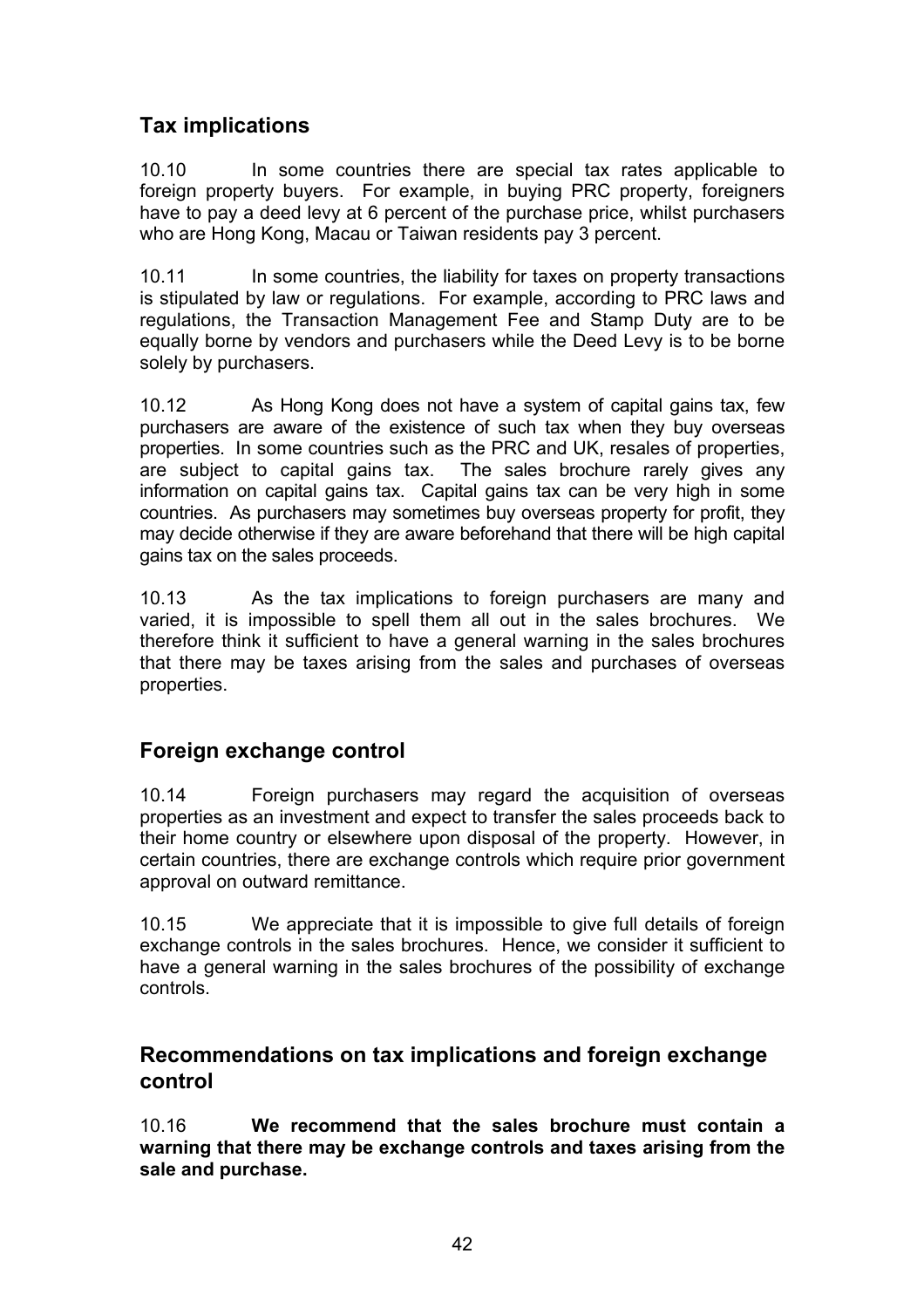## **Date of printing of sales brochure**

10.17As there could be a time lapse between preparation and publication, we consider that all sales brochures should state their date of printing. This would enable purchasers to determine whether the information in the sales brochure is outdated or not by reference to the date of printing.

# **Recommendation on date of printing of sales brochure**

10.18 **We recommend that the date of printing of the sales brochure must be clearly set out.**

### **Saleable areas**

10.19 In our view, it should be mandatory to disclose the saleable area in the sales brochures because saleable areas represent the actual floor space that purchasers can enjoy exclusively. However, there may not be a uniform definition of saleable areas among all overseas countries.

10.20 There are two ways to deal with possible differences in definitions. The first is to make it mandatory to adopt the definition used in Hong Kong. In Hong Kong, saleable area means<sup>1</sup>:-

- *(1) in relation to a unit enclosed by walls, the floor area of such unit (which shall include the floor area of any balconies and verandahs), measured from the exterior of the enclosing walls of such unit except where such enclosing walls separate two adjoining units in which case the measurement shall be taken from the middle of those walls, and shall include the internal partitions and columns within such unit; but shall exclude the common parts outside the enclosing walls of such unit. Provided that if any of the enclosing walls abut onto a common area, then the whole thickness of the enclosing walls which so abut shall be included;*
- *(2) in relation to any cockloft, the floor area of such cockloft measured from the interior of the enclosing walls of such cockloft;*

 $\frac{1}{1}$  This is the standard definition of saleable area for all Hong Kong uncompleted residential properties in the Consent Scheme. We have recommended that this definition be extended to all uncompleted residential properties in Hong Kong (see paras 1.22 and 1.25 of *Report on Description of Flats on Sale, The Law Reform Commission of Hong Kong (Topic 32), April 1995*.)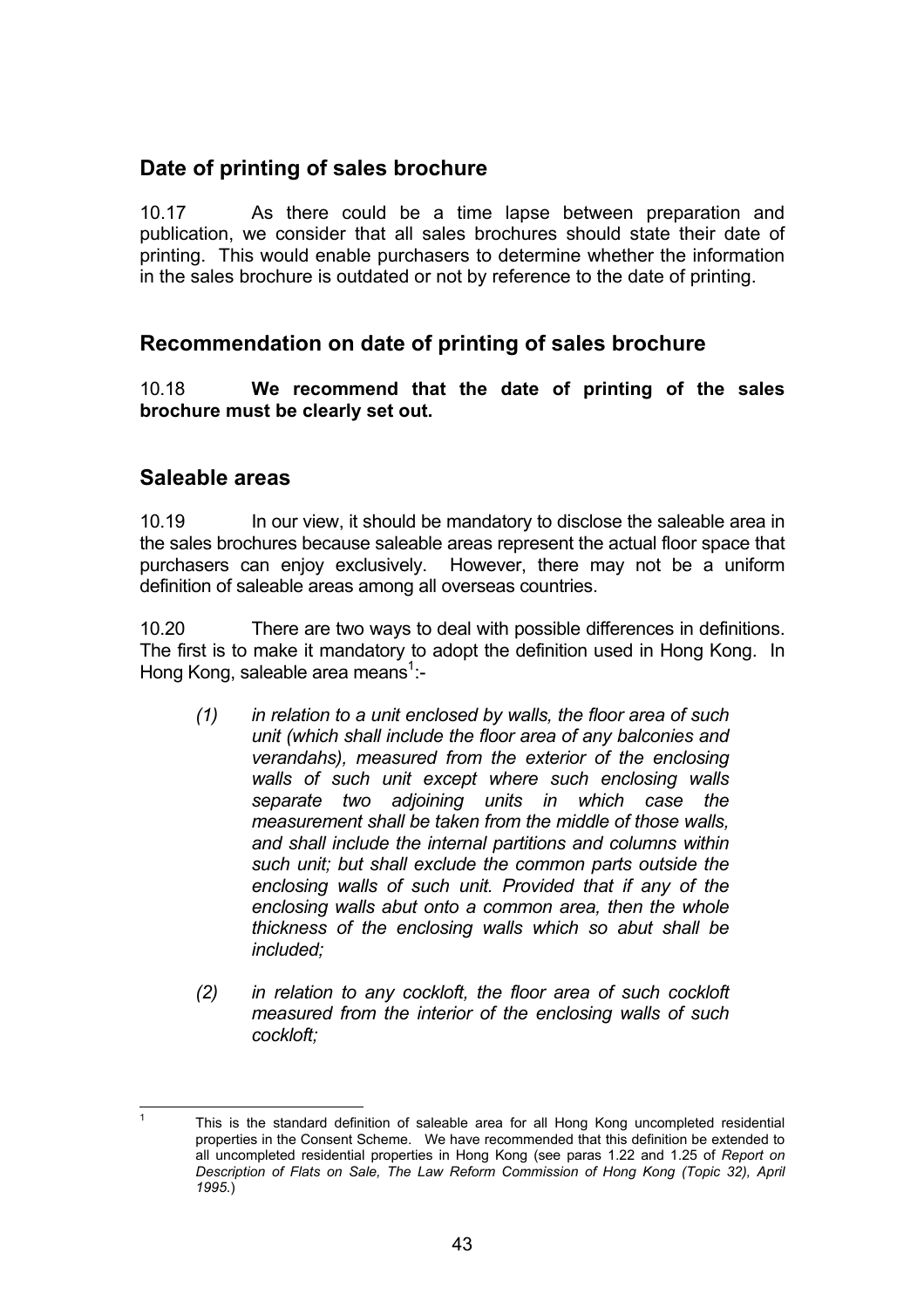- *(3) in relation to any bay window which does not extend to the floor level of a unit, the area of such bay window measured from the exterior of the enclosing walls or glass windows of such bay window and from the point where the bay window meets the wall dropping to the floor level of a unit but excluding the thickness of such wall;*
- *(4) in relation to any carparking space, the area of such carparking space measured from the interior of its demarcating lines or enclosing walls, as the case may be;*
- *(5) in relation to any yard, terrace, garden, flat roof or roof, the area of such yard, terrace, garden, flat roof or roof measured from the interior of their boundary lines, and where the boundary consists of a wall, then it shall be measured from the interior of such wall.*

10.21 The second approach is to require the developers to adopt the definition of saleable area which is commonly used in the overseas country concerned.

10.22 The first approach has the advantages of being certain and familiar to local purchasers. But the definition may not be applicable to the special circumstances of overseas countries. Developers may have to re-calculate the saleable area to fit the Hong Kong definition. The second approach covers the situation in all countries. But the foreign definition is of no or little use to Hong Kong purchasers and in any event there is no certainty that it is satisfactory.

10.23 We take the view that the paramount consideration is that the definition can provide accurate measurement and purchasers in Hong Kong know what it will mean. We do not consider it will impose a major burden on overseas developers to re-calculate the saleable area to fit the Hong Kong definition, given the resources available to the developers. In our view, the Hong Kong definition should be adopted in all sales brochures and advertisements.

10.24 We also take the view that where the unit includes any incorporated item in the definition (such as cockloft, bay window, carparking space, yards, terrace, garden or flat roof), the saleable area of each of them should be specified and described separately in the sales brochures. This will give purchasers a better idea of the actual space which they get in respect of each of the items.

### **Recommendations on saleable area**

10.25 **We recommend that the Hong Kong definition of saleable area (as set out in this chapter) must be adopted and disclosed in all sales brochures and advertisements of overseas uncompleted residential property. Where the unit includes any incorporated item in the definition (such as cockloft, bay window, carparking space, yards,**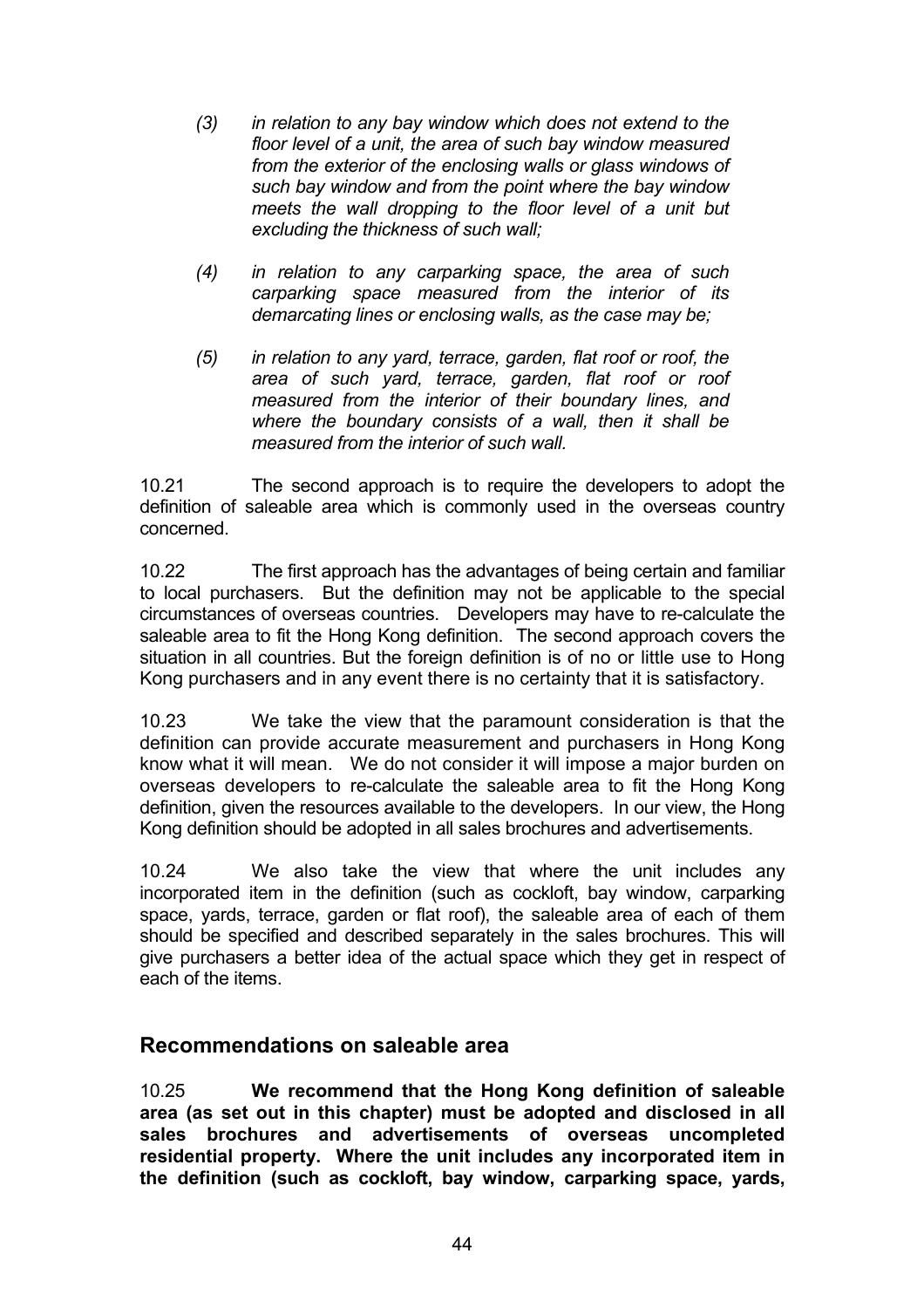**terrace, garden or flat roof), the saleable area of each of them should be specified and described separately in the sales brochures.** 

## **Fees charged by government authorities**

10.26 Purchasers of uncompleted overseas properties are sometimes required to bear the fees payable by developers to government authorities. These fees are usually in respect of utilities supplies such as electricity where the authorities would charge the developers extra costs upon completion of the development for additional electricity requirements. The developers would then try to pass on these extra charges to purchasers. We have also come across a case in which purchasers have to pay extra because the actual area of the property is bigger than that shown in the sales brochure.

10.27 These extra fees are not disclosed in the sales brochure. We take the view that the developer must not pass on the extra fees to purchasers unless the sales brochure has stated that the extra fees are to be borne by purchasers. It is also our view that if purchasers are required to pay under the general law any such extra fees not stated in the sales brochure, purchasers shall be entitled to reimbursement from the developer.

## **Recommendation on fees charged by government authorities**

10.28 **We recommend that unless the sales brochure has stated that any extra fees or charges payable by developers are to be borne by purchasers, purchasers cannot be required to pay for them, or if purchasers are required to pay under the general law, they shall be entitled to reimbursement from the developer.** 

# **The tenure of the property**

10.29 The tenure of the property refers to the duration of the interest in land which purchasers will take. There are, in general, two main types of tenure, namely, freehold and leasehold. Freehold tenure lasts indefinitely, whereas leasehold is for a limited period. The tenure of the property is of interest to purchasers of overseas property because a freehold property is usually more valuable than a leasehold property. Moreover, a premium is usually payable to the authorities upon the expiry of the tenure of a leasehold property. We therefore consider that the sales brochure must state the nature and duration of the interests that purchasers will take in the property.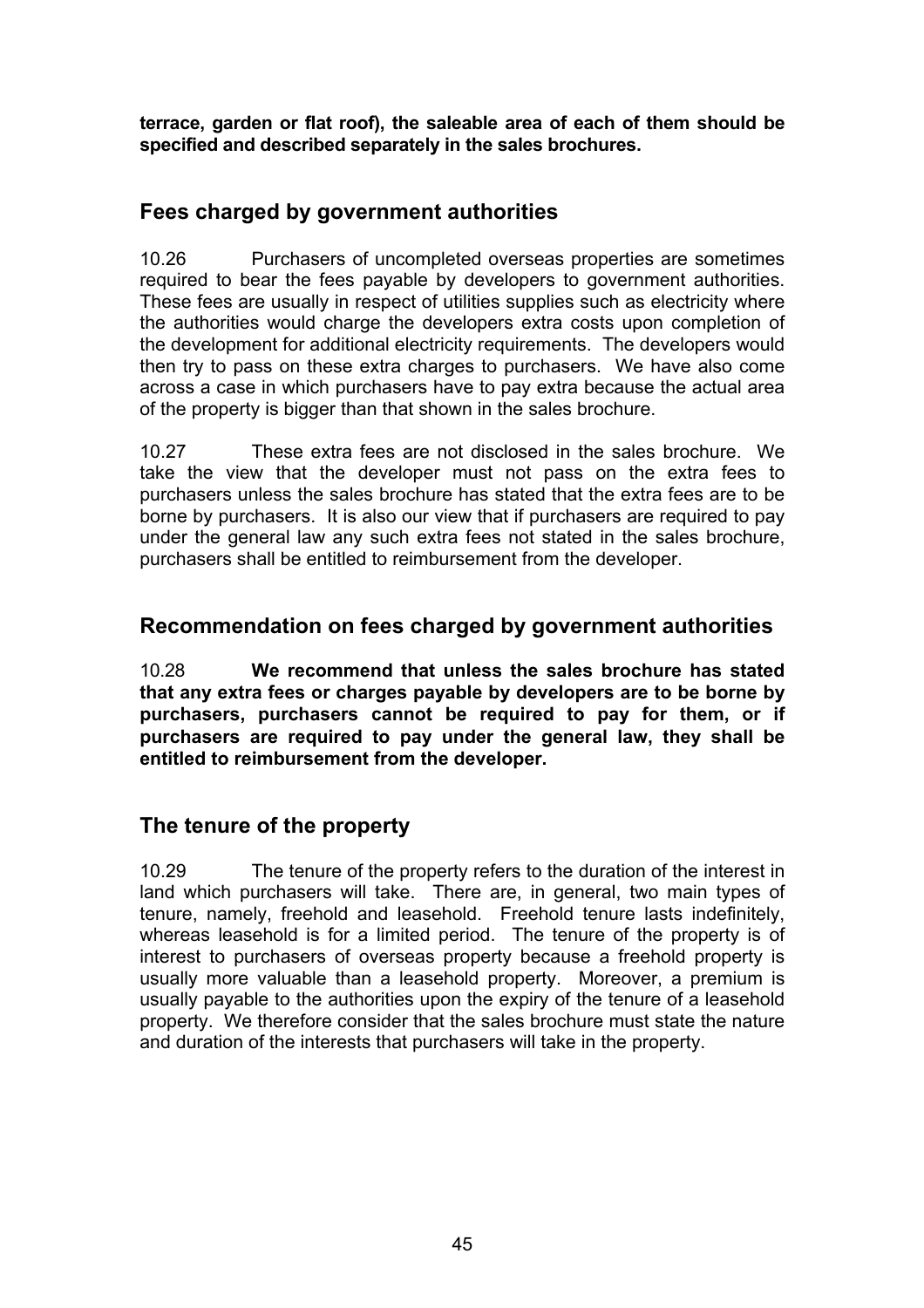# **Recommendation on tenure of the property**

10.30 **We recommend that the sales brochure must state the nature and duration of the interests that purchasers will take in the property.** 

## **Access and rights of way**

10.31 We consider that details of any restrictions on access or rights of way should be related to purchasers in the sales brochures. The value of a property would be reduced if there is no proper access to it or access is subject to restrictions. Purchasers should, in our view, have the right to know these restrictions before making a purchase decision.

## **Recommendation on access and rights of way**

10.32 **We recommend that where there are restrictions on the use of access or rights of way to the property or the site where the property is situated, the sales brochure must give details of the access and rights of way as well as the restrictions.** 

# **Role of solicitors appointed by developers**

10.33 It was suggested by a respondent to the Consultative Document that the role of solicitors appointed by overseas developers, whether acting as witness or attorney to transactions, should be clearly stated in the sales brochures. In our view, that suggestion was made because purchasers are often unaware that the solicitors appointed by overseas developers may sometimes act only as witnesses attesting the parties' signatures and not as purchasers' legal adviser. We take the view that it is better to leave it to the Law Society or the solicitors concerned to explain their role to purchasers rather than to explain such matters in the sales brochures.

# **Defect Liability Period**

10.34 There are two Defect Liability Periods, namely, (i) that between the developer and his contractor and (ii) that between the developer and the purchaser. It is the second of these which concerns us. Within the Defect Liability Period (between the developer and the purchaser) the purchaser may request the developer to make good any defects in the property and its installations. The Consultative Document did not make any recommendation on the Defect Liability Period. It is our view that the duration of the Defect Liability Period between the developer and the purchaser is of great concern to purchasers and should be included in our recommendations.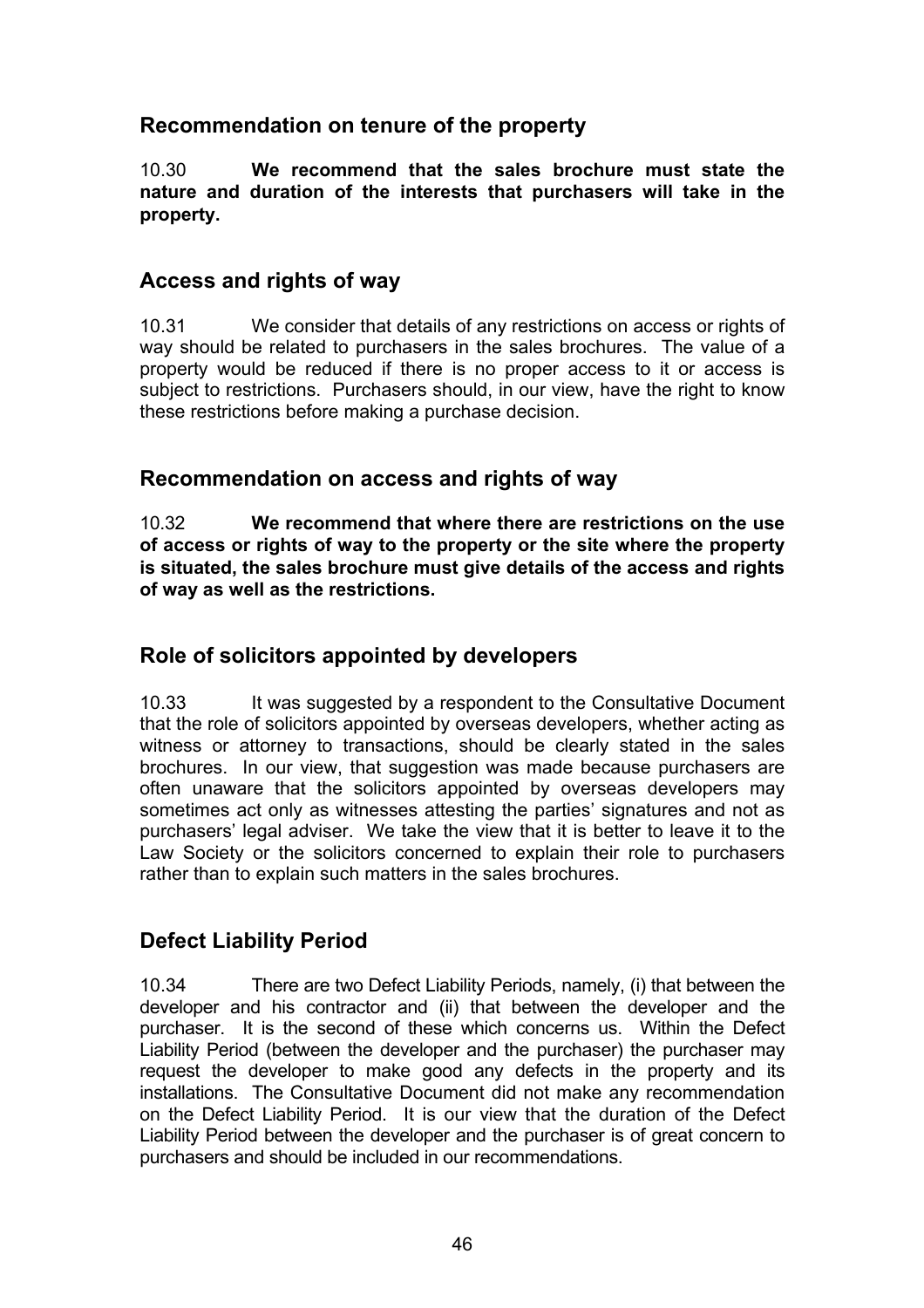# **Recommendation on Defect Liability Period**

10.35 **We recommend that the Defect Liability Period (between the developer and the purchaser) should be stated in all sales brochures.**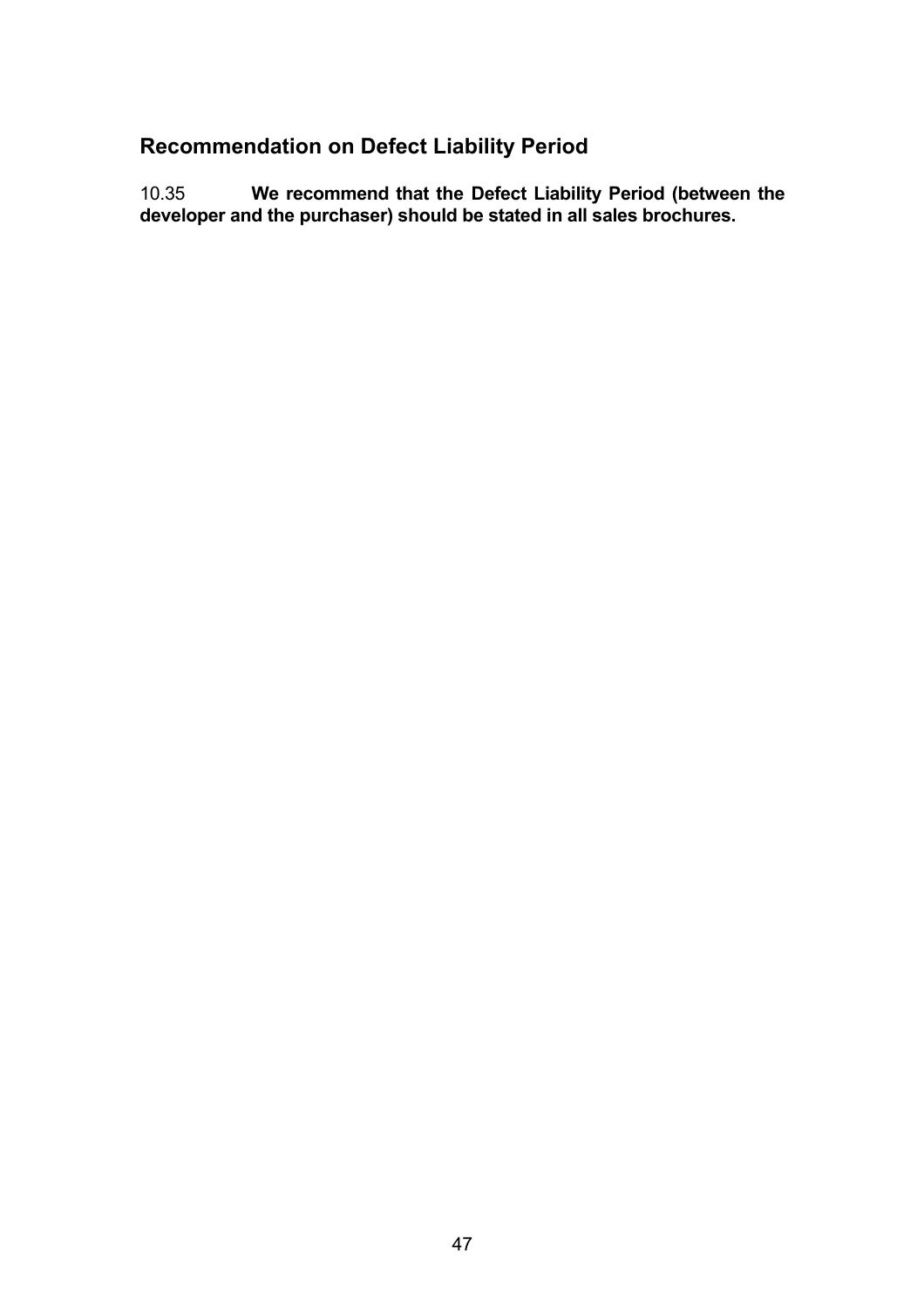# **Chapter 11**

# **Enforcement of the Recommendations**

 $\overline{\phantom{a}}$  , where  $\overline{\phantom{a}}$  , where  $\overline{\phantom{a}}$  , where  $\overline{\phantom{a}}$  , where  $\overline{\phantom{a}}$ 

## **Means of enforcement**

11.1 We have made a number of recommendations in preceding chapters for the protection of prospective purchasers of overseas uncompleted residential properties. The next critical issue is the means of enforcing these recommendations. There are basically three means of enforcing them, as follows:

- (1) self-regulation;
- (2) administrative measures; and
- (3) legislation.

### **Self-regulation**

11.2 This would require developers and estate agents to observe the requirements voluntarily, probably on the basis of a "code of practice". Such an approach has the advantage of being flexible and quick to implement. However, as most developers of overseas properties are foreign companies, it would be difficult to control those who choose not to observe the requirements. On the other hand, as a code of practice does not have the force of law, it cannot be expected to be an effective tool of regulation.

### **Administrative measures**

11.3 The Government could incorporate our recommendations in the Television Code of Practice on Advertising Standards and the Radio Code of Practice on Advertising Standards (the "two codes"). These two codes, however, apply only to television and radio advertisements for sale of overseas properties. They do not cover sales descriptions contained in other media such as newspapers and sales brochures. Moreover, the main shortcoming of the two codes is that they put the responsibility of verifying the authenticity of the overseas property upon a foreign lawyer who is not subject to Hong Kong control.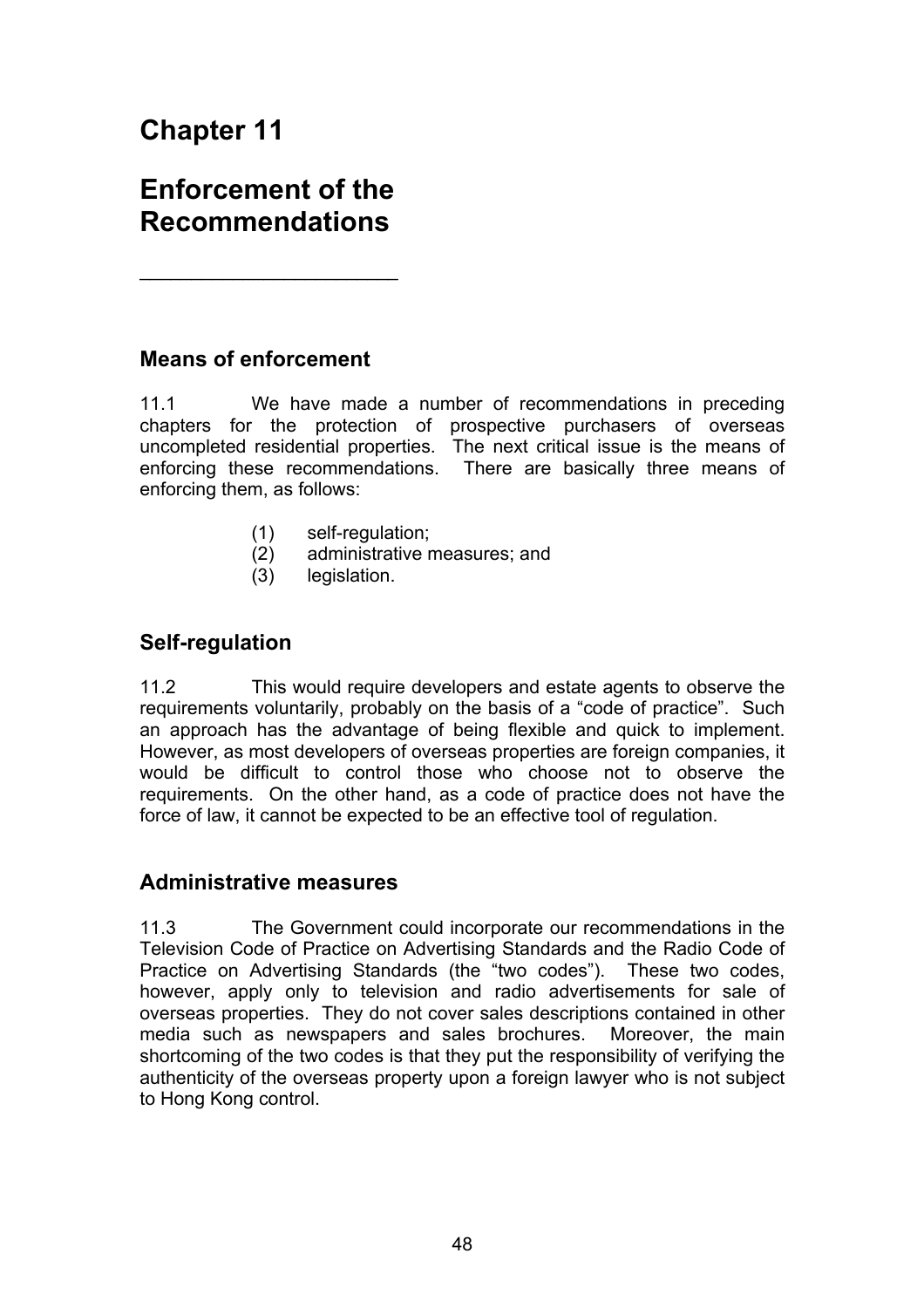# **Legislation**

11.4 Legislation is, in our view, the most effective way to enforce our recommendations. We propose that there should be new legislation giving effect to our recommendations in the preceding chapters.

# **Penalties**

11.5 We consider that the proposed legislation should carry the usual statutory sanctions of imprisonment and fines. In addition, there should, in our view, be statutory powers for the authorities to suspend, revoke or restrict an estate agent's licence.

## *(a) Intentionally or recklessly*

11.6 It was suggested in the Consultative Document that a breach of the proposed legislation should carry a criminal sanction only if the breach is committed intentionally or recklessly. The intention was to prevent developers or estate agents from being penalised for unintentional errors or honest mistakes. Whilst we agree that intention or recklessness should be the *mens rea* for estate agents, we take the view that developers should be subject to strict liability. Unlike estate agents who must rely on second-hand information, developers should in most cases have with them first-hand property particulars. Any chance of developers making unintentional errors or honest mistakes is relatively remote. Even if developers have to rely on information supplied by others, they may invoke the due diligence defence mentioned below.

11.7 A respondent pointed out that mere failure to supply the necessary sales information would not be an offence under our proposal in the Consultative Document. It is because the offence will require *mens rea*, viz., intention or recklessness. It is often difficult to prove that the failure to supply necessary information has been intentional as the omission may arise from oversight. It is equally difficult to prove that the failure to supply information has been reckless. To establish recklessness it is necessary to show that an unjustifiable risk has been taken. Mere oversight may not amount to taking an unjustifiable risk. We therefore take the view that mere failure to supply the necessary information should be a strict liability offence but still with the due diligence defence mentioned later in this chapter.

### *(b) Fines be the usual sanction*

11.8 We take the view that fines should be the usual form of sanction. The maximum fine for an offence under our proposed legislation has to be very substantial to have sufficient deterrent effect.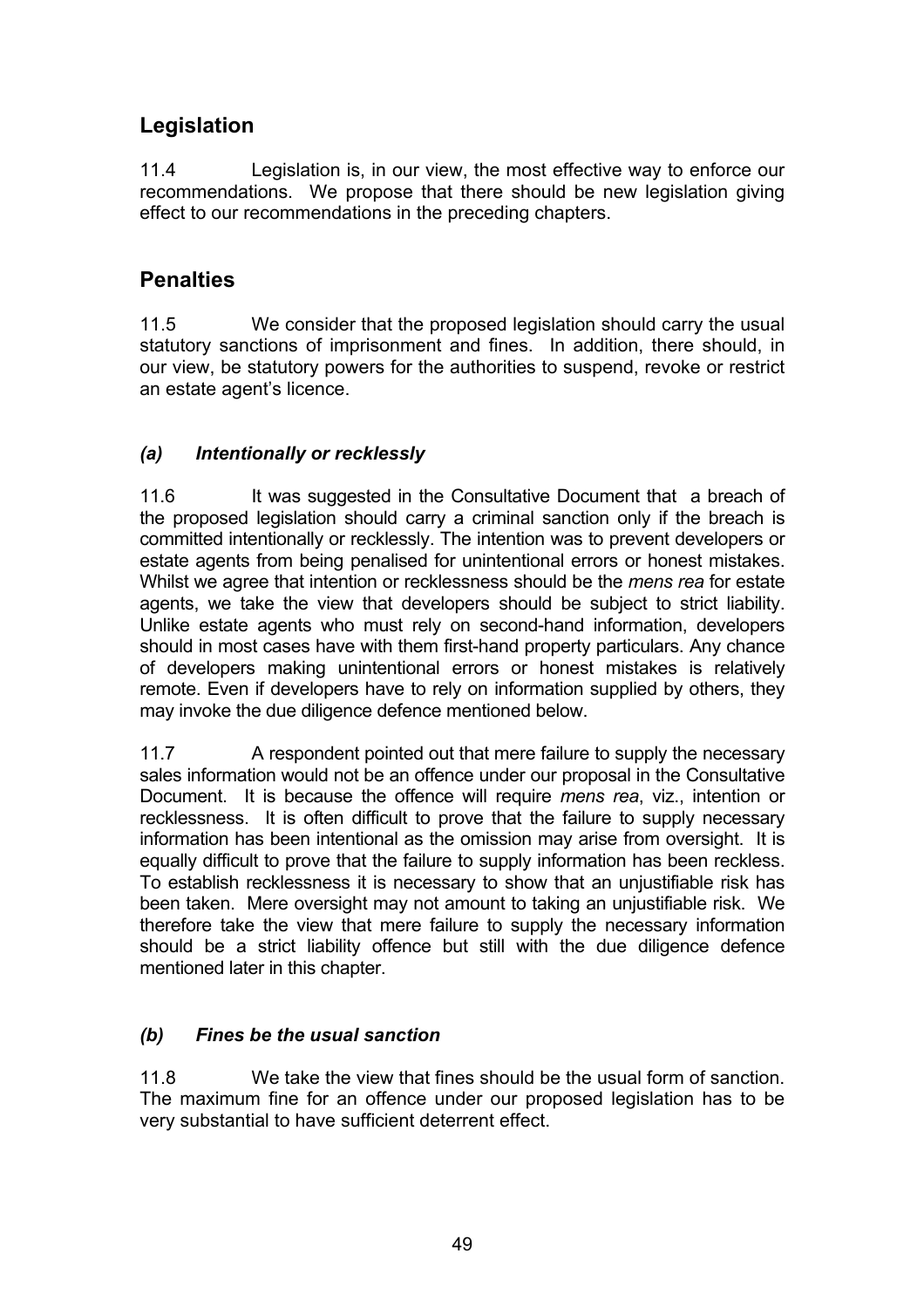### *(c) Imprisonment be available where fines not thought adequate*

11.9 The use of imprisonment as a penalty in the proposed legislation has generated much argument among ourselves. Likewise, the responses collected during consultation were equally divided on the imposition of a prison sentence. The argument against imprisonment is that its use will be unfair to estate agents as they must rely on second-hand information. However, the majority of us take the view that as estate agents are the purchasers' major source of information, they should ensure that the sales information is reasonably accurate and take proper advice in case of doubt. Moreover, imprisonment will be available only if the breach, otherwise a mere failure to supply the necessary sales information is committed intentionally or recklessly. Estate agents acting honestly on second-hand information will not be subject to a prison sentence. What is more, the due diligence defence mentioned below can always come to the aid of estate agents if they can show that it was reasonable for them to have relied on information supplied by another. A further argument against imprisonment is that it is unenforceable against overseas developers. Whilst it is difficult to enforce such a penalty against overseas developers, we must not overlook the possibility of enforcement against local developers of overseas developments.

11.10 There may be instances in which fines alone are not an adequate deterrent and imprisonment may be necessary. For instance, the financial incentive to unscrupulous developers or estate agents to provide false or misleading sales information may sometimes be so great that fines of conceivable levels may not be an adequate deterrent. The majority of us have therefore come to the view that imprisonment should be available as a penalty *only* where fines are not thought adequate in all the circumstances of the case. It is the majority members' view that it is unlikely the Court will impose a prison sentence in most cases, but the fact that there is such a penalty available will serve as a deterrent.

### *(d) Suspension, revocation and restriction of licence*

11.11 We consider that the appropriate body should have power to suspend, revoke or restrict the licence of an estate agent found in breach of the provisions of the proposed legislation. This sanction should, in our view, be available in addition to any other penalty that may be imposed by the Court.

### *(e) "Due diligence" defence*

11.12 However, defendants to a charge or an enquiry by the appropriate body under the proposed legislation should, in our view, be able to invoke the "due diligence" defence if they can show that they have taken all reasonable steps and exercised all due diligence to avoid committing the offence. Moreover, we consider that defendants should also be able to invoke the "due diligence" defence by showing reliance on information given by another, provided they can show that it was reasonable for them to have relied on the information.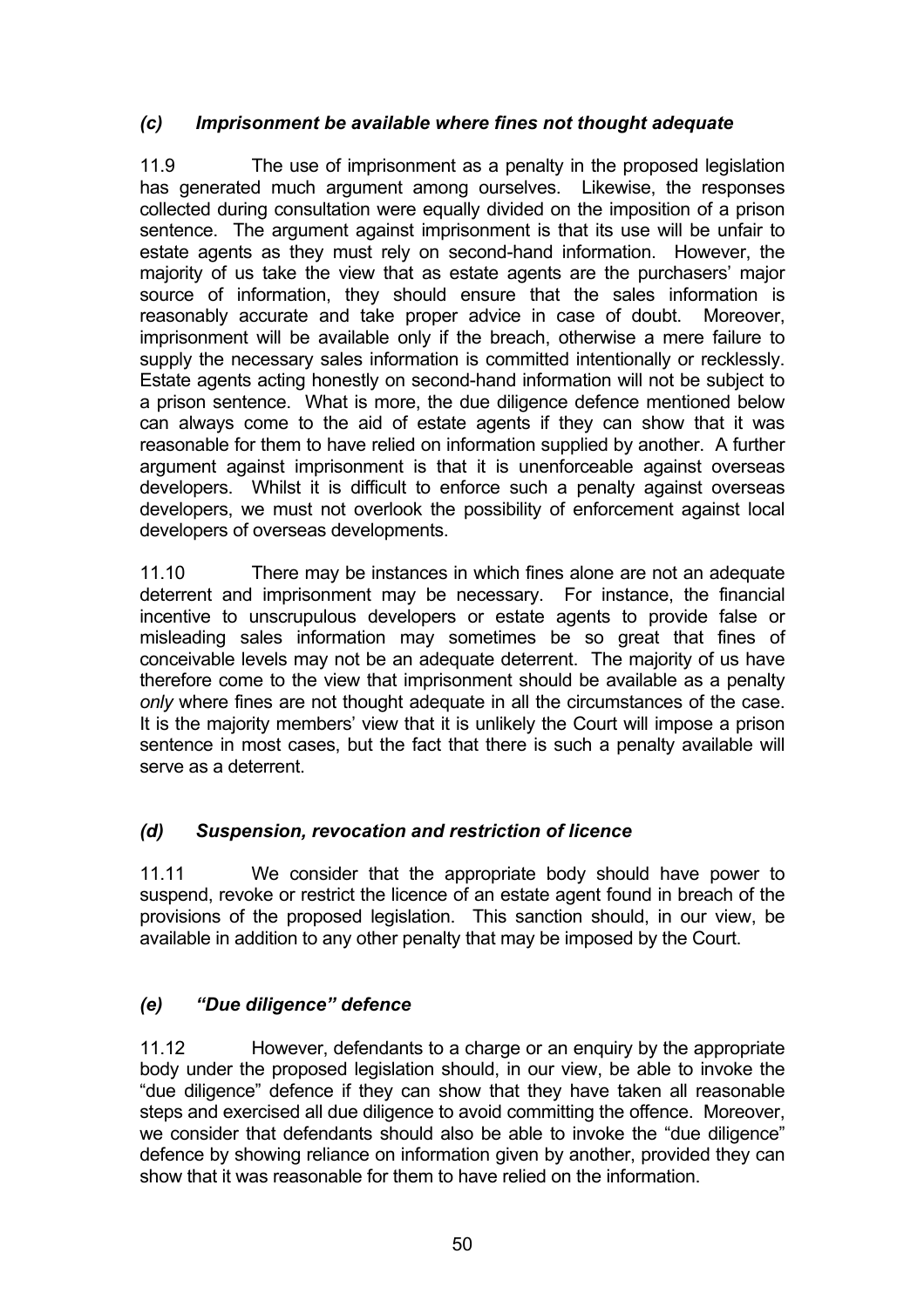# **Civil remedies**

## *(a) Damages*

11.13 We take the view that the proposed legislation should provide for civil remedies which enable purchasers and sub-purchasers who buy before the time of completion of overseas properties to claim damages for loss suffered as a result of a breach of the proposed legislation. We also take the view that a breach of the proposed legislation should be a statutory tort.

11.14 We consider that both developers and estate agents should be liable in damages to purchasers who have suffered loss. Whilst developers may meet any such claims out of the purchase deposits, estate agents should, in our view, be covered by the bond put up by the developer (which we have suggested by way of an observation.) Under the newly enacted Estate Agents Ordinance, there is a statutory requirement that an estate agency agreement must be signed between an estate agent and the purchaser. Thus, there is a close contractual relationship between an estate agent and the purchaser. We see no good reason why purchasers should not have the usual remedies in contract and tort against estate agents.

11.15 In order to avoid a flood of claims against the developers or the estate agents, we take the view that this remedy of damages for breach of the proposed legislation should only be available to purchasers and subpurchasers who buy before the time of completion but *not* potential purchasers even if they can show that they have suffered loss.

### *(b) Relationship between the proposed reform and the existing remedies under Agreement for Sale and Purchase*

11.16 We would make it clear that all our recommendations, including the new remedies under the proposed legislation, are *not* intended to disturb or reduce the existing remedies under the Agreement for Sale and Purchase ("ASP"). We only intend to give purchasers additional remedies for breach of the proposed legislation.

11.17 We therefore propose that there should be clear provisions in the new legislation that nothing in the legislation will detract from the rights of the purchaser under the ASP, and that no clauses in the ASP will detract from the statutory remedies in the legislation.

# **The enforcement body**

11.18 We will leave to Government to decide if the Estate Agents Authority, or indeed any other existing statutory body or one to be created, is the appropriate body for enforcing the proposed legislation.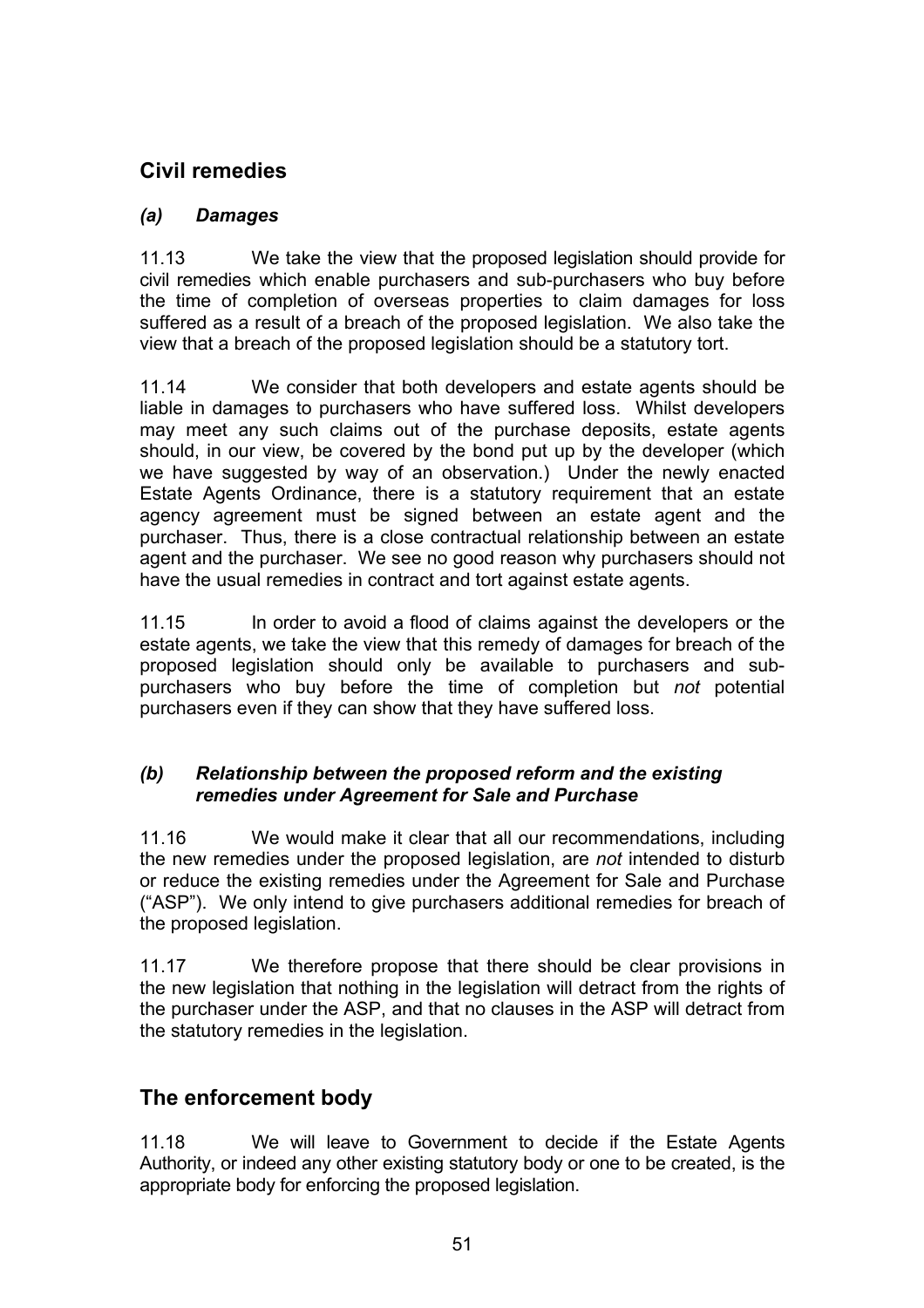### **Recommendations on enforcement**

11.19 **We recommend that our recommendations should be enforced by legislation.** 

11.20 **We recommend that a breach of the proposed legislation by estate agents carry criminal or other sanctions only if the breach is committed intentionally or recklessly. However, a breach of the proposed legislation by developers should be a strict liability offence (but with a due diligence defence). Moreover, mere failure to supply the necessary sales information as recommended in this report should also be a strict liability offence (but with a due diligence defence).** 

11.21 **We recommend that the proposed legislation should carry the usual statutory sanctions of imprisonment and fines.**

11.22 **We recommend that fines should be the usual form of**  The maximum fine for an offence under our proposed **legislation should be very substantial to have sufficient deterrent effect.** 

11.23 **We recommend that imprisonment should be available as a penalty only where fines are not thought adequate in all the circumstances of the case.**

11.24 **We recommend that there should be statutory powers for the appropriate body to suspend, revoke or restrict an estate agent's licence for acts or omissions in breach of the proposed legislation. This sanction should be available in addition to any other penalty that may be imposed by the Court.**

11.25 **We recommend that defendants to a charge or an enquiry by the appropriate body under the proposed legislation should be able to invoke the "due diligence" defence if they can show that they have taken all reasonable steps and exercised all due diligence to avoid committing the offence, or have relied on information given by another, provided they can show that it was reasonable for them to have relied on the information.** 

11.26 **We recommend that there should be civil remedies which enable purchasers, and sub-purchasers who buy before the time of completion, to claim damages against the developers or the estate agents for loss suffered as a result of a breach of the proposed legislation. A breach of the proposed legislation should be a statutory tort. This remedy of damages for breach of the proposed legislation should only be available to purchasers, and sub-purchasers who buy before the time of completion, but** *not* **potential purchasers even if they can show that they have suffered loss.**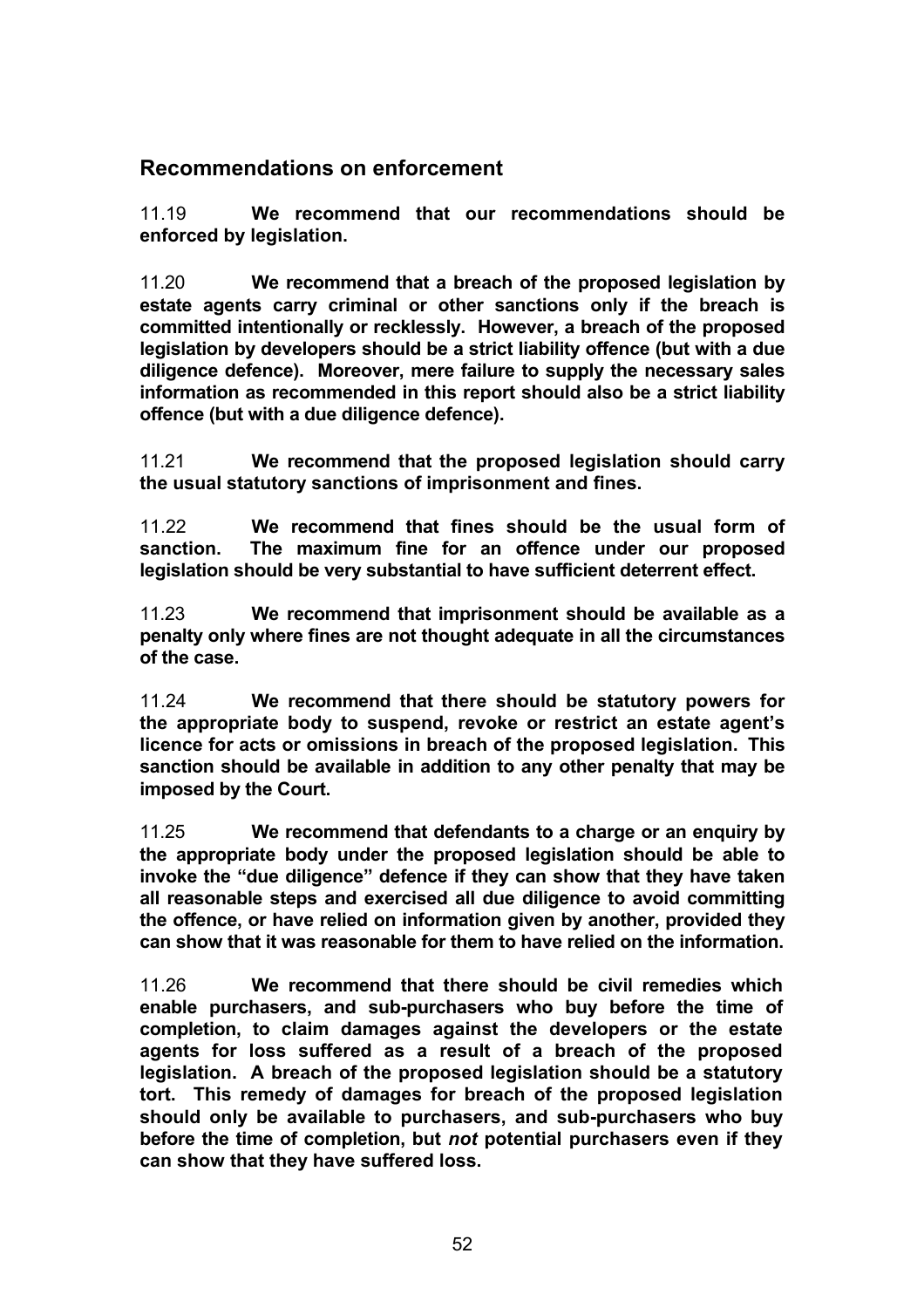11.27 **We recommend that there should be clear provisions in the new legislation that nothing in the legislation will detract from the rights of the purchaser under the ASP, and that no clauses in the ASP will detract from the statutory remedies in the legislation.**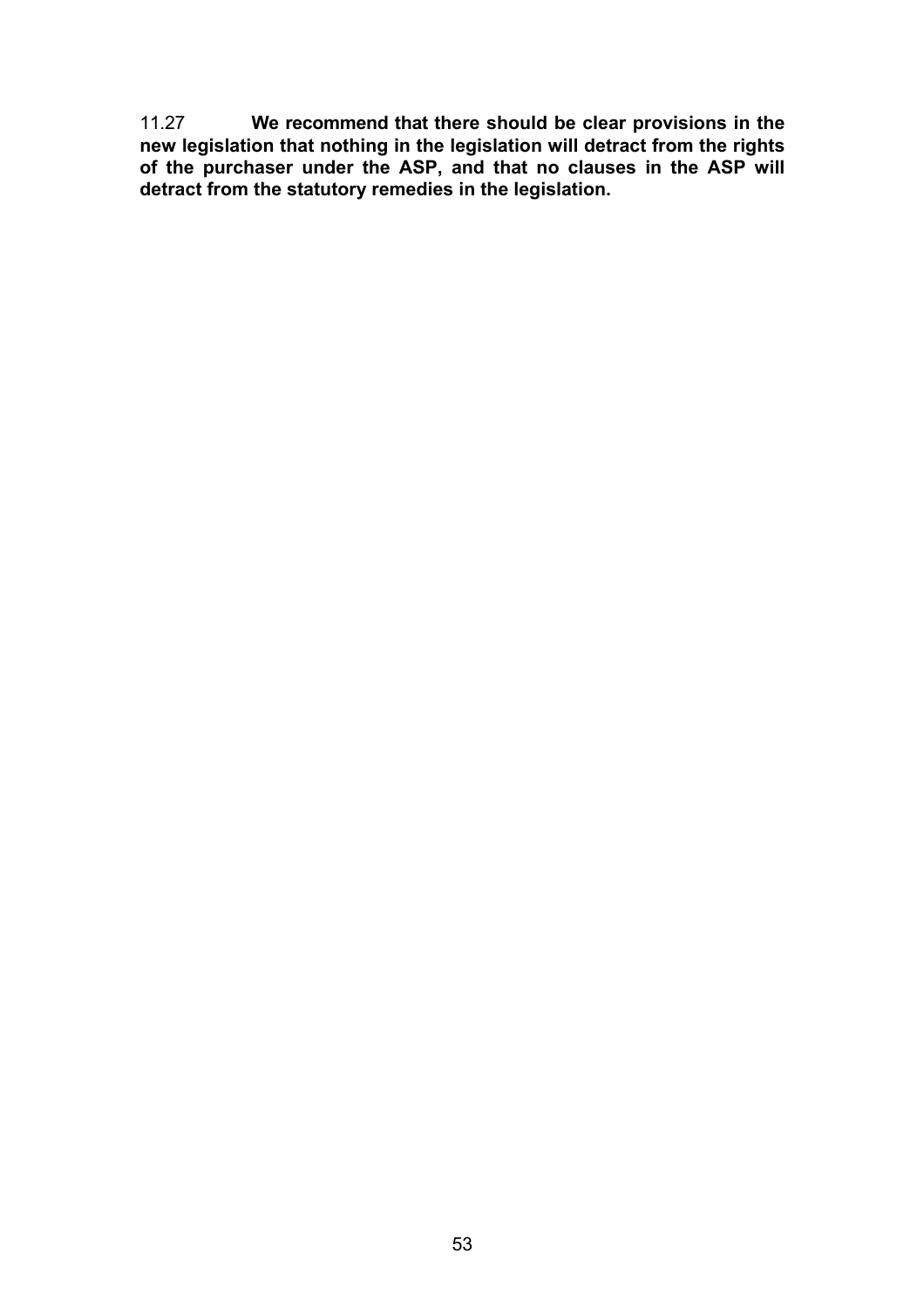# **Chapter 12**

# **Summary of Recommendations**

\_\_\_\_\_\_\_\_\_\_\_\_\_\_\_\_\_\_\_\_\_\_\_\_\_\_\_\_\_\_\_\_\_\_\_\_\_\_\_\_

12.1 In this final chapter, we summarize our recommendations. It must be emphasized that all our recommendations are intended to apply only to overseas uncompleted residential property.

## **Summary of recommendations**

12.2Our recommendations are summarized below:

### *The General Approach*

12.3 All licensed estate agents in Hong Kong handling overseas uncompleted residential properties must provide prospective purchasers with some basic sales information in sales brochures and price lists. *(Paragraph 1.12)*

12.4 All vendors of overseas uncompleted residential properties must engage licensed estate agents in Hong Kong. However, this requirement shall not apply to the sale of a single dwelling by a private individual. *(Paragraph 1.22)*

12.5 All media in Hong Kong (including television, radio and printed media) should be prohibited from publishing advertisements for sale of overseas uncompleted residential properties unless they refer to licensed estate agents in Hong Kong, together with the estate agents' licence number. However, the requirements mentioned in this paragraph shall not apply to advertisements for the sale of a single dwelling by a private individual, nor to advertisements for overseas property not put up for sale in Hong Kong. *(Paragraph 1.23)* 

12.6 "Sale" shall include all transactions whereby a vendor's interest is transferred and shall also include the meaning of the term as defined in the Stamp Duty (Amendment) Ordinance (Ord No 8 of 1992). *(Paragraph 1.24)*

12.7 The estate agent referred to in the advertisement shall be liable for all false or misleading information in the advertisement and in all sales brochures not forming part of the advertisement. *(Paragraph 1.25)*

12.8 Any ambiguity in the terms used in any advertisement or sales brochure shall be construed in favour of the purchaser. *(Paragraph 1.26)*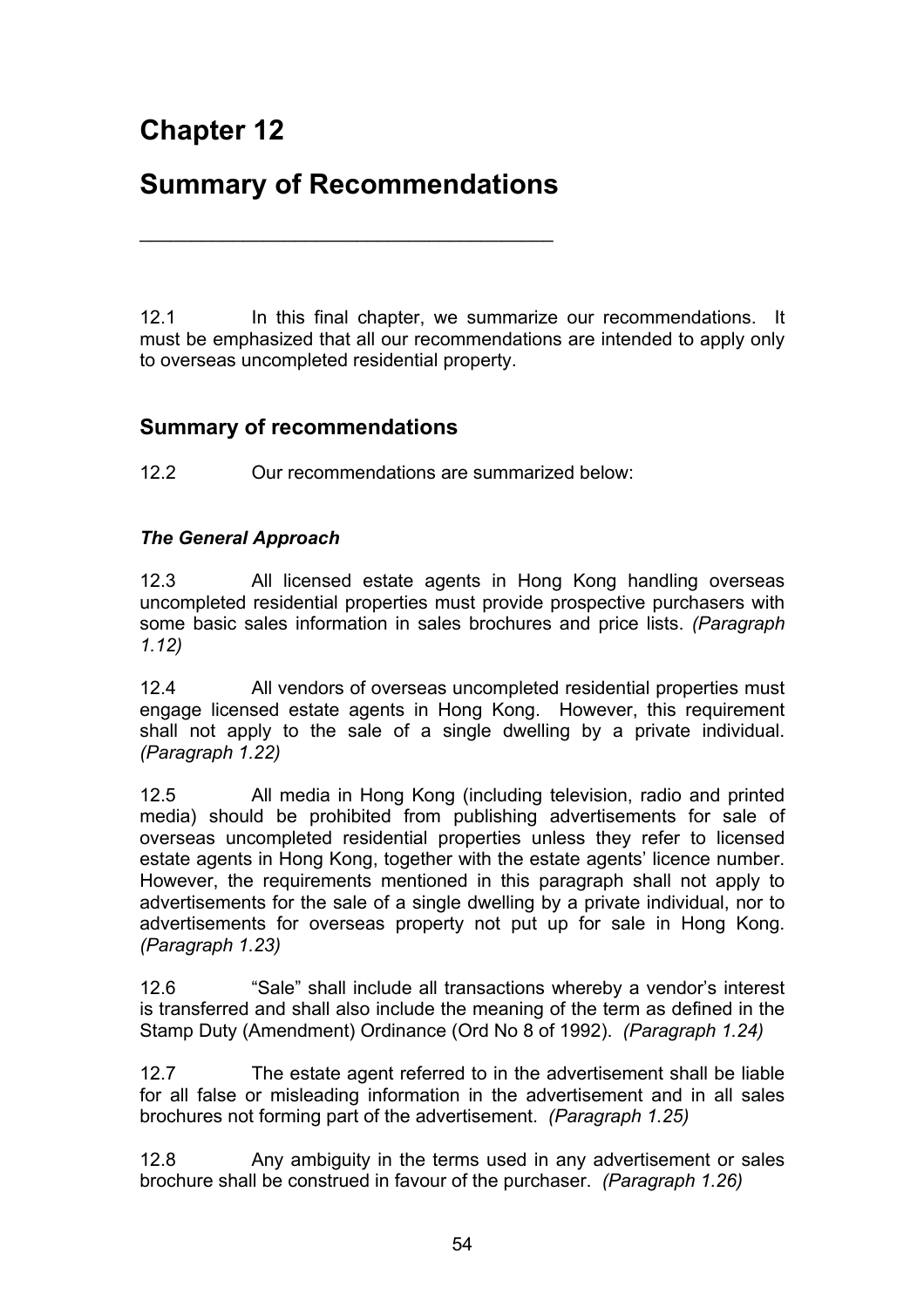12.9 Anything in the advertisements or sales brochures which is false or misleading should constitute a breach of the proposed legislations (mentioned in chapter 11). *(Paragraph 1.27)*

12.10 It should be the licensed estate agent's responsibility to make available up-to-date sales brochures to prospective purchasers. If sales brochures are not compiled by developers, it will be the licensed estate agent's responsibility to prepare the sales brochure. *(Paragraph 1.32)* 

12.11 The sales brochures must be available in Chinese. If there are discrepancies between the Chinese and any other version of the sales brochures, purchasers can choose whichever version or part thereof applicable. *(Paragraph 1.33)* 

12.12 Sales brochures must be available from the time the property is first advertised for sale. Moreover, any invitation to buy property can only be made if sales brochures are available to prospective purchasers at that stage. All information in the sales brochure must be accurate at the time the property is first advertised for sale. If there have been any material changes in the information in the sales brochure between the date of its printing and the time the property is first advertised for sale, a note to that effect must be attached to the sales brochure or the price list. *(Paragraph 1.34)* 

### *Date of Completion and Date of being Ready for Occupation*

12.13 Government should undertake a study to find out the appropriate financial measures (including stakeholding, trust account, insurance and bonds put up by developers) to protect all deposits and instalments paid by purchasers in the event of project delay or failure. *(Paragraph 2.13)* 

12.14 The sales brochure must state the date that the property will be ready for occupation. The term "ready for occupation" shall mean:

- (i) all fittings and finishes which are specified in the list in paragraph 3.12 and which are applicable to the property concerned have been installed, unless stated to be excluded in the sales brochure; and
- (ii) there is reasonable access to the property; and
- (iii) the utilities stated to be available in the sales brochure have been connected; and
- (iv) all local permission needed for occupation has been obtained. *(Paragraph 2.19)*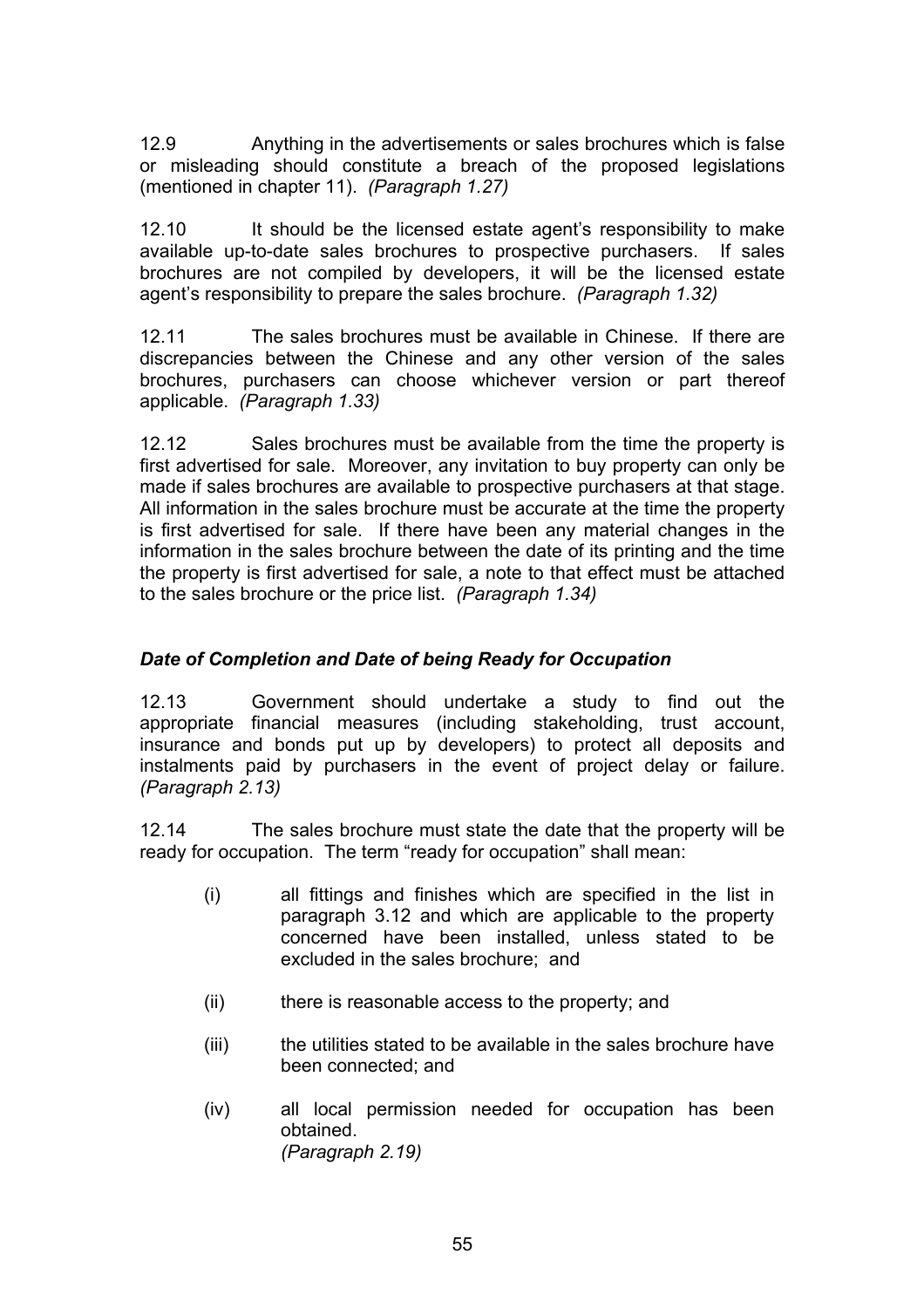12.15 The sales brochure must state the grounds on which the date of completion can be extended. *(Paragraph 2.20)*

12.16 The sales brochure must state whether there are mechanisms for protecting all deposits and instalments paid by purchasers in the event of project delay or failure. Where no mechanism is in place to protect purchasers' deposits or instalments, the sales brochure should carry a prominent warning to this effect. *(Paragraph 2.21)*

### *Fittings and Finishes*

12.17 If the sales brochure states that certain fittings and finishes will be provided, it must also state the types of materials intended for the fittings and finishes. Moreover, the sales brochure must at least contain details of the following list of fittings and finishes:

*Exterior finishes*  External walls, windows, verandah/balcony.

#### *Interior finishes*

Main entrance lobby, typical lift lobby, internal walls and ceilings, floors, bathroom, kitchen.

#### *Interior fittings*

Doors, bathroom, kitchen, bedrooms, telephone and aerials, electricity, gas/electricity supply, water supply and pipes.

#### *Miscellaneous*

Lifts, letter box, refuse collection, water/electricity/gas meters. *(Paragraph 3.12)*

12.18 If the intended materials become unavailable, developers should be allowed to use substitute materials provided that the substitute materials are of comparable quality and standard to the intended materials. *(Paragraph 3.13)*

12.19 Any description of the fittings and finishes in the sales brochure must be accurate. *(Paragraph 3.14)*

12.20 The standard of fittings and finishes in the mock-up flats, if any, must be consistent with that stated in the sales brochure and that of the actual properties. *(Paragraph 3.15)*

#### *Utilities*

12.21 The sales brochure must state whether connection to water, sewage and drainage will be available upon the completion of the property.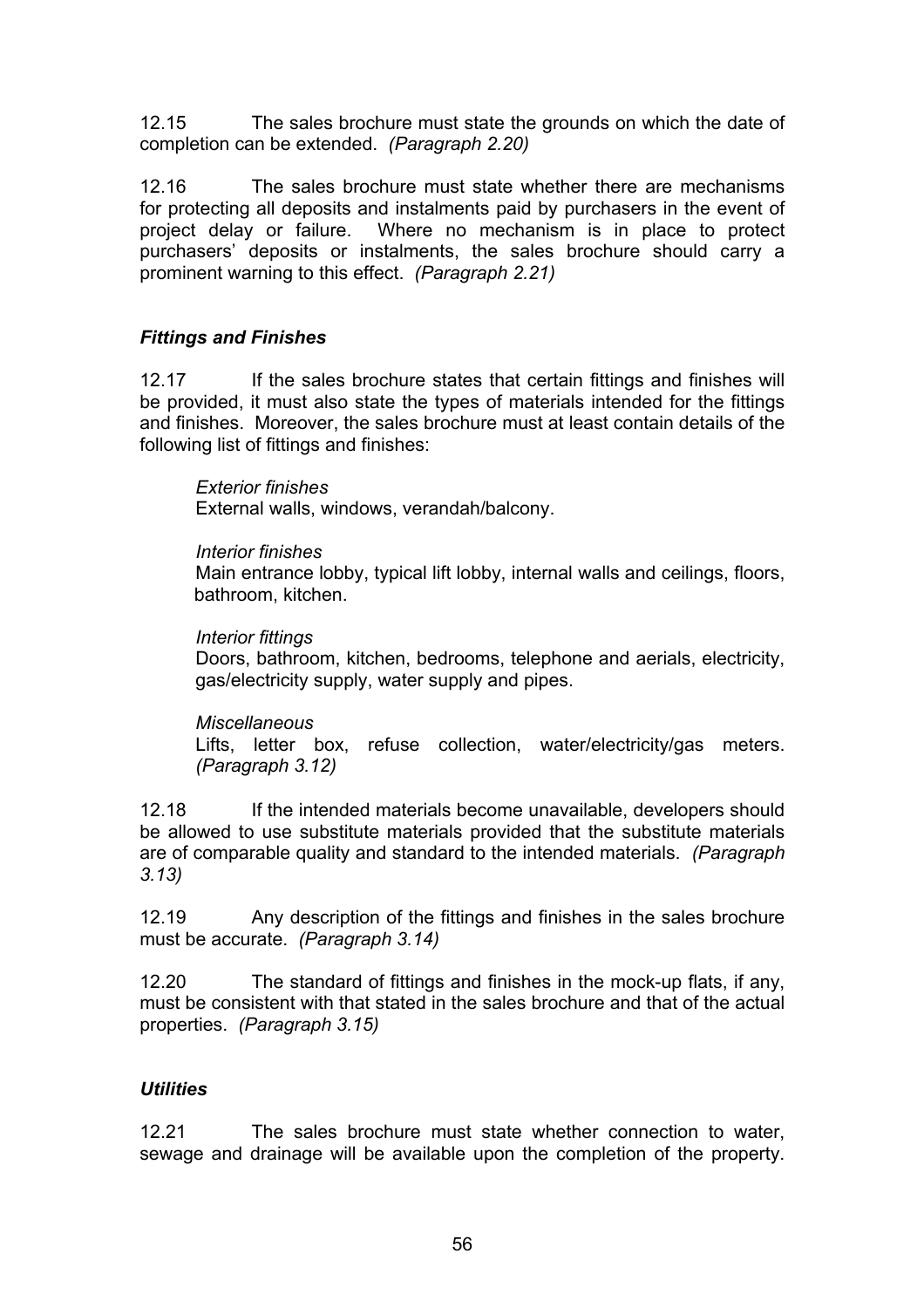Unless otherwise provided by a public system, the type of water, sewage and drainage systems must be specified in the sales brochures. *(Paragraph 4.9)*

12.22 The sales brochure must state the source, voltage and ampage of the electricity supply. *(Paragraph 4.10)*

12.23 If fuel (other than electricity) is provided to the property, its sources and uses must be stated in the sales brochure. *(Paragraph 4.11)*

12.24 The sales brochure must state the current estimate of costs of connection, if any, to utilities at the time of sale together with a general warning that the costs may change. Unless the sales brochure has stated that the costs of connection are to be borne by purchasers, purchasers cannot be required to pay for them, or if purchasers are required to pay under the general law, they shall be entitled to reimbursement from the developer. *(Paragraph 4.12)*

### *Location of Property and Transport Facilities*

12.25 The sales brochure must contain a map/location plan which is accurate and drawn to scale and shows the orientation. Any statements about the travelling time, travel distance, and ground distance must be accurate and not misleading. *(Paragraph 5.14)*

12.26 Any pictorial representation of the location and surroundings of the development must be accurate and not misleading. *(Paragraph 5.15)*

### *Gifts and Benefits*

12.27 References in advertisements or sales brochures to gifts and benefits (including nationality schemes) must be accurate and not misleading. *(Paragraph 6.12)* 

12.28 If the advertisements or sales brochures state that nationality or right of residence can be acquired by the purchase of the property, they must contain a general warning advising prospective purchasers to consult the relevant consulates on the validity of the nationality schemes, particularly when granting of nationality and residence will depend on the individual's background. *(Paragraph 6.13)* 

### *Financing Arrangements*

12.29 Where advertisements or sales brochures state that mortgage facilities are available, they must carry a general warning advising prospective purchasers to find out from banks or other financial institutions the exact details of the mortgage facilities and that approval of mortgage facilities or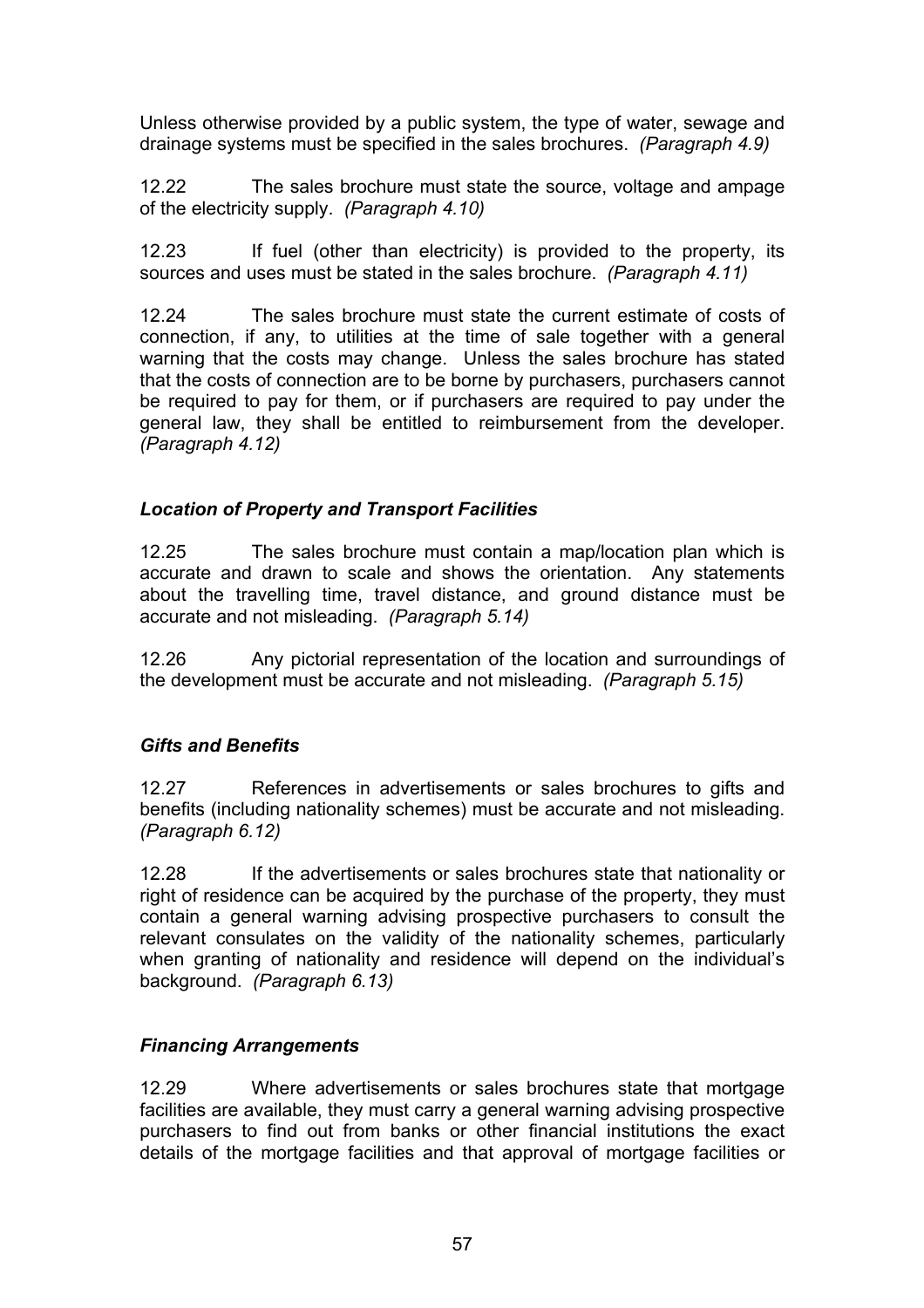otherwise will depend on the individual's credit and other background. *(Paragraph 7.7)* 

12.30 Where the developers arrange mortgage facilities for prospective purchasers and intend to pass on to purchasers the costs of setting up such facilities, the amount of such costs must be stated in the advertisements or sales brochures. Unless the sales brochure has stated that such costs are to be borne by purchasers, purchasers cannot be required to pay for them, or if required to pay under the general law, they shall be entitled to reimbursement from the developer. *(Paragraph 7.8)*

12.31 Where advertisements or the sales brochures state that mortgage facilities are available, the banks or other financial institutions providing such facilities must be identified. *(Paragraph 7.9)* 

### *Price of Property*

12.32 We think it desirable to have a cooling-off period of three working days after signing of the preliminary agreement (which includes reservation agreement, memorandum of sale etc.). If purchasers do not purchase the property after signing the preliminary agreement, they may have to pay such administrative fees as may be fixed by the appropriate authority. Licensed estate agents will be entitled to the administration fees. *(Paragraph 8.8)*

12.33 The price of all uncompleted overseas properties put up for sale in Hong Kong should be stated in the brochures or price lists. Should there be price variations or a premium be charged according to purchasers' characteristics, rather than the qualities of the property, the price differences or additional premium must be stated in the sales brochures or price lists. *(Paragraph 8.9)* 

#### *Restrictions on Sale of Property to Foreigners*

12.34 The sales brochures of overseas properties must contain the following information:

- (i) all legal restrictions on the eligibility of foreign purchasers or purchasers who are nationals but reside outside the country to purchase property and the legal nature and classification of such property in that country (for example, residential, farmland) and any restrictions on tenure which foreigners can acquire;
- (ii) any restrictions on mortgage arrangements for foreign purchasers or purchasers who are nationals but reside outside the country; and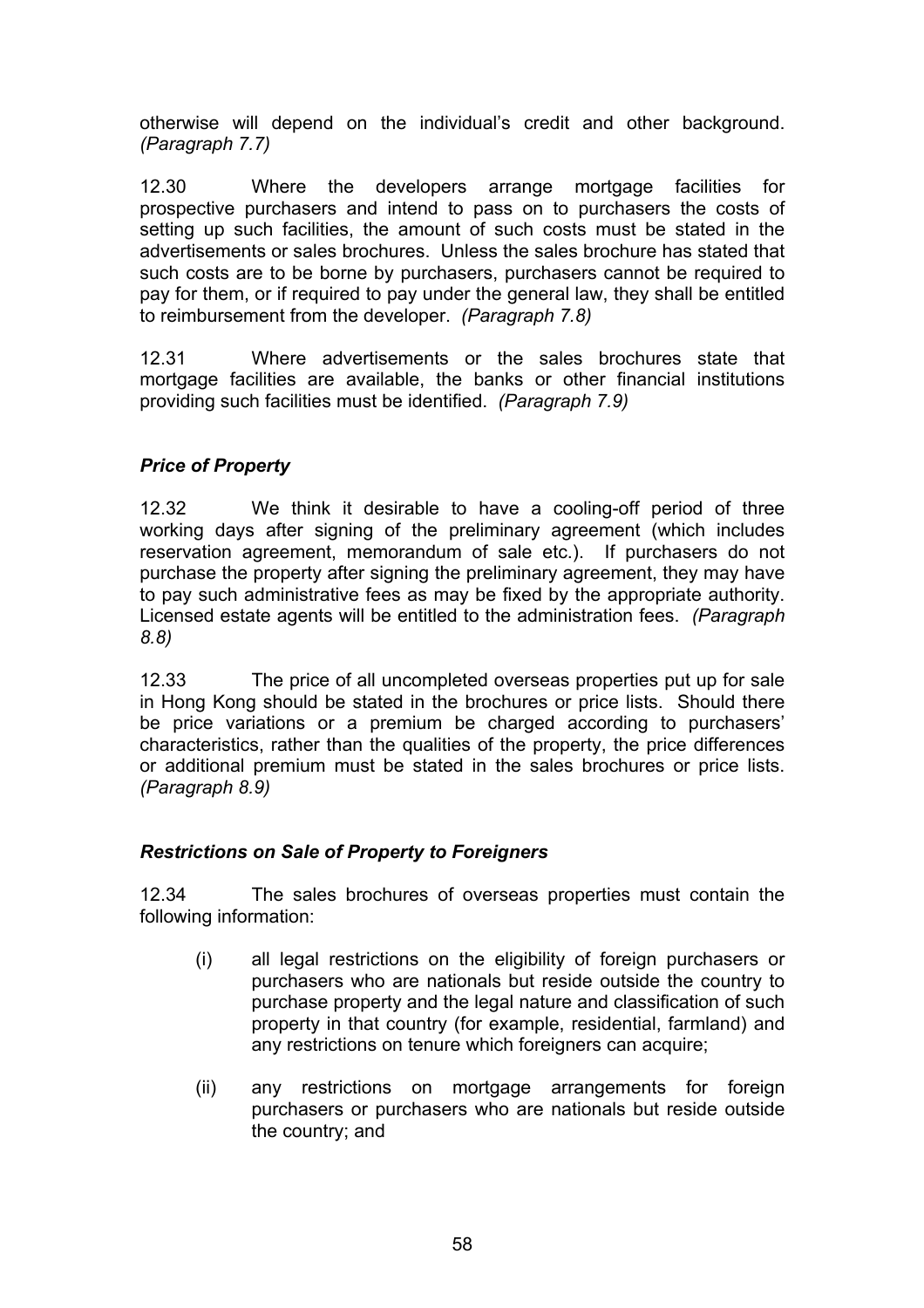(iii) the tenure of the property (for example, whether it is freehold or otherwise). *(Paragraph 9.13)*

### *Miscellaneous Information*

12.35 The sales brochure must state with whom the responsibility for legal costs, stamp duty and other transaction fees lies. Unless the sales brochure has stated that such legal costs, stamp duty and other fees arising in respect of the property transaction are to be borne by purchasers, purchasers cannot be required to pay for them, or if purchasers are required to pay under the general law, they shall be entitled to reimbursement from the developer. Information on the scales of legal costs, stamp duty and other fees arising in respect of the property transaction must be provided by estate agents to prospective purchasers and there must be a note to this effect in the sales brochure. *(Paragraph 10.4)*

12.36 Details of any estate agents' commission payable by purchasers must be provided by the estate agents. *(Paragraph 10.5)*

12.37 The sales brochure must provide an itemised list of supplementary charges payable by purchasers upon taking possession of the property. If the exact amounts of such charges are unknown, the fact that they are unknown and the obligation to pay them must be disclosed in the sales brochure. Unless the sales brochure has stated that such supplementary charges are to be borne by purchasers, purchasers cannot be required to pay for them, or if purchasers are required to pay under the general law, they shall be entitled to reimbursement from the developer. *(Paragraph 10.7)*

12.38 The sales brochure must state the purchasers' liability for any tax which may arise from the purchase of the property together with categories of the taxes liable. *(Paragraph 10.9)* 

12.39 The sales brochure must contain a warning that there may be exchange controls and taxes arising from the sale and purchase. *(Paragraph 10.16)* 

12.40 The date of printing of the sales brochure must be clearly set out. *(Paragraph 10.18)*

12.41 The Hong Kong definition of saleable area (as set out in chapter 10) must be adopted and disclosed in all sales brochures and advertisements of overseas uncompleted residential property. Where the unit includes any incorporated item in the definition (such as cockloft, bay window, carparking space, yards, terrace, garden or flat roof), the saleable area of each of them should be specified and described separately in the sales brochures. *(Paragraph 10.25)*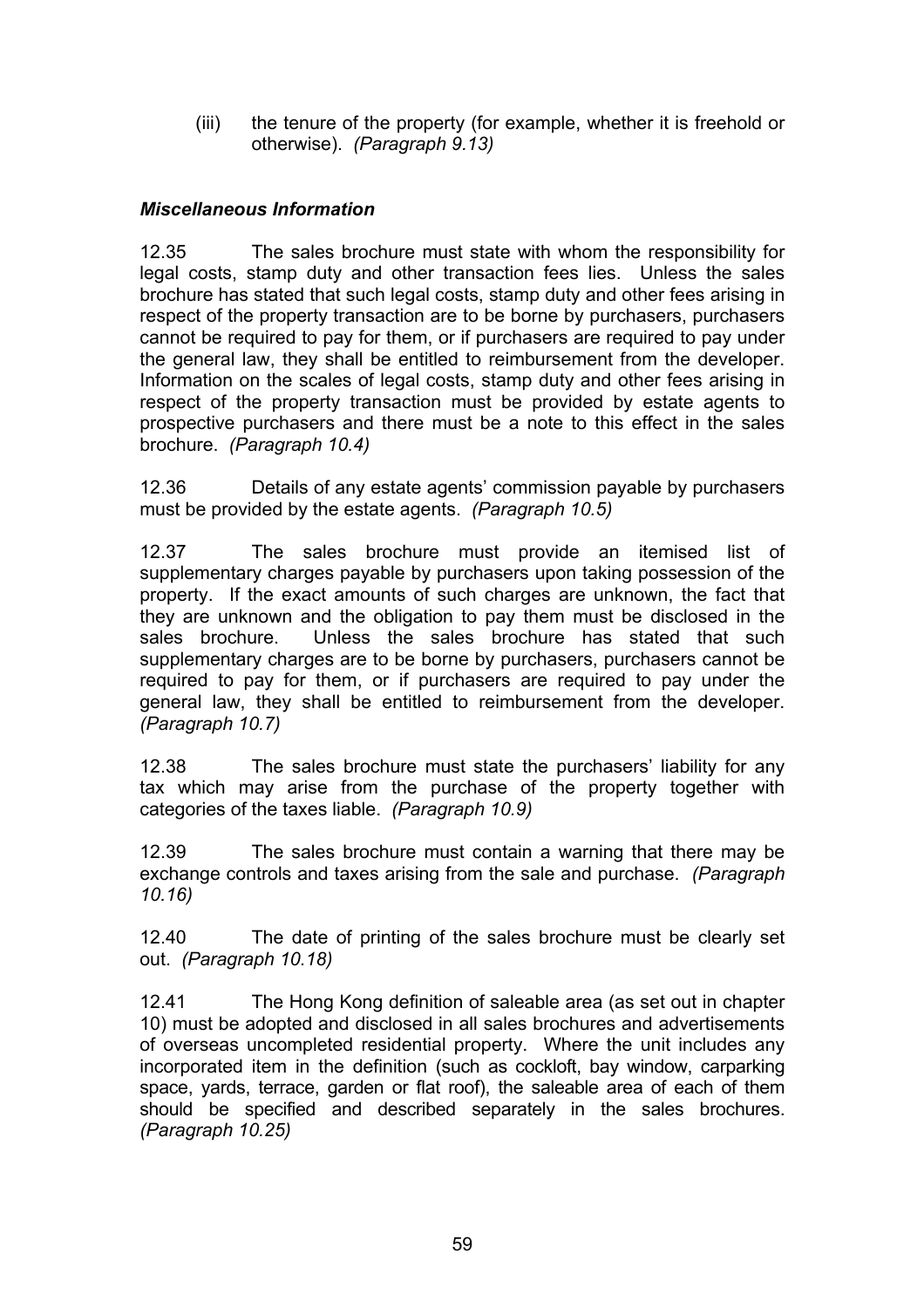12.42 Unless the sales brochure has stated that any extra fees or charges payable by developers are to be borne by purchasers, purchasers cannot be required to pay for them, or if purchasers are required to pay under the general law, they shall be entitled to reimbursement from the developer. *(Paragraph 10.28)* 

12.43 The sales brochure must state the nature and duration of the interests that purchasers will take in the property. *(Paragraph 10.30)*

12.44 Where there are restrictions on the use of access or rights of way to the property or the site where the property is situated, the sales brochure must give details of the access and rights of way as well as the restrictions. *(Paragraph 10.32)* 

12.45The Defect Liability Period (between the developer and the purchaser) should be stated in all sales brochures. *(Paragraph 10.35)* 

### *Enforcement of the Recommendations*

12.46 Our recommendations should be enforced by legislation. *(Paragraph 11.19)* 

12.47 A breach of the proposed legislation by estate agents should carry criminal or other sanctions only if the breach is committed intentionally or recklessly. However, a breach of the proposed legislation by developers should be a strict liability offence (but with a due diligence defence). Moreover, mere failure to supply the necessary sales information as recommended in this report should also be a strict liability offence (but with a due diligence defence). *(Paragraph 11.20)* 

12.48 The proposed legislation should carry the usual statutory sanctions of imprisonment and fines. *(Paragraph 11.21)* 

12.49 Fines should be the usual form of sanction. The maximum fine for an offence under our proposed legislation should be very substantial to have sufficient deterrent effect. *(Paragraph 11.22)*

12.50 Imprisonment should be available as a penalty only where fines are not thought adequate in all the circumstances of the case. *(Paragraph 11.23)* 

12.51 There should be statutory powers for the appropriate body to suspend, revoke or restrict an estate agent's licence for acts or omissions in breach of the proposed legislation. This sanction should be available in addition to any other penalty that may be imposed by the Court. *(Paragraph 11.24)* 

12.52 Defendants to a charge or an enquiry by the appropriate body under the proposed legislation should be able to invoke the "due diligence"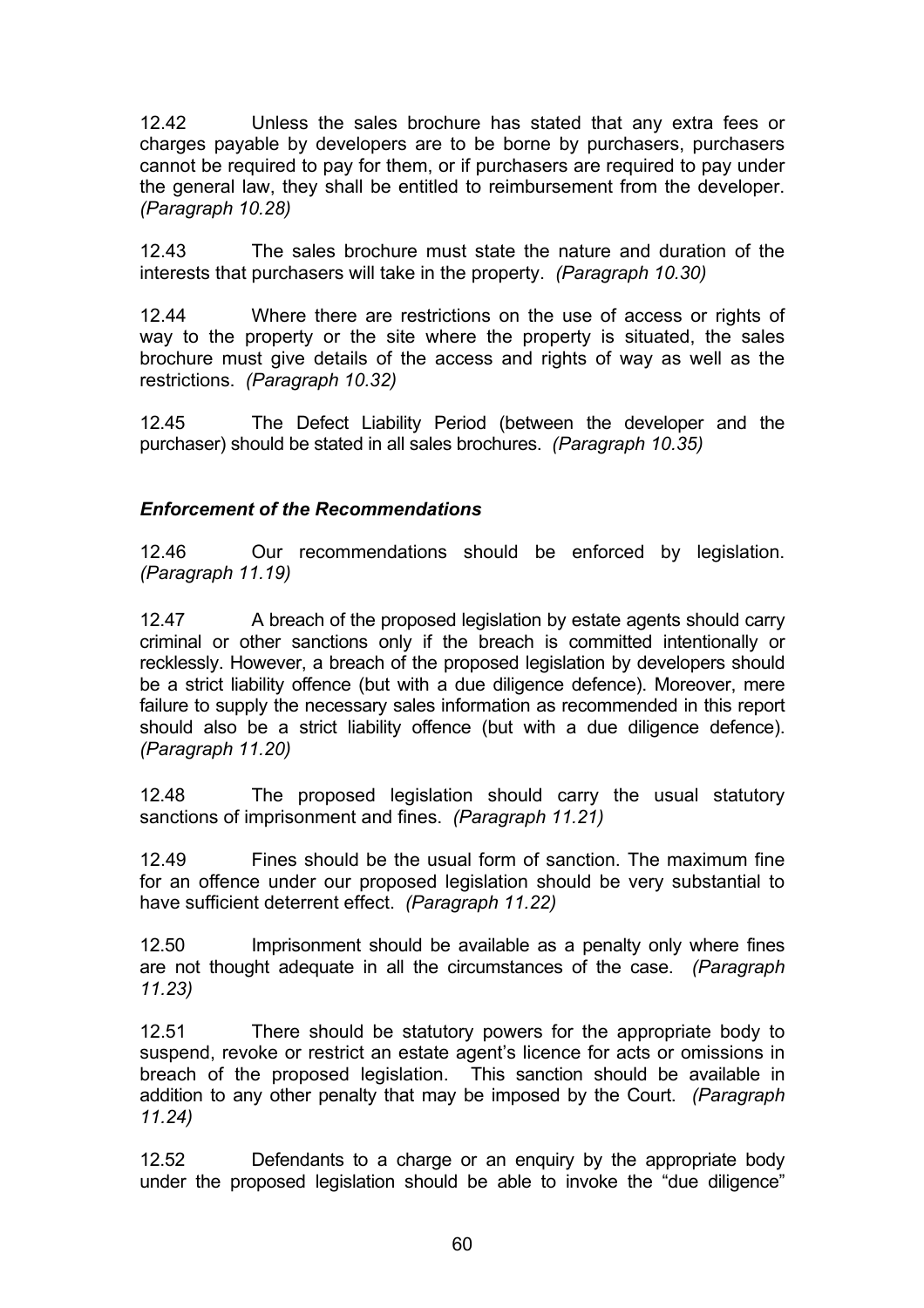defence if they can show that they have taken all reasonable steps and exercised all due diligence to avoid committing the offence, or have relied on information given by another, provided they can show that it was reasonable for them to have relied on the information. *(Paragraph 11.25)* 

12.53 There should be civil remedies which enable purchasers, and subpurchasers who buy before the time of completion to claim damages against the developers or the estate agents for loss suffered as a result of a breach of the proposed legislation. A breach of the proposed legislation should be a statutory tort. This remedy of damages for breach of the proposed legislation should only be available to purchasers, and sub-purchasers who buy before the time of completion but *not* potential purchasers even if they can show that they have suffered loss. *(Paragraph 11.26)*

12.54 There should be clear provisions in the new legislation that nothing in the legislation will detract from the rights of the purchaser under the ASP, and that no clauses in the ASP will detract from the statutory remedies in the legislation. *(Paragraph 11.27)*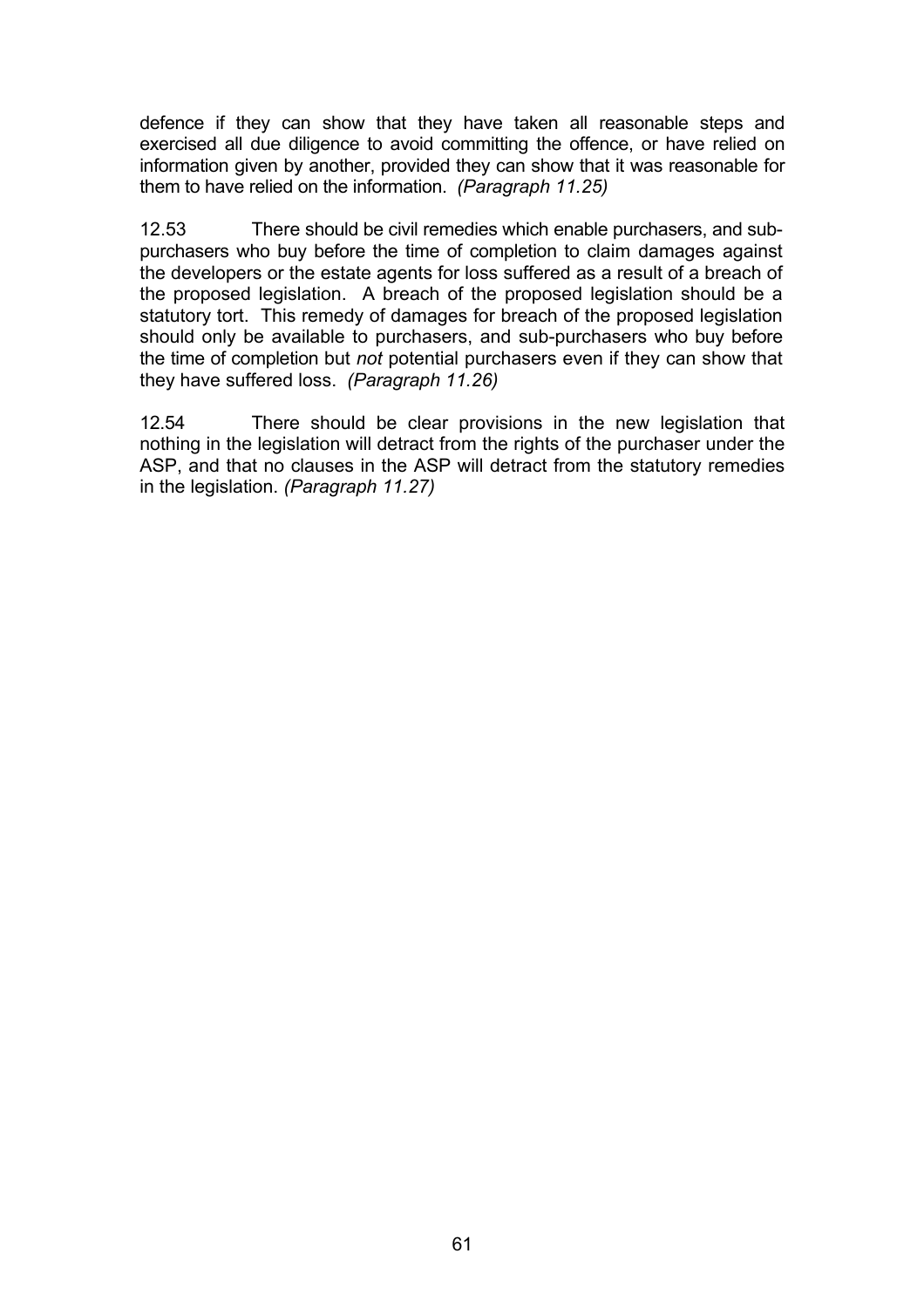### **ANNEX I**

### **Specimen List of Fittings and Finishes in Sales Brochure**

(For Overseas Property)

### **FITTINGS & FINISHES**

#### 1. Exterior

(a) External Walls

Finished with glazed ceramic tiles and acrylic paint.

(b) Windows

 All units fitted with XX (country) XX (brand) aluminium frames together with glass/double glazing.

(c) Bay Windows

Bay window sills are finished with granite slab.

(d) Verandah/balcony

Verandah/balcony with granite flooring.

#### 2. Interior Finishes

(a) Main Entrance Lobby

 The floor and walls at the entrance of G/F lobby are finished with marble. Steel false ceiling is also installed.

(b) Typical Lift Lobby

 The floor is finished with ceramic tiles. The walls and ceilings are finished with emulsion paint/wallpaper.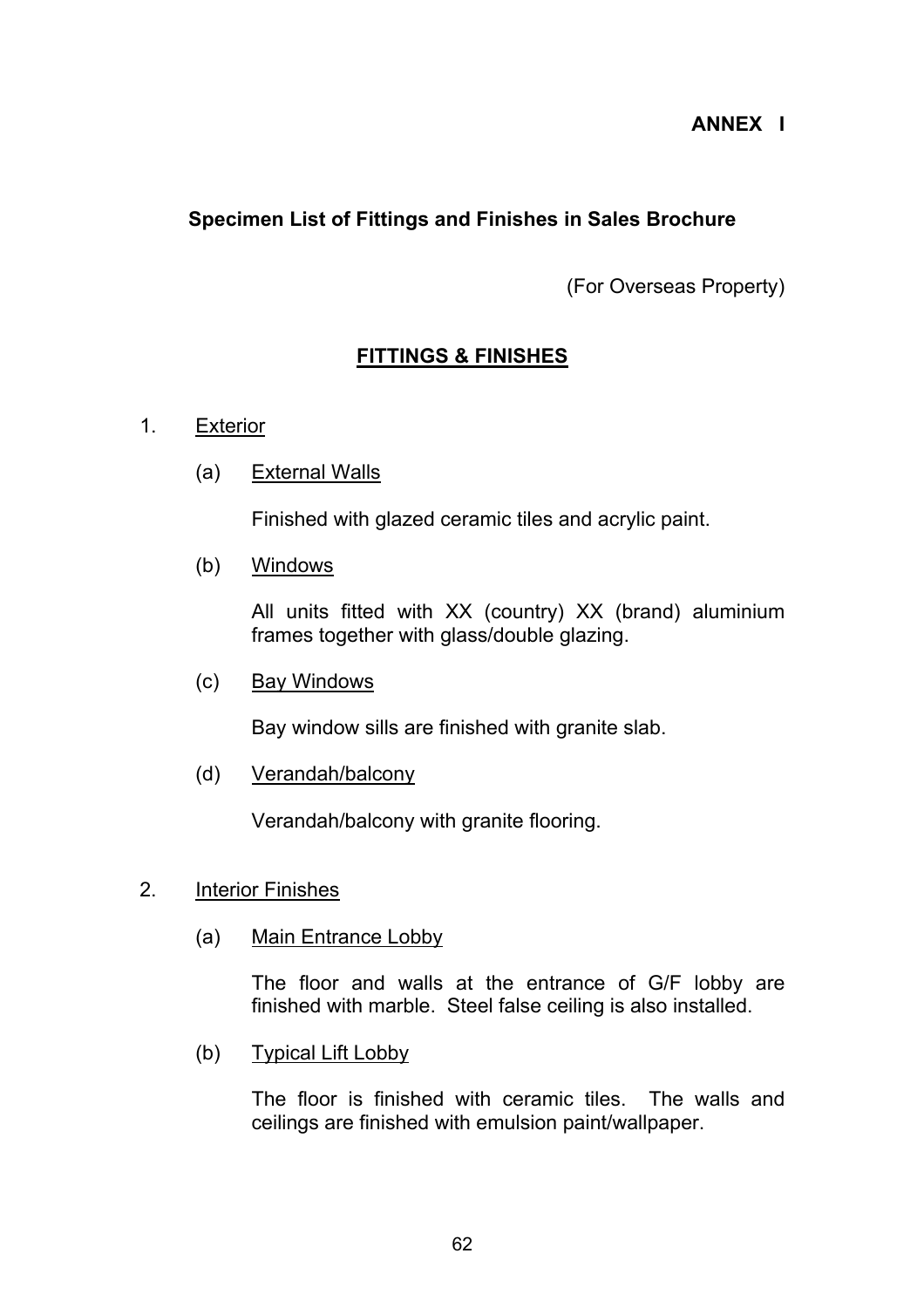(c) Internal walls and ceilings

 The internal walls and ceilings are finished with emulsion paint.

(d) Floors

 Living dining room and bedroom floors are finished with teak parquet carpet and teak skirting.

(e) Bathroom

 Walls are finished with ceramic tiles running up to the ceiling. The ceiling is plastered and painted with emulsion paint. The floor is finished with ceramic tiles.

(f) Kitchen

 Walls are finished with ceramic tiles running up to the ceiling. The ceiling is plastered and painted with emulsion paint. The floor is finished with ceramic tiles.

- 3. Interior Fittings
	- (a) Doors

 The doors of the entrance and kitchen of each unit are of solid-core teak veneered plywood. The entrance door is fitted with door lock and viewer. Other doors are made of veneered plywood.

(b) Bathroom

 XX (country) XX (brand) washbasin; XX (country) XX (brand) toilet; XX (country) XX (brand) bath tub (1000 mm x 700 mm); XX (country) XX (brand) shower; XX (country) XX (brand) hot and cold water taps; towel rail, shower curtain rail, soap holder and toilet-paper holder are provided.

(c) Kitchen

 XX (country) XX (brand) stainless steel sink; gas supply hose;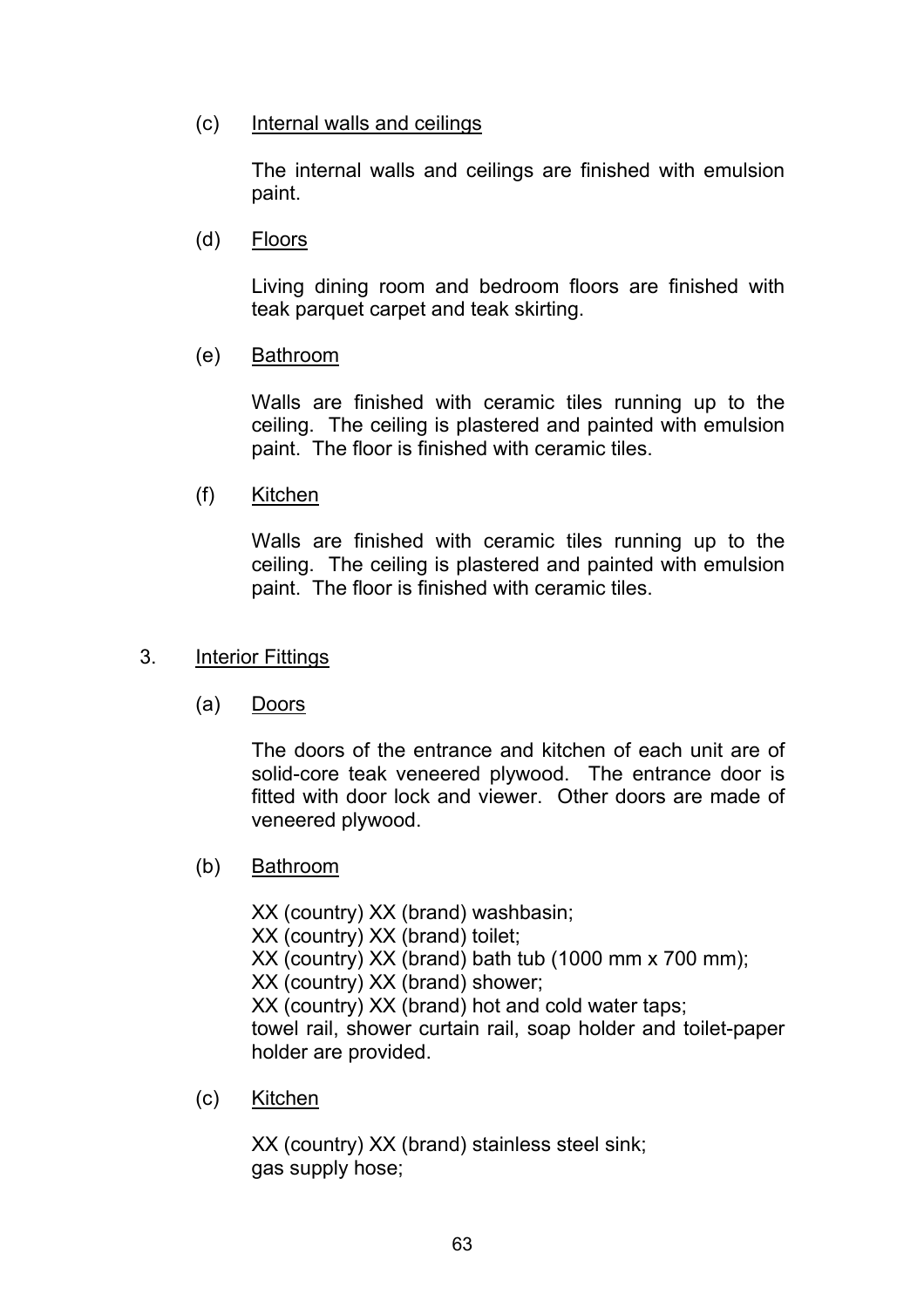XX (country) XX (brand) kitchen cabinets with plastic laminate finish; XX (country) XX (brand) hot and cold water taps.

(d) Bedrooms

 One built-in wardrobe in the master bedroom and each bedroom.

### (e) Telephone and Aerials

 A telephone outlet in the living room, bedrooms and kitchen. A TV socket in the living room and master bedroom.

(f) Electricity

 XX (country) XX (brand) conceal conduit wiring; XX (country) XX (brand) power points (2 for living room, 1 for each bedroom); all power points with safety devices against electricity leakage.

(g) Gas/Electricity Supply

Gas and electricity supply mains at kitchen.

(h) Washing Machine Connection Point

 Water supply point and drainage point for washing machine in the laundry room.

(i) Water supply & Pipes

 Exposed copper cold water pipes and concealed copper hot water pipes.

(j) Air-conditioners/Heating System

 Every unit is fitted with 4 XX (country) XX (brand) airconditioners, located respectively in the master bedrooms and living room or

 A XX (country) XX (brand) central heating system/central air-conditioning system is provided in the building.

4. Security Facilities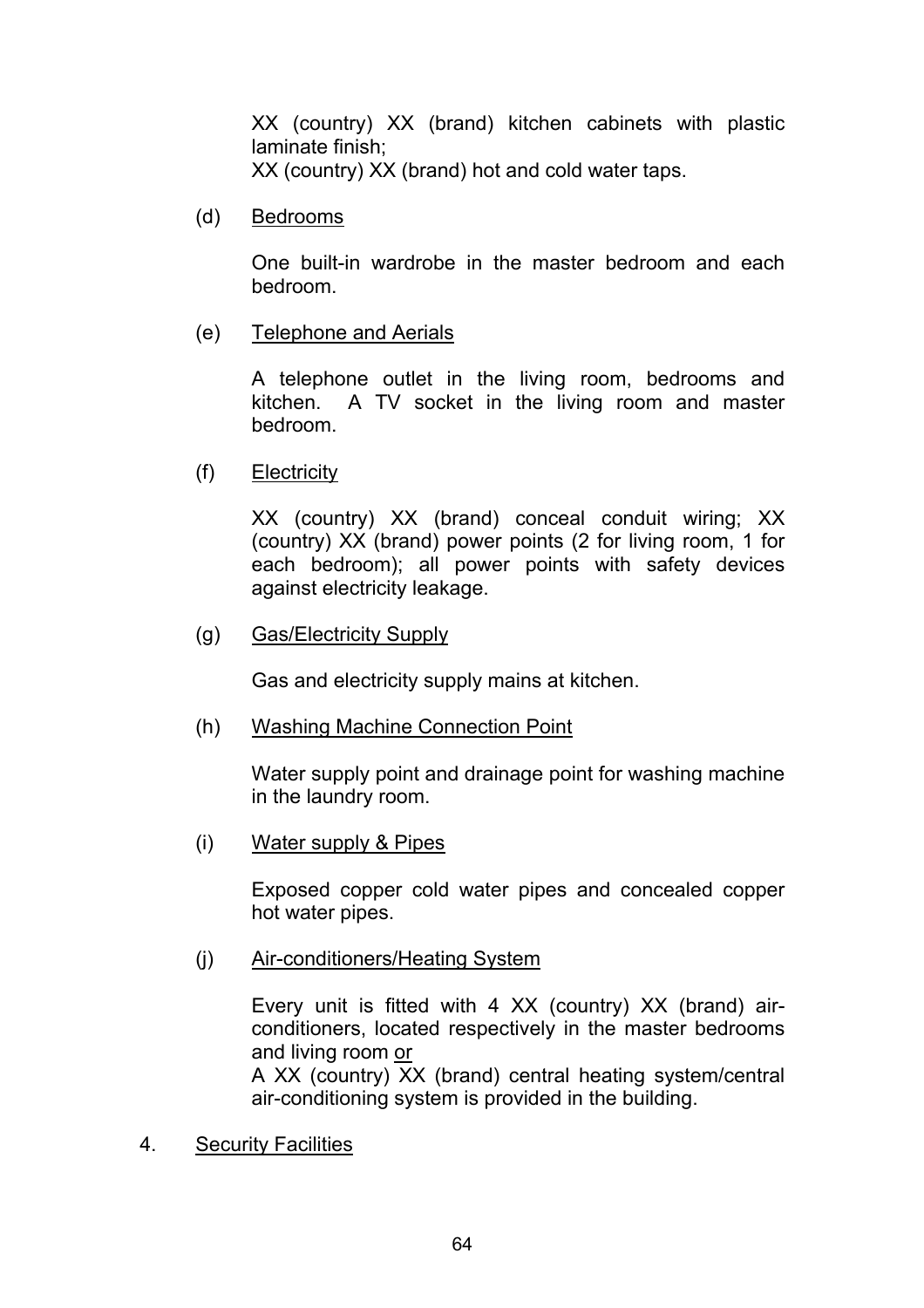- (a) Security point at the main entrance/entrance lobby of each block.
- (b) Entrance lobby access door at G/F is operated by doorphone system and secret code entry panel.
- (c) Closed circuit TV cameras are inside all lifts.

### 5. Miscellaneous

(a) Lifts

 6 XX (country) XX (brand) lifts for each block. The lifts serve all floors.

(b) Letter Box

Stainless steel letter boxes at G/F entrance lobby.

(c) Refuse Collection

 Refuse collection room and refuse chute on each floor. Central refuse collection room on G/F.

(d) Water/Electricity/Gas Meters

 The water, electricity and gas meters are installed in the mechanical rooms of the building.

Note : If the intended materials become unavailable, the developers can use substitute materials provided that the substitute materials are of comparable quality and standard to the intended materials.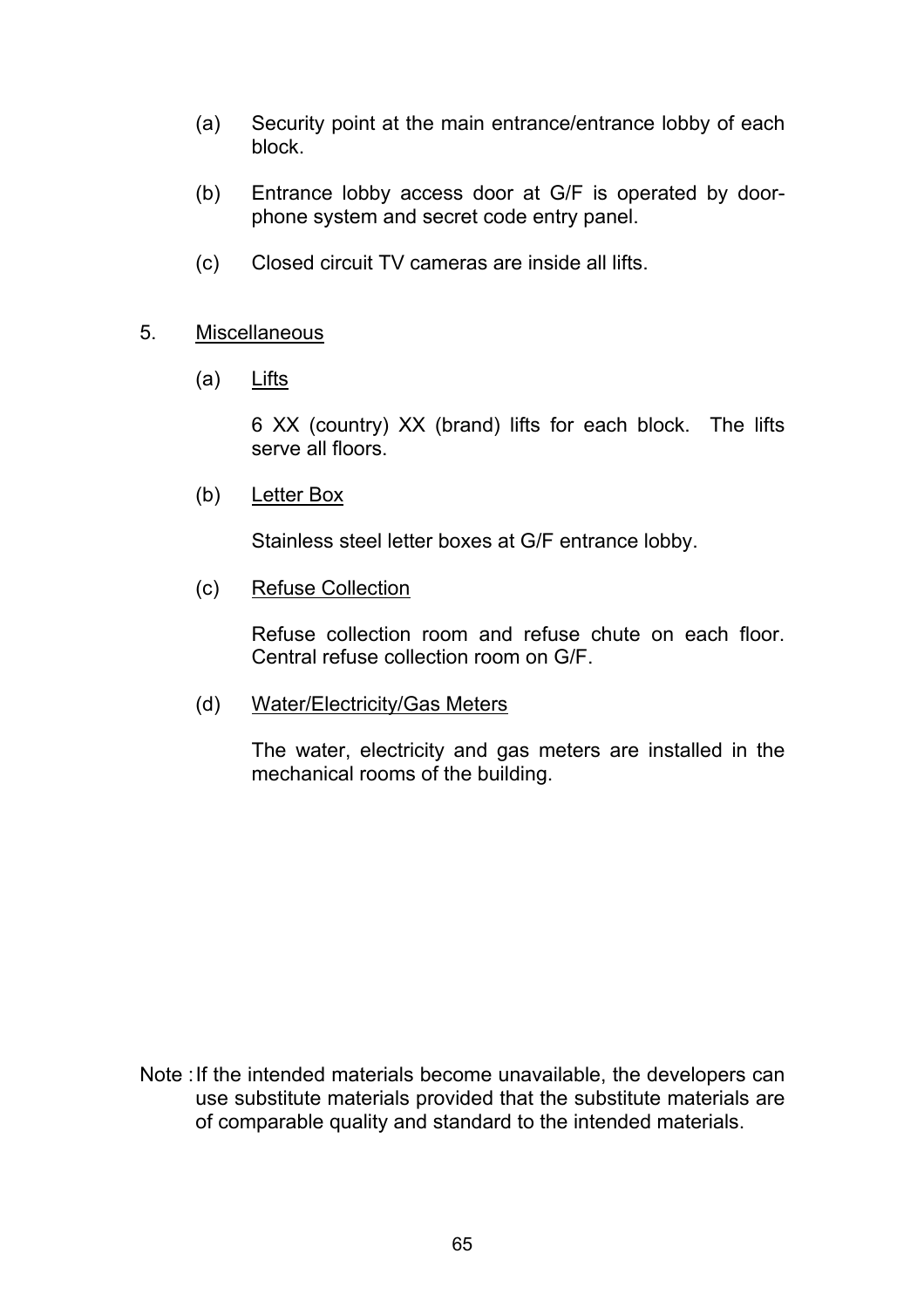#### **ANNEX II**

### **List of Persons/Bodies Making Comments on the Consultative Document**

Brooke Hillier Parker, Chartered Surveyors & International Property **Consultants** 

Canada Land Ltd

Chartered Institute of Housing Hong Kong Branch

Chinese General Chamber of Commerce

Chinese University of Hong Kong (Faculty of Business Administration)

Chinese University of Hong Kong (Vice-Chancellor)

City University of Hong Kong (Department of Building and Construction)

City University of Hong Kong (Faculty of Law)

Consumer Council

Crown Solicitor, Attorney General's Chambers

Director of Housing

Director of Lands

Government Property Administrator

Hong Kong Association of Banks

Hong Kong Coalition of Service Industries

Hong Kong General Chamber of Commerce

Hong Kong Housing Society

Hong Kong Institute of Real Estate Administration

Hong Kong Institute of Surveyors

Hong Kong Polytechnic University (Department of Business Studies)